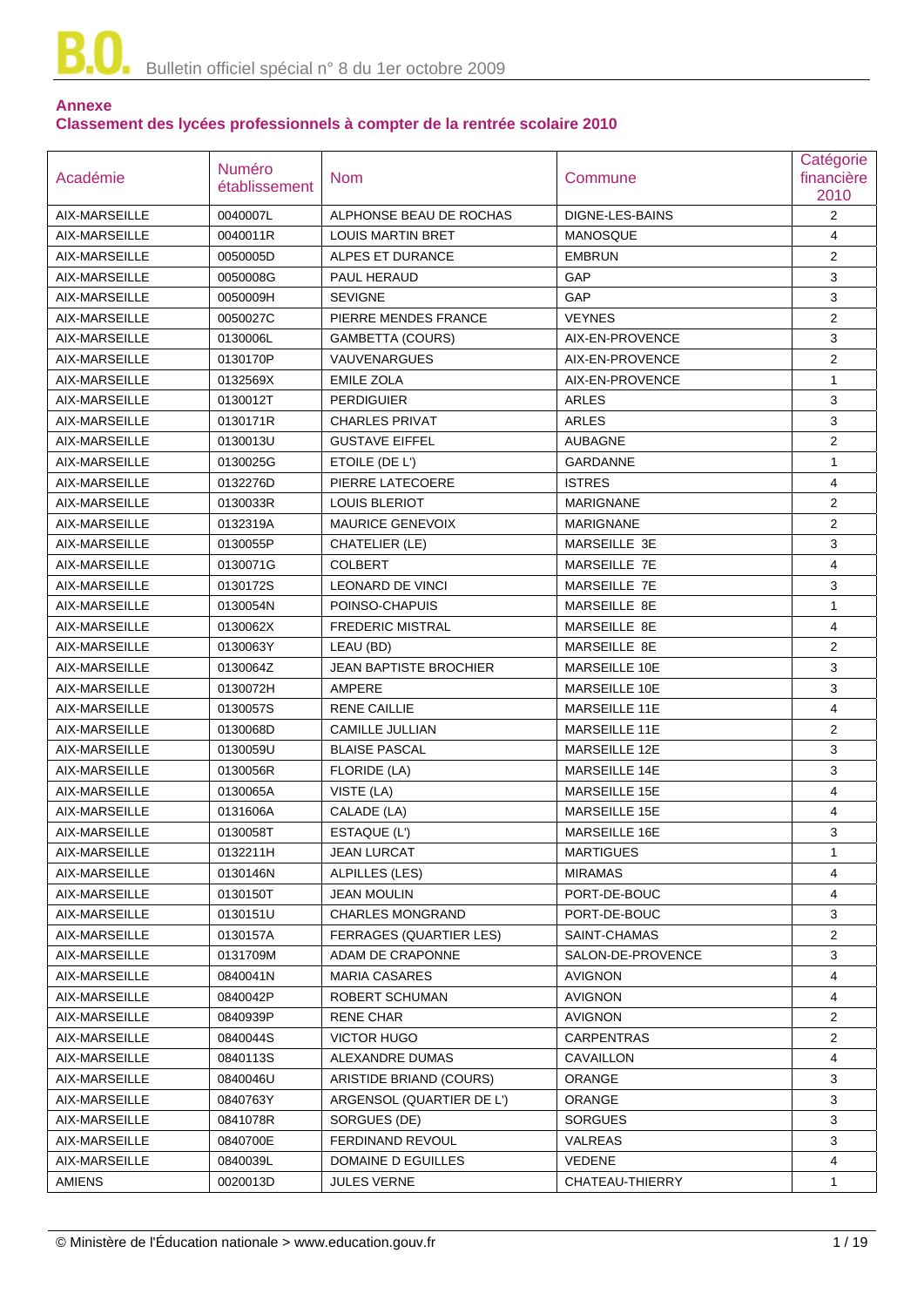

| AMIENS          | 0020077Y | <b>GAY LUSSAC</b>                     | <b>CHAUNY</b>          | $\mathbf{1}$                     |
|-----------------|----------|---------------------------------------|------------------------|----------------------------------|
| <b>AMIENS</b>   | 0021479X | <b>FRANCOISE DOLTO</b>                | <b>GUISE</b>           | $\overline{2}$                   |
| <b>AMIENS</b>   | 0020089L | <b>FREDERIC ET IRENE JOLIOT CURIE</b> | <b>HIRSON</b>          | $\overline{2}$                   |
| <b>AMIENS</b>   | 0020022N | <b>JEAN MONNET</b>                    | LA FERE                | 3                                |
| <b>AMIENS</b>   | 0020025S |                                       | LA FERTE-MILON         | $\overline{2}$                   |
|                 |          |                                       |                        | 4                                |
| <b>AMIENS</b>   | 0020078Z | <b>JULIE DAUBIE</b>                   | <b>LAON</b>            |                                  |
| <b>AMIENS</b>   | 0020051V | METIERS DE L AMEUBLEMENT              | SAINT-QUENTIN          | 3                                |
| <b>AMIENS</b>   | 0020052W | <b>COLARD NOEL</b>                    | SAINT-QUENTIN          | 4                                |
| <b>AMIENS</b>   | 0020079A | <b>CONDORCET</b>                      | SAINT-QUENTIN          | 3                                |
| <b>AMIENS</b>   | 0020088K | <b>CAMILLE CLAUDEL</b>                | <b>SOISSONS</b>        | 4                                |
| <b>AMIENS</b>   | 0021477V | LEONARD DE VINCI                      | <b>SOISSONS</b>        | $\mathbf{1}$                     |
| <b>AMIENS</b>   | 0600003C | <b>J.B. COROT - BATIMENT</b>          | <b>BEAUVAIS</b>        | 4                                |
| <b>AMIENS</b>   | 0600004D | LES JACOBINS                          | <b>BEAUVAIS</b>        | 4                                |
| <b>AMIENS</b>   | 0600061R | PAUL LANGEVIN                         | <b>BEAUVAIS</b>        | 1                                |
| <b>AMIENS</b>   | 0601787S | <b>ROBERVAL</b>                       | <b>BREUIL-LE-VERT</b>  | 4                                |
| <b>AMIENS</b>   | 0601845E | DE LA FORET                           | CHANTILLY              | 3                                |
| <b>AMIENS</b>   | 0600016S | M.GRENET (INDUSTRIEL)                 | <b>COMPIEGNE</b>       | 2                                |
| <b>AMIENS</b>   | 0600017T | M.GRENET (MIXTE)                      | <b>COMPIEGNE</b>       | $\overline{2}$                   |
| <b>AMIENS</b>   | 0601871H | <b>CHARLES DE GAULLE</b>              | <b>COMPIEGNE</b>       | 1                                |
| <b>AMIENS</b>   | 0600063T | <b>JULES UHRY</b>                     | CREIL                  | $\mathbf{1}$                     |
| <b>AMIENS</b>   | 0601363F | ROBERT DESNOS                         | CREPY-EN-VALOIS        | 3                                |
| <b>AMIENS</b>   | 0601897L | <b>JULES VERNE</b>                    | <b>GRANDVILLIERS</b>   | 2                                |
| <b>AMIENS</b>   | 0601470X | <b>LAVOISIER</b>                      | MERU                   | 3                                |
| <b>AMIENS</b>   | 0601870G | <b>ANDRE MALRAUX</b>                  | <b>MONTATAIRE</b>      | 4                                |
| <b>AMIENS</b>   | 0600062S | <b>MARIE CURIE</b>                    | NOGENT-SUR-OISE        | $\mathbf{1}$                     |
| <b>AMIENS</b>   | 0600041U | <b>CHARLES DE BOVELLES</b>            | <b>NOYON</b>           | 3                                |
| <b>AMIENS</b>   | 0601822E | ARTHUR RIMBAUD                        | RIBECOURT-DRESLINCOURT | 4                                |
| <b>AMIENS</b>   | 0600048B | DONATION DE ROTHSCHILD                | SAINT-MAXIMIN          | $\overline{2}$                   |
| <b>AMIENS</b>   | 0600049C | AMYOT D INVILLE                       | <b>SENLIS</b>          | 4                                |
| <b>AMIENS</b>   | 0800063J | <b>BOUCHER DE PERTHES</b>             | ABBEVILLE              | 4                                |
| <b>AMIENS</b>   | 0800060F |                                       | <b>ALBERT</b>          | $\mathbf 1$                      |
| <b>AMIENS</b>   | 0800013E | DE L ACHEULEEN                        | AMIENS                 | 4                                |
| <b>AMIENS</b>   | 0800062H | EDOUARD GAND                          | <b>AMIENS</b>          | $\mathbf{1}$                     |
| <b>AMIENS</b>   | 0801194N | <b>MONTAIGNE</b>                      | <b>AMIENS</b>          | 1                                |
| AMIENS          | 0801336T | EDOUARD BRANLY                        | AMIENS                 | $\mathbf{1}$                     |
| <b>AMIENS</b>   | 0801628K | ROMAIN ROLLAND                        | <b>AMIENS</b>          | 4                                |
|                 |          |                                       |                        |                                  |
| <b>AMIENS</b>   | 0800065L | DE L AUTHIE                           | <b>DOULLENS</b>        | $\mathbf{1}$                     |
| <b>AMIENS</b>   | 0801704T | ALFRED MANESSIER                      | <b>FLIXECOURT</b>      | $\overline{2}$<br>$\overline{2}$ |
| <b>AMIENS</b>   | 0800061G | DU VIMEU                              | FRIVILLE-ESCARBOTIN    |                                  |
| <b>AMIENS</b>   | 0801252B | J C ATHANASE PELTIER                  | HAM                    | $\overline{2}$                   |
| <b>AMIENS</b>   | 0801534H |                                       | <b>MONTDIDIER</b>      | $\mathbf 1$                      |
| <b>AMIENS</b>   | 0801514L | PIERRE MENDES FRANCE                  | <b>PERONNE</b>         | $\overline{2}$                   |
| <b>AMIENS</b>   | 0801739F | DU MARQUENTERRE                       | <b>RUE</b>             | $\overline{2}$                   |
| <b>BESANCON</b> | 0250001R | <b>FERNAND LEGER</b>                  | AUDINCOURT             | 3                                |
| <b>BESANCON</b> | 0250002S | <b>LOUIS GARNIER</b>                  | AUDINCOURT             | 3                                |
| <b>BESANCON</b> | 0250063H | JOUFFROY D'ABBANS                     | BAUME-LES-DAMES        | $\overline{2}$                   |
| <b>BESANCON</b> | 0250013D | PIERRE-ADRIEN PARIS                   | <b>BESANCON</b>        | 4                                |
| <b>BESANCON</b> | 0250014E | <b>CONDE</b>                          | <b>BESANCON</b>        | 3                                |
| <b>BESANCON</b> | 0250064J | <b>MONTJOUX</b>                       | <b>BESANCON</b>        | 3                                |
| <b>BESANCON</b> | 0251002D | LOUIS PERGAUD                         | <b>BESANCON</b>        | 1                                |
| <b>BESANCON</b> | 0251079M | TRISTAN BERNARD                       | <b>BESANCON</b>        | 3                                |
| <b>BESANCON</b> | 0250066L | VIETTE                                | <b>MONTBELIARD</b>     | $\mathbf 1$                      |
| <b>BESANCON</b> | 0250067M | LES HUISSELETS                        | <b>MONTBELIARD</b>     | 4                                |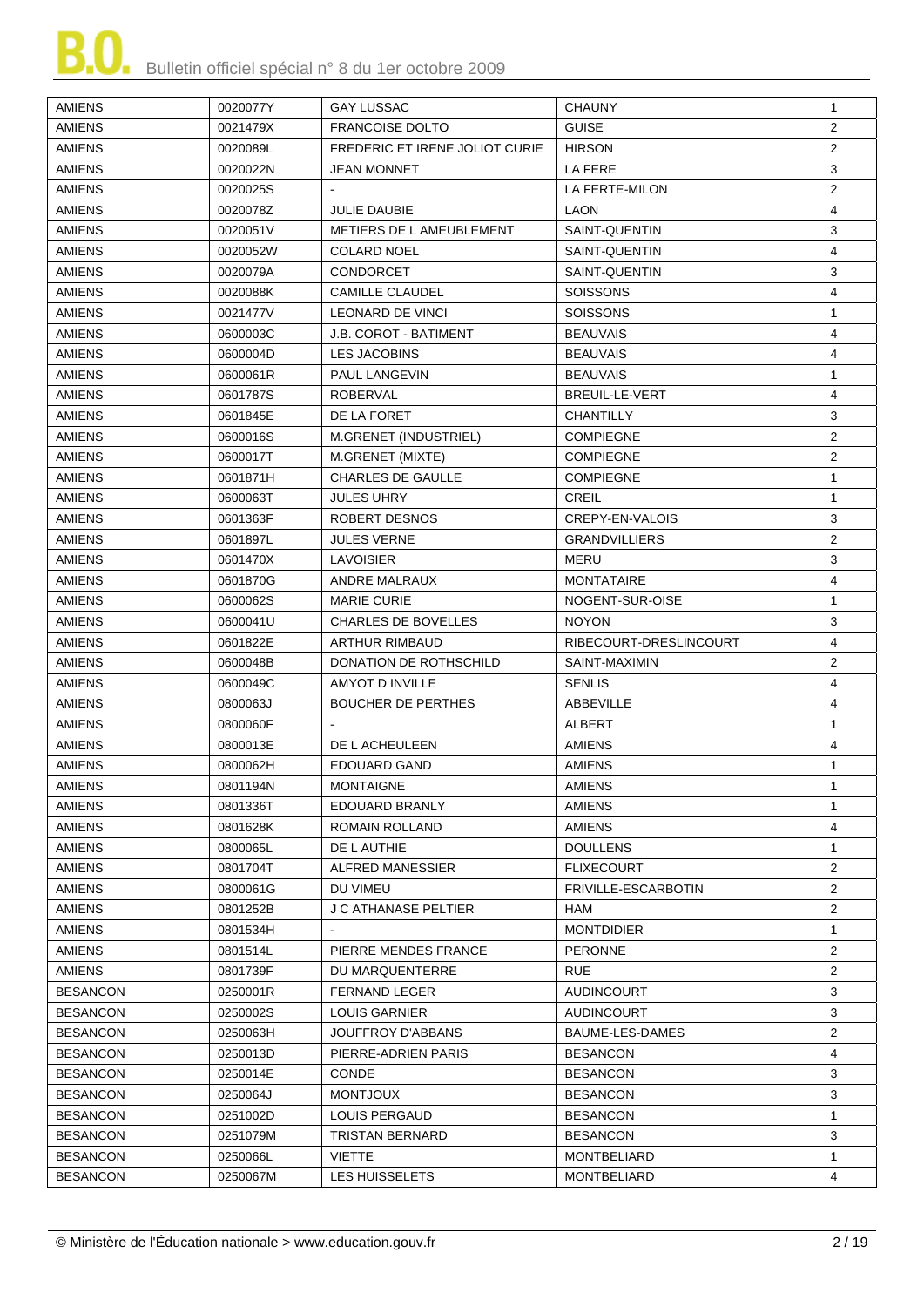| <b>BESANCON</b> | 0251349F | <b>TOUSSAINT LOUVERTURE</b>               | <b>PONTARLIER</b>      | 3              |
|-----------------|----------|-------------------------------------------|------------------------|----------------|
| <b>BESANCON</b> | 0390015E | <b>JACQUES PREVERT</b>                    | <b>DOLE</b>            | $\overline{2}$ |
| <b>BESANCON</b> | 0390020K | LE CORBUSIER - BATIMENT                   | LONS-LE-SAUNIER        | $\overline{2}$ |
| <b>BESANCON</b> | 0390021L | <b>MONTCIEL</b>                           | LONS-LE-SAUNIER        | $\overline{2}$ |
| <b>BESANCON</b> | 0390024P | PIERRE VERNOTTE                           | MOIRANS-EN-MONTAGNE    | $\overline{2}$ |
| <b>BESANCON</b> | 0390914G | <b>FERDINAND FILLOD</b>                   | SAINT-AMOUR            | $\overline{2}$ |
| <b>BESANCON</b> | 0390056Z | PRE SAINT SAUVEUR                         | SAINT-CLAUDE           | $\mathbf{1}$   |
| <b>BESANCON</b> | 0700011G | HENRI FERTET                              | GRAY                   | 3              |
| <b>BESANCON</b> | 0700019R | <b>BARTHOLDI</b>                          | <b>LURE</b>            | $\overline{2}$ |
| <b>BESANCON</b> | 0700024W | <b>BEAUREGARD</b>                         | LUXEUIL-LES-BAINS      | $\overline{2}$ |
| <b>BESANCON</b> | 0700038L | <b>LUXEMBOURG</b>                         | <b>VESOUL</b>          | $\overline{2}$ |
| <b>BESANCON</b> | 0700882D | <b>PONTARCHER</b>                         | <b>VESOUL</b>          | 3              |
| <b>BESANCON</b> | 0900355X | <b>DENIS DIDEROT</b>                      | <b>BAVILLIERS</b>      | $\overline{2}$ |
|                 |          |                                           |                        |                |
| <b>BESANCON</b> | 0900236T | RAOUL FOLLEREAU                           | <b>BELFORT</b>         | 3              |
| <b>BESANCON</b> | 0900019G | <b>JULES FERRY</b>                        | <b>DELLE</b>           | $\mathbf{1}$   |
| <b>BORDEAUX</b> | 0240006B | DE L ALBA                                 | <b>BERGERAC</b>        | $\overline{2}$ |
| <b>BORDEAUX</b> | 0240007C | <b>JEAN CAPELLE</b>                       | <b>BERGERAC</b>        | 3              |
| <b>BORDEAUX</b> | 0240012H | CHARDEUIL METIERS DU BATIMENT             | <b>COULAURES</b>       | 2              |
| <b>BORDEAUX</b> | 0240028A | PABLO PICASSO                             | <b>PERIGUEUX</b>       | 4              |
| <b>BORDEAUX</b> | 0240984P | LEONARD DE VINCI                          | PERIGUEUX              | 3              |
| <b>BORDEAUX</b> | 0240050Z | <b>ARNAUD DANIEL</b>                      | RIBERAC                | $\mathbf{1}$   |
| <b>BORDEAUX</b> | 0240048X | PRE DE CORDY                              | SARLAT-LA-CANEDA       | $\mathbf{1}$   |
| <b>BORDEAUX</b> | 0240039M | PORTE D AQUITAINE                         | <b>THIVIERS</b>        | $\overline{2}$ |
| <b>BORDEAUX</b> | 0332194F | <b>HOTELLERIE TOURISME &amp; SERVICES</b> | <b>ARCACHON</b>        | 4              |
| <b>BORDEAUX</b> | 0330011H | ANATOLE DE MONZIE                         | <b>BAZAS</b>           | $\mathbf{1}$   |
| <b>BORDEAUX</b> | 0331882S | <b>EMILE COMBES</b>                       | <b>BEGLES</b>          | 3              |
| <b>BORDEAUX</b> | 0330018R |                                           | <b>BLANQUEFORT</b>     | 4              |
| <b>BORDEAUX</b> | 0332781U | DE L ESTUAIRE                             | <b>BLAYE</b>           | 2              |
| <b>BORDEAUX</b> | 0330031E | <b>TOULOUSE LAUTREC</b>                   | <b>BORDEAUX</b>        | 4              |
| <b>BORDEAUX</b> | 0330032F | NICOLAS BREMONTIER                        | <b>BORDEAUX</b>        | $\mathbf{1}$   |
| <b>BORDEAUX</b> | 0330033G | <b>DES MENUTS</b>                         | <b>BORDEAUX</b>        | 2              |
| <b>BORDEAUX</b> | 0330142A | TREGEY RIVE DE GARONNE                    | <b>BORDEAUX</b>        | 3              |
| <b>BORDEAUX</b> | 0331460H | <b>LES CHARTRONS</b>                      | <b>BORDEAUX</b>        | $\mathbf{1}$   |
| <b>BORDEAUX</b> | 0332445D | ALPHONSE BEAU DE ROCHAS                   | <b>BORDEAUX</b>        | 2              |
| <b>BORDEAUX</b> | 0330060L | <b>FLORA TRISTAN</b>                      | CAMBLANES-ET-MEYNAC    | 3              |
| <b>BORDEAUX</b> | 0330069W | LA MORLETTE                               | <b>CENON</b>           | 4              |
| <b>BORDEAUX</b> | 0330076D | <b>CHARLES PEGUY</b>                      | <b>EYSINES</b>         | 4              |
| <b>BORDEAUX</b> | 0330082K | <b>SUD GIRONDE</b>                        | <b>LANGON</b>          | 3              |
| <b>BORDEAUX</b> | 0330089T | INDUST.ET HOTEL.J.MONNET                  | <b>LIBOURNE</b>        | 4              |
| <b>BORDEAUX</b> | 0332344U | <b>HENRI BRULLE</b>                       | <b>LIBOURNE</b>        | $\overline{2}$ |
| <b>BORDEAUX</b> | 0332441Z | <b>JACQUES BREL</b>                       | <b>LORMONT</b>         | 3              |
| <b>BORDEAUX</b> | 0331668J | MARCEL DASSAULT                           | <b>MERIGNAC</b>        | 3              |
| <b>BORDEAUX</b> | 0330102G | <b>ODILON REDON</b>                       | PAUILLAC               | 1              |
| <b>BORDEAUX</b> | 0332345V | PHILADELPHE DE GERDE                      | <b>PESSAC</b>          | 4              |
| <b>BORDEAUX</b> | 0332346W | PHILIPPE COUSTEAU                         | SAINT-ANDRE-DE-CUBZAC  | 3              |
| <b>BORDEAUX</b> | 0330114V | PAUL BROCA                                | SAINTE-FOY-LA-GRANDE   | $\mathbf{1}$   |
| <b>BORDEAUX</b> | 0330119A | JEHAN DUPERIER                            | SAINT-MEDARD-EN-JALLES | 3              |
| <b>BORDEAUX</b> | 0400047J | JEAN D ARCET                              | AIRE-SUR-L'ADOUR       | $\overline{2}$ |
| <b>BORDEAUX</b> | 0400004M | LOUIS DARMANTE                            | CAPBRETON              | $\overline{2}$ |
| <b>BORDEAUX</b> | 0400019D | DE L AUTO FREDERIC ESTEVE                 | MONT-DE-MARSAN         | 3              |
| <b>BORDEAUX</b> | 0400020E | ROBERT WLERICK                            | MONT-DE-MARSAN         | 3              |
| <b>BORDEAUX</b> | 0400097N | JEAN GARNIER                              | <b>MORCENX</b>         | 3              |
| <b>BORDEAUX</b> | 0400057V | SAINT-EXUPERY                             | PARENTIS-EN-BORN       | $\overline{2}$ |
|                 |          |                                           |                        |                |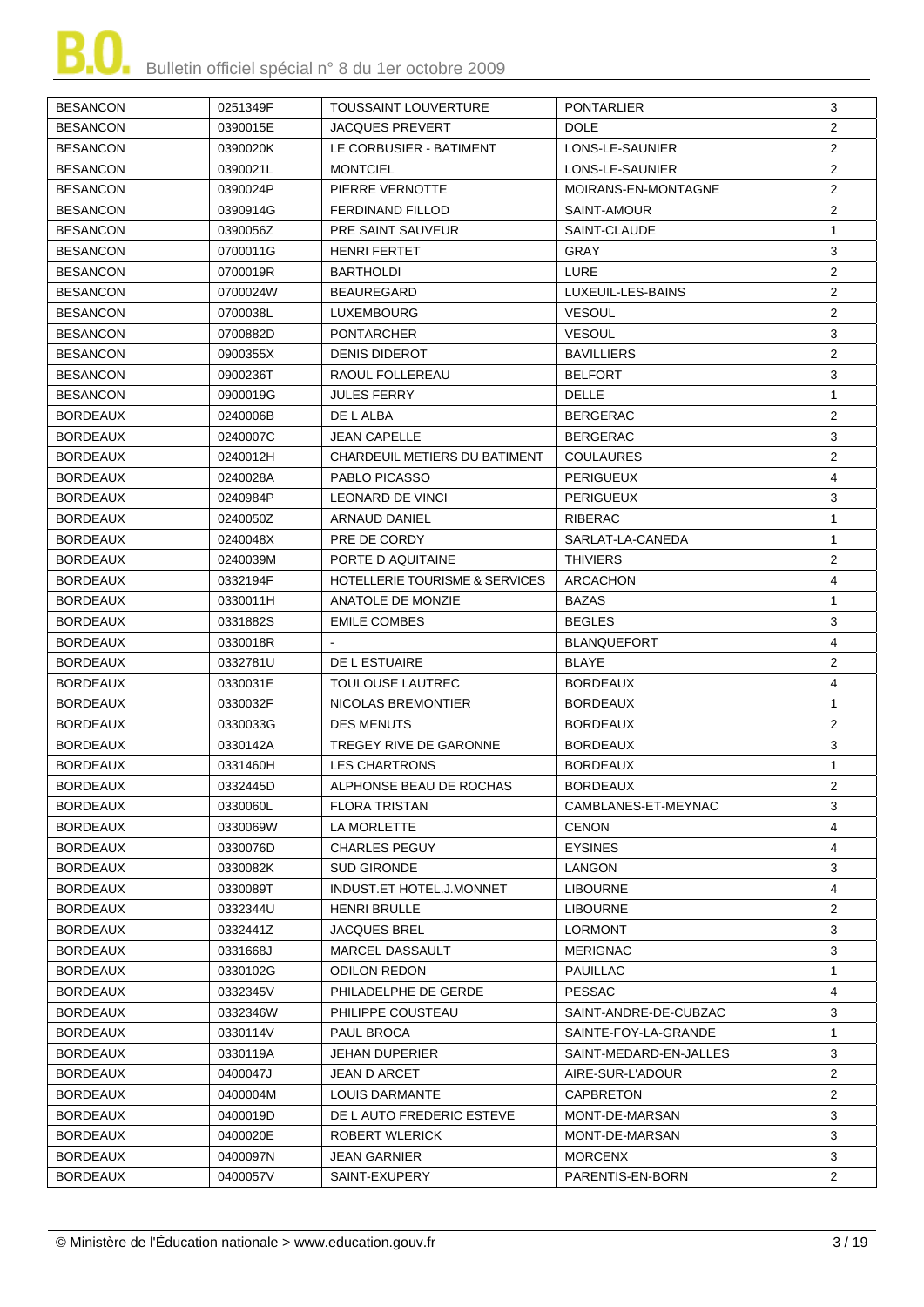| <b>BORDEAUX</b>  | 0400027M | <b>JEAN TARIS</b>               | PEYREHORADE                | $\overline{2}$ |
|------------------|----------|---------------------------------|----------------------------|----------------|
| <b>BORDEAUX</b>  | 0400049L | AMBROISE CROIZAT                | <b>TARNOS</b>              | $\overline{2}$ |
| <b>BORDEAUX</b>  | 0470004Z | <b>ANTOINE LOMET</b>            | AGEN                       | 4              |
| <b>BORDEAUX</b>  | 0470015L | PORTE DU LOT                    | <b>CLAIRAC</b>             | $\overline{2}$ |
| <b>BORDEAUX</b>  | 0470782V | <b>JEAN MONNET</b>              | <b>FOULAYRONNES</b>        | 3              |
| <b>BORDEAUX</b>  | 0470641S | <b>BENOIT D AZY</b>             | <b>FUMEL</b>               | $\overline{2}$ |
| <b>BORDEAUX</b>  | 0470029B | <b>JACQUES DE ROMAS</b>         | <b>NERAC</b>               | 3              |
| <b>BORDEAUX</b>  | 0470040N | DE L HABITAT LOUIS COUFFIGNAL   | VILLENEUVE-SUR-LOT         | 3              |
| <b>BORDEAUX</b>  | 0640012R | LOUIS DE FOIX                   | <b>BAYONNE</b>             | 1              |
| <b>BORDEAUX</b>  | 0640013S | PAUL BERT                       | <b>BAYONNE</b>             | 3              |
| <b>BORDEAUX</b>  | 0640098J | <b>GABRIEL HAURE-PLACE</b>      | COARRAZE                   | $\overline{2}$ |
| <b>BORDEAUX</b>  | 0640026F | DE L HABITAT                    | <b>GELOS</b>               | 3              |
| <b>BORDEAUX</b>  | 0640028H | <b>AIZPURDI</b>                 | <b>HENDAYE</b>             | $\overline{2}$ |
| <b>BORDEAUX</b>  | 0640031L | ANDRE CAMPA                     | JURANCON                   | 3              |
| <b>BORDEAUX</b>  | 0640040W | <b>JEAN-PIERRE CHAMPO</b>       | MAULEON-LICHARRE           | $\overline{2}$ |
| <b>BORDEAUX</b>  | 0640042Y | HOTELIER HAUTE VUE              | <b>MORLAAS</b>             | 3              |
| <b>BORDEAUX</b>  | 0640079N | PIERRE ET MARIE CURIE           | <b>MOURENX</b>             | $\mathbf{1}$   |
| <b>BORDEAUX</b>  | 0640049F | <b>GUYNEMER</b>                 | <b>OLORON-SAINTE-MARIE</b> | $\overline{2}$ |
| <b>BORDEAUX</b>  | 0640050G | DU 4 SEPTEMBRE 1870             | OLORON-SAINTE-MARIE        | 2              |
| <b>BORDEAUX</b>  | 0640053K | <b>FRANCIS JAMMES</b>           | <b>ORTHEZ</b>              | $\overline{2}$ |
| <b>BORDEAUX</b>  | 0640080P | <b>MOLIERE</b>                  | <b>ORTHEZ</b>              | $\overline{2}$ |
| <b>BORDEAUX</b>  | 0640058R | <b>HONORE BARADAT</b>           | PAU                        | $\overline{2}$ |
| <b>BORDEAUX</b>  | 0640066Z | <b>RAMIRO ARRUE</b>             | SAINT-JEAN-DE-LUZ          | $\overline{2}$ |
| CAEN             | 0140005E | ARCISSE DE CAUMONT              | <b>BAYEUX</b>              | $\overline{2}$ |
| CAEN             | 0140018U | <b>VICTOR LEPINE</b>            | <b>CAEN</b>                | 3              |
| CAEN             | 0140019V | <b>CAMILLE CLAUDEL</b>          | <b>CAEN</b>                | $\overline{4}$ |
| CAEN             | 0141599M | <b>JEAN JOORIS</b>              | DIVES-SUR-MER              | 4              |
| CAEN             | 0141640G | <b>GUIBRAY</b>                  | <b>FALAISE</b>             | $\overline{2}$ |
| CAEN             | 0141276L | PAUL CORNU                      | <b>LISIEUX</b>             | 3              |
| <b>CAEN</b>      | 0140020W | <b>JULES VERNE</b>              | <b>MONDEVILLE</b>          | $\overline{2}$ |
| <b>CAEN</b>      | 0142178S | <b>JEAN MERMOZ</b>              | <b>VIRE</b>                | 3              |
| CAEN             | 0500089A | ALEXIS DE TOCQUEVILLE           | CHERBOURG-OCTEVILLE        | $\mathbf{1}$   |
| CAEN             | 0500027H | LA ROQUELLE                     | <b>COUTANCES</b>           | 3              |
| CAEN             | 0500028J | <b>LES SAPINS</b>               | <b>COUTANCES</b>           | 3              |
| <b>CAEN</b>      | 0500032N | EDMOND DOUCET                   | EQUEURDREVILLE-HAINNEVILLE | 4              |
| CAEN             | 0500037U | <b>JULLIOT DE LA MORANDIERE</b> | GRANVILLE                  | 1              |
| CAEN             | 0500090B |                                 | SAINT-HILAIRE-DU-HARCOUET  | $\mathbf{1}$   |
| CAEN             | 0500066A | PIERRE ET MARIE CURIE           | SAINT-LO                   | $\mathbf{1}$   |
| CAEN             | 0501860A | CAMILLE COROT                   | SAINT-LO                   | $\mathbf{1}$   |
| CAEN             | 0501677B | <b>SAUXMARAIS</b>               | <b>TOURLAVILLE</b>         | 4              |
| CAEN             | 0610004Y | MARCEL MEZEN                    | <b>ALENCON</b>             | 3              |
| CAEN             | 0611157B | <b>MARECHAL LECLERC</b>         | ALENCON                    | 2              |
| CAEN             | 0611287T |                                 | <b>FLERS</b>               | $\overline{2}$ |
| CAEN             | 0610027Y | <b>NAPOLEON</b>                 | L' AIGLE                   | $\mathbf{1}$   |
| CAEN             | 0610019P | <b>FLORA TRISTAN</b>            | LA FERTE-MACE              | 3              |
| CAEN             | 0610050Y | <b>DES ANDAINES</b>             | LA FERTE-MACE              | $\mathbf{1}$   |
| CLERMONT-FERRAND | 0030061A | ALBERT LONDRES                  | CUSSET                     | $\mathbf{1}$   |
| CLERMONT-FERRAND | 0030905T | <b>GUSTAVE EIFFEL</b>           | GANNAT                     | 2              |
| CLERMONT-FERRAND | 0030059Y | <b>MAURICE GUYOT</b>            | <b>MONTLUCON</b>           | 3              |
| CLERMONT-FERRAND | 0030924N | VAL D'ALLIER                    | VARENNES-SUR-ALLIER        | $\mathbf{1}$   |
| CLERMONT-FERRAND | 0030060Z | <b>JEAN MONNET</b>              | <b>YZEURE</b>              | 2              |
| CLERMONT-FERRAND | 0150008C | RAYMOND CORTAT                  | AURILLAC                   | 3              |
| CLERMONT-FERRAND | 0150036H | <b>JEAN MERMOZ</b>              | <b>AURILLAC</b>            | $\mathbf{1}$   |
|                  |          |                                 |                            |                |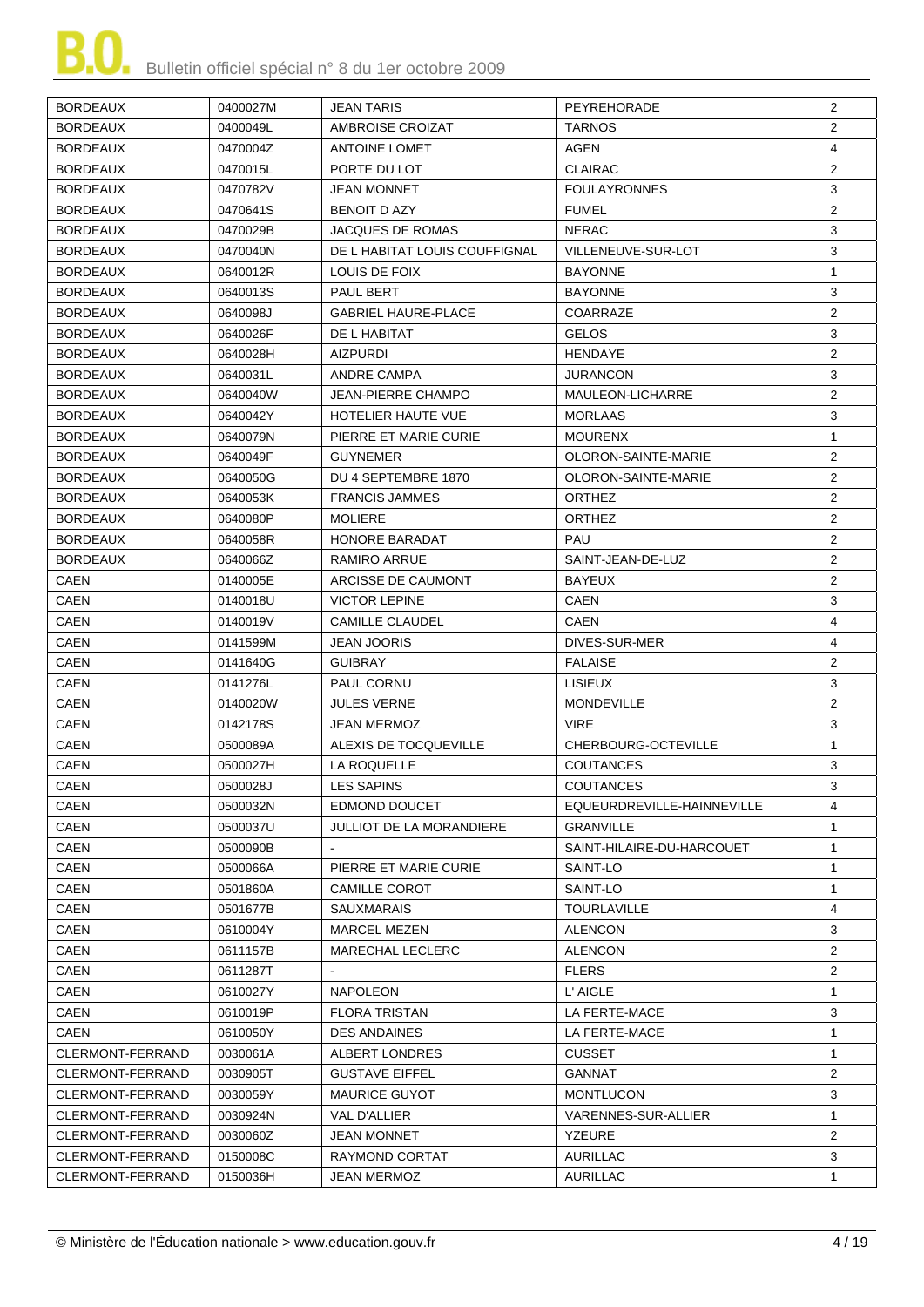| CLERMONT-FERRAND        | 0150022T | <b>JOSEPH CONSTANT</b>       | <b>MURAT</b>            | $\overline{2}$ |
|-------------------------|----------|------------------------------|-------------------------|----------------|
| CLERMONT-FERRAND        | 0430023S | AUGUSTE AYMARD               | ESPALY-SAINT-MARCEL     | $\overline{2}$ |
| <b>CLERMONT-FERRAND</b> | 0430024T | JEAN MONNET                  | LE PUY-EN-VELAY         | 3              |
| CLERMONT-FERRAND        | 0430028X | <b>CLAUDE FAVARD</b>         | SAINTE-FLORINE          | $\overline{2}$ |
| CLERMONT-FERRAND        | 0630012W | <b>FRANCOIS RABELAIS</b>     | BRASSAC-LES-MINES       | $\overline{2}$ |
| CLERMONT-FERRAND        | 0630022G | ROGER CLAUSTRES              | CLERMONT-FERRAND        | 3              |
| CLERMONT-FERRAND        | 0630023H | <b>MARIE CURIE</b>           | CLERMONT-FERRAND        | 4              |
| CLERMONT-FERRAND        | 0630024J | AMEDEE GASQUET               | CLERMONT-FERRAND        | 3              |
| CLERMONT-FERRAND        | 0631409P | <b>CAMILLE CLAUDEL</b>       | CLERMONT-FERRAND        | 3              |
| CLERMONT-FERRAND        | 0630041C | HENRI SAINTE-CLAIRE DEVILLE  | <b>ISSOIRE</b>          | $\overline{2}$ |
| CLERMONT-FERRAND        | 0631480S | PIERRE BOULANGER             | PONT-DU-CHATEAU         | 3              |
| CLERMONT-FERRAND        | 0630054S | <b>MARIE LAURENCIN</b>       | <b>RIOM</b>             | $\overline{4}$ |
| CLERMONT-FERRAND        | 0631668W | <b>VERCINGETORIX</b>         | <b>ROMAGNAT</b>         | 3              |
| CLERMONT-FERRAND        | 0630061Z | <b>DESAIX</b>                | SAINT-ELOY-LES-MINES    | $\overline{2}$ |
| CLERMONT-FERRAND        | 0630078T | VAL DE DORE                  | <b>THIERS</b>           | 3              |
| <b>CORSE</b>            | 6200003J | <b>JULES ANTONINI</b>        | <b>AJACCIO</b>          | 3              |
| <b>CORSE</b>            | 6200004K | <b>FINOSELLO</b>             | <b>AJACCIO</b>          | 4              |
| CORSE                   | 7200011Z | <b>SCAMARONI</b>             | <b>BASTIA</b>           | 4              |
| <b>CORSE</b>            | 7200093N | <b>JEAN NICOLI</b>           | <b>BASTIA</b>           | 3              |
| <b>CRETEIL</b>          | 0770919F | <b>URUGUAY FRANCE</b>        | <b>AVON</b>             | $\overline{2}$ |
| <b>CRETEIL</b>          | 0771171E | LOUIS LUMIERE                | <b>CHELLES</b>          | 4              |
| <b>CRETEIL</b>          | 0771995A | LE CHAMP DE CLAYE            | CLAYE-SOUILLY           | 3              |
| <b>CRETEIL</b>          | 0771997C | <b>JACQUES PREVERT</b>       | COMBS-LA-VILLE          | $\overline{2}$ |
| <b>CRETEIL</b>          | 0770943G | <b>BENJAMIN FRANKLIN</b>     | LA ROCHETTE             | 4              |
| <b>CRETEIL</b>          | 0770932V | PIERRE DE COUBERTIN          | MEAUX                   | $\overline{2}$ |
| <b>CRETEIL</b>          | 0771880A | <b>CHARLES BAUDELAIRE</b>    | MEAUX                   | 4              |
| <b>CRETEIL</b>          | 0772225A | <b>LINO VENTURA</b>          | OZOIR-LA-FERRIERE       | 3              |
| <b>CRETEIL</b>          | 0772244W | <b>ANTONIN CAREME</b>        | SAVIGNY-LE-TEMPLE       | 3              |
| <b>CRETEIL</b>          | 0770944H | AUGUSTE PERDONNET            | THORIGNY-SUR-MARNE      | 4              |
| <b>CRETEIL</b>          | 0770945J | <b>GUSTAVE EIFFEL</b>        | VARENNES-SUR-SEINE      | $\overline{2}$ |
| <b>CRETEIL</b>          | 0931024H | <b>JEAN-PIERRE TIMBAUD</b>   | <b>AUBERVILLIERS</b>    | 4              |
| <b>CRETEIL</b>          | 0930846P | VOILLAUME                    | AULNAY-SOUS-BOIS        | $\mathbf{1}$   |
| <b>CRETEIL</b>          | 0931198X | ALFRED COSTES                | <b>BOBIGNY</b>          | 3              |
| CRETEIL                 | 0930129K | MARCEL PAGNOL                | <b>BONDY</b>            | $\overline{2}$ |
| <b>CRETEIL</b>          | 0931735F | LOUISE MICHEL                | EPINAY-SUR-SEINE        | $\overline{2}$ |
| <b>CRETEIL</b>          | 0931233K | <b>JEAN-BAPTISTE CLEMENT</b> | GAGNY                   | $\overline{2}$ |
| <b>CRETEIL</b>          | 0930128J | <b>DENIS PAPIN</b>           | LA COURNEUVE            | $\overline{2}$ |
| <b>CRETEIL</b>          | 0931738J | <b>ARTHUR RIMBAUD</b>        | LA COURNEUVE            | 3              |
| <b>CRETEIL</b>          | 0930831Y | ARISTIDE BRIAND              | LE BLANC-MESNIL         | $\overline{2}$ |
| <b>CRETEIL</b>          | 0930136T | CLAUDE-NICOLAS LEDOUX        | LES PAVILLONS-SOUS-BOIS | $\overline{2}$ |
| <b>CRETEIL</b>          | 0930130L | <b>CONDORCET</b>             | <b>MONTREUIL</b>        | 1              |
| <b>CRETEIL</b>          | 0930133P | THEODORE MONOD               | NOISY-LE-SEC            | 4              |
| <b>CRETEIL</b>          | 0930135S | SIMONE WEIL                  | <b>PANTIN</b>           | 3              |
| <b>CRETEIL</b>          | 0931739K | <b>JEAN MOULIN</b>           | ROSNY-SOUS-BOIS         | 1              |
| <b>CRETEIL</b>          | 0930138V | <b>FREDERIC BARTHOLDI</b>    | SAINT-DENIS             | 4              |
| <b>CRETEIL</b>          | 0931193S | <b>HELENE BOUCHER</b>        | TREMBLAY-EN-FRANCE      | 3              |
| <b>CRETEIL</b>          | 0940132H | <b>GABRIEL PERI</b>          | CHAMPIGNY-SUR-MARNE     | 4              |
| <b>CRETEIL</b>          | 0941604H | SAMUEL DE CHAMPLAIN          | CHENNEVIERES-SUR-MARNE  | 3              |
| <b>CRETEIL</b>          | 0940141T | JACQUES BREL                 | CHOISY-LE-ROI           | 3              |
| <b>CRETEIL</b>          | 0941232D | JEAN MACE                    | CHOISY-LE-ROI           | $\overline{2}$ |
| <b>CRETEIL</b>          | 0941298A | <b>MICHELET</b>              | FONTENAY-SOUS-BOIS      | $\mathbf 1$    |
| <b>CRETEIL</b>          | 0940134K | VAL DE BIEVRE                | <b>GENTILLY</b>         | $\mathbf 1$    |
| <b>CRETEIL</b>          | 0941355M | PAUL BERT                    | MAISONS-ALFORT          | 3              |
|                         |          |                              |                         |                |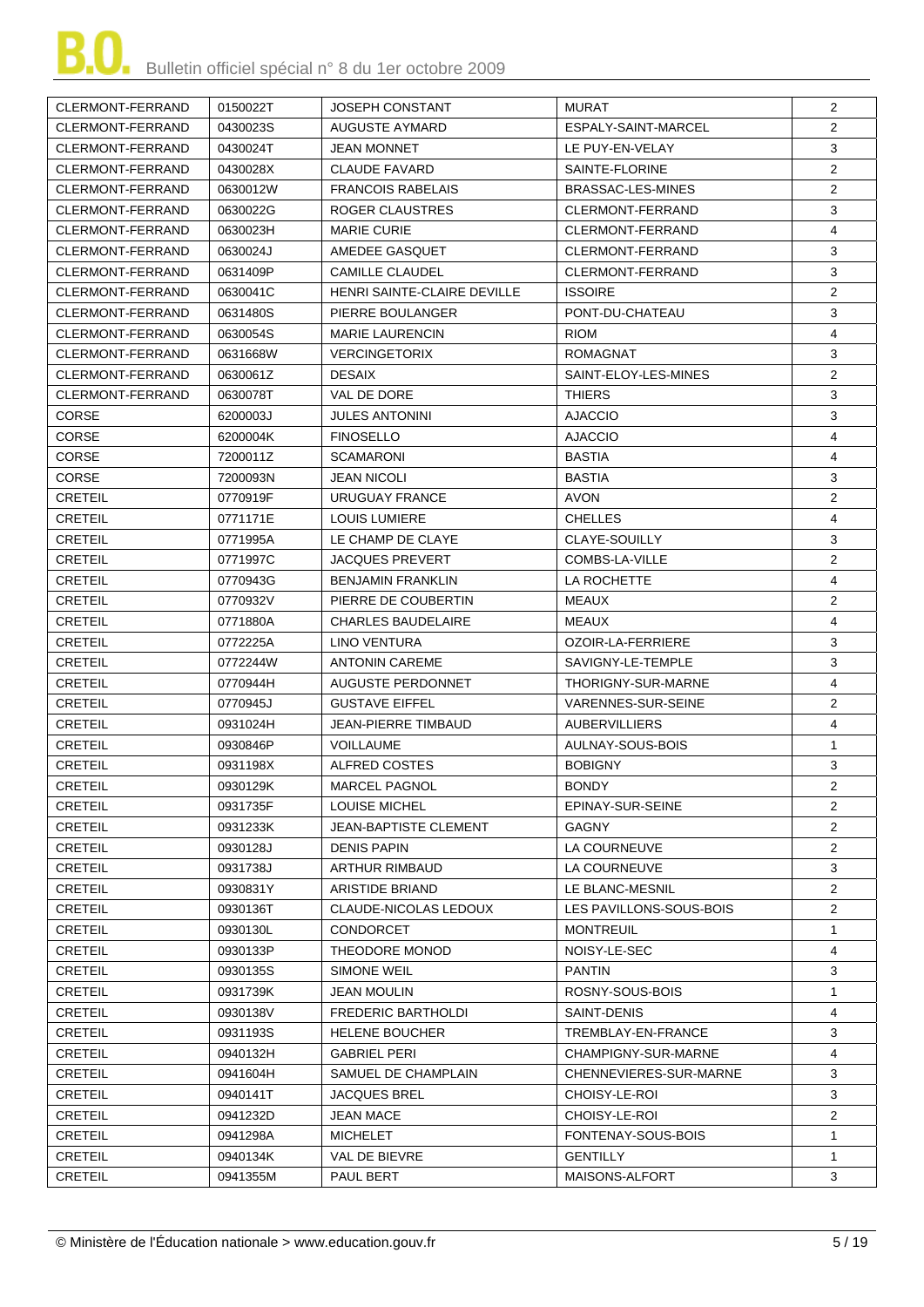| <b>CRETEIL</b>  | 0940137N | LA SOURCE                       | NOGENT-SUR-MARNE       | 3              |
|-----------------|----------|---------------------------------|------------------------|----------------|
| <b>CRETEIL</b>  | 0940138P | ARMAND GUILLAUMIN               | <b>ORLY</b>            | 4              |
| <b>CRETEIL</b>  | 0940140S | GOURDOU-LESEURRE                | SAINT-MAUR-DES-FOSSES  | $\overline{2}$ |
| <b>CRETEIL</b>  | 0940143V | <b>JEAN MOULIN</b>              | <b>VINCENNES</b>       | $\overline{2}$ |
| <b>CRETEIL</b>  | 0940145X | <b>CAMILLE CLAUDEL</b>          | <b>VITRY-SUR-SEINE</b> | $\overline{2}$ |
| <b>DIJON</b>    | 0211356K | <b>ANTOINE ANTOINE</b>          | <b>CHENOVE</b>         | $\overline{2}$ |
| <b>DIJON</b>    | 0210032W | DE LA CERAMIQUE HENRY MOISAND   | <b>LONGCHAMP</b>       | $\overline{2}$ |
| <b>DIJON</b>    | 0210056X | EUGENE GUILLAUME                | <b>MONTBARD</b>        | $\overline{2}$ |
| <b>DIJON</b>    | 0580552K | <b>FRANCOIS MITTERRAND</b>      | CHATEAU-CHINON(VILLE)  | 3              |
| <b>DIJON</b>    | 0580020G | PIERRE BEREGOVOY                | <b>FOURCHAMBAULT</b>   | 4              |
| <b>DIJON</b>    | 0580050P | <b>JEAN ROSTAND</b>             | <b>NEVERS</b>          | 3              |
| <b>DIJON</b>    | 0580042F | LE MONT-CHATELET                | <b>VARZY</b>           | $\overline{2}$ |
| <b>DIJON</b>    | 0711384U | THEODORE MONOD                  | <b>BLANZY</b>          | $\mathbf{1}$   |
| <b>DIJON</b>    | 0710014E | THOMAS DUMOREY METIERS BATIMENT | CHALON-SUR-SAONE       | $\overline{2}$ |
| <b>DIJON</b>    | 0710077Y | <b>JULIEN DE BALLEURE</b>       | CHALON-SUR-SAONE       | $\mathbf{1}$   |
| <b>DIJON</b>    | 0711322B | METIERS DE L AUTOMOBILE         | CHALON-SUR-SAONE       | 3              |
| <b>DIJON</b>    | 0710080B | ALEXANDRE DUMAINE               | <b>MACON</b>           | 3              |
| <b>DIJON</b>    | 0710079A | <b>FRANCOISE DOLTO</b>          | MONTCEAU-LES-MINES     | 3              |
| <b>DIJON</b>    | 0710087J | <b>ASTIER</b>                   | PARAY-LE-MONIAL        | $\overline{2}$ |
| <b>DIJON</b>    | 0890819G | <b>VAUBAN</b>                   | <b>AUXERRE</b>         | 3              |
| <b>DIJON</b>    | 0891159B | <b>SAINT GERMAIN</b>            | <b>AUXERRE</b>         | $\mathbf{1}$   |
| <b>DIJON</b>    | 0890057D | <b>BLAISE PASCAL</b>            | <b>MIGENNES</b>        | $\overline{2}$ |
| <b>DIJON</b>    | 0890053Z | PIERRE ET MARIE CURIE           | <b>SENS</b>            | 4              |
| <b>GRENOBLE</b> | 0070002P | J ET E MONTGOLFIER              | <b>ANNONAY</b>         | $\mathbf{1}$   |
| <b>GRENOBLE</b> | 0070009X | <b>LEON PAVIN</b>               | <b>CHOMERAC</b>        | $\overline{2}$ |
| <b>GRENOBLE</b> | 0070016E | <b>HOTELIER</b>                 | LARGENTIERE            | $\mathbf{1}$   |
| <b>GRENOBLE</b> | 0070031W | <b>MARIUS BOUVIER</b>           | TOURNON-SUR-RHONE      | 3              |
| <b>GRENOBLE</b> | 0260041D | <b>FRANCOIS JEAN ARMORIN</b>    | <b>CREST</b>           | $\mathbf{1}$   |
| <b>GRENOBLE</b> | 0260114H | <b>LES CATALINS</b>             | <b>MONTELIMAR</b>      | 3              |
| <b>GRENOBLE</b> | 0260050N | LEONARD DE VINCI                | <b>PIERRELATTE</b>     | $\mathbf{1}$   |
| <b>GRENOBLE</b> | 0260044G | AUGUSTE BOUVET                  | ROMANS-SUR-ISERE       | 3              |
| <b>GRENOBLE</b> | 0261148G | <b>HOTELIER DE L'HERMITAGE</b>  | TAIN-L'HERMITAGE       | 3              |
| <b>GRENOBLE</b> | 0260037Z | <b>VICTOR HUGO</b>              | VALENCE                | 4              |
| <b>GRENOBLE</b> | 0260116K | MONTESQUIEU                     | VALENCE                | 1              |
| <b>GRENOBLE</b> | 0261100E | AMBLARD                         | VALENCE                | 2              |
| <b>GRENOBLE</b> | 0380010E | <b>GAMBETTA</b>                 | BOURGOIN-JALLIEU       | 3              |
| <b>GRENOBLE</b> | 0382271M | JEAN CLAUDE AUBRY               | BOURGOIN-JALLIEU       | $\overline{2}$ |
| <b>GRENOBLE</b> | 0382031B | <b>THOMAS EDISON</b>            | <b>ECHIROLLES</b>      | $\mathbf 1$    |
| <b>GRENOBLE</b> | 0380023U | <b>JACQUES PREVERT</b>          | <b>FONTAINE</b>        | 3              |
| <b>GRENOBLE</b> | 0382274R | <b>FRANCOISE DOLTO</b>          | FONTANIL-CORNILLON     | $\mathbf{1}$   |
| <b>GRENOBLE</b> | 0380036H | <b>GUYNEMER</b>                 | <b>GRENOBLE</b>        | 3              |
| GRENOBLE        | 0380037J | JEAN JAURES                     | <b>GRENOBLE</b>        | 3              |
| <b>GRENOBLE</b> | 0380099B | LOUISE MICHEL                   | <b>GRENOBLE</b>        | $\overline{2}$ |
| <b>GRENOBLE</b> | 0381605N | ANDRE ARGOUGES                  | <b>GRENOBLE</b>        | 4              |
| <b>GRENOBLE</b> | 0381602K | L'ODYSSEE                       | PONT-DE-CHERUY         | 3              |
| <b>GRENOBLE</b> | 0381606P | DE L'EDIT                       | <b>ROUSSILLON</b>      | $\overline{2}$ |
| <b>GRENOBLE</b> | 0380100C | <b>GALILEE</b>                  | <b>VIENNE</b>          | 1              |
| <b>GRENOBLE</b> | 0380101D | PORTES DE L'OISANS              | VIZILLE                | $\mathbf 1$    |
| <b>GRENOBLE</b> | 0730006K | LE GRAND ARC                    | ALBERTVILLE            | 3              |
| <b>GRENOBLE</b> | 0730012S | <b>HOTELIER</b>                 | CHALLES-LES-EAUX       | $\overline{2}$ |
| <b>GRENOBLE</b> | 0730050H | <b>MONGE</b>                    | <b>CHAMBERY</b>        | $\mathbf{1}$   |
| <b>GRENOBLE</b> | 0731043M | LA CARDINIERE                   | <b>CHAMBERY</b>        | 3              |
| <b>GRENOBLE</b> | 0731249L | LOUIS ARMAND                    | CHAMBERY               | 1              |
|                 |          |                                 |                        |                |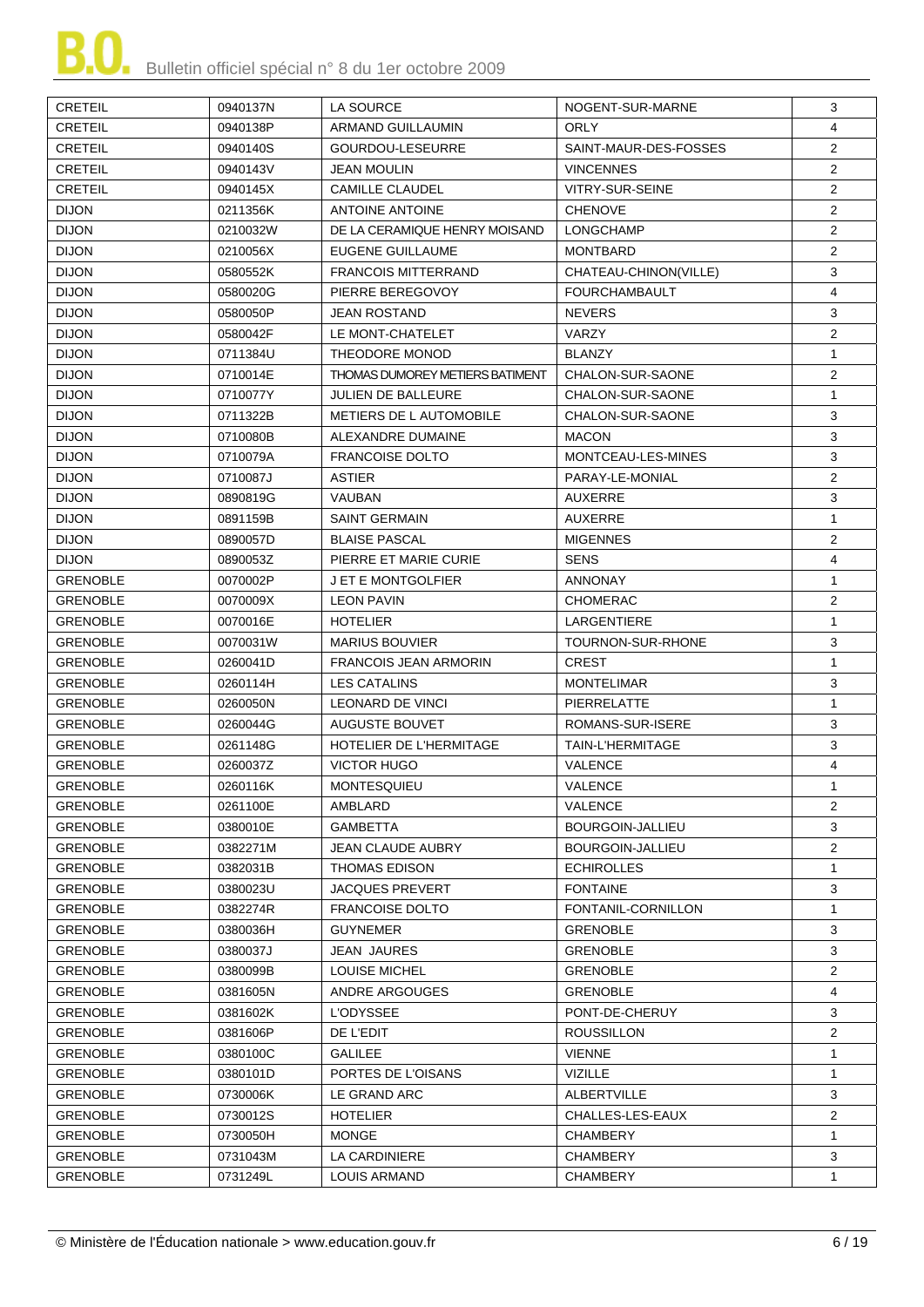| <b>GRENOBLE</b>   | 0730032N | DU NIVOLET                     | LA RAVOIRE                | 4              |
|-------------------|----------|--------------------------------|---------------------------|----------------|
| <b>GRENOBLE</b>   | 0730030L | AMBROISE CROIZAT               | <b>MOUTIERS</b>           | $\mathbf{1}$   |
| <b>GRENOBLE</b>   | 0730900G | PAUL HEROULT                   | SAINT-JEAN-DE-MAURIENNE   | $\mathbf{1}$   |
| <b>GRENOBLE</b>   | 0730039W | <b>GENERAL FERRIE</b>          | SAINT-MICHEL-DE-MAURIENNE | $\overline{2}$ |
| <b>GRENOBLE</b>   | 0730048F | <b>RENE PERRIN</b>             | <b>UGINE</b>              | $\mathbf{1}$   |
| <b>GRENOBLE</b>   | 0740054G | <b>GERMAIN SOMMEILLER</b>      | ANNECY                    | 3              |
| <b>GRENOBLE</b>   | 0740010J | LE SALEVE                      | ANNEMASSE                 | $\mathbf{1}$   |
| <b>GRENOBLE</b>   | 0740014N | <b>HOTELIER FRANCOIS BISE</b>  | <b>BONNEVILLE</b>         | $\overline{c}$ |
| <b>GRENOBLE</b>   | 0740056J | DE LA VALLEE DE L'ARVE P.BECHE | <b>CLUSES</b>             | $\overline{2}$ |
| <b>GRENOBLE</b>   | 0741164N | LES CARILLONS                  | <b>CRAN-GEVRIER</b>       | 4              |
| <b>GRENOBLE</b>   | 0740031G | PORTE DES ALPES                | RUMILLY                   | 3              |
| <b>GRENOBLE</b>   | 0740062R | AMEDEE GORDINI                 | <b>SEYNOD</b>             | $\mathbf{1}$   |
| <b>GRENOBLE</b>   | 0740059M | DU CHABLAIS                    | THONON-LES-BAINS          | $\overline{2}$ |
| <b>GUADELOUPE</b> | 9710746J | <b>AUGUSTIN ARRON</b>          | BAIE-MAHAULT              | 3              |
| <b>GUADELOUPE</b> | 9710418C | <b>PAUL LACAVE</b>             | CAPESTERRE-BELLE-EAU      | 4              |
| <b>GUADELOUPE</b> | 9710090W | <b>BLACHON LAMENTIN</b>        | <b>LAMENTIN</b>           | 4              |
| <b>GUADELOUPE</b> | 9710052E | <b>LOUIS DELGRES</b>           | LE MOULE                  | $\overline{4}$ |
| <b>GUADELOUPE</b> | 9710709U | <b>RICHEVAL</b>                | MORNE-A-L'EAU             | $\overline{2}$ |
| <b>GUADELOUPE</b> | 9710722H | <b>CARNOT</b>                  | POINTE-A-PITRE            | 3              |
| <b>GUADELOUPE</b> | 9710690Y | <b>DUCHARMOY</b>               | SAINT-CLAUDE              | 4              |
| <b>GUYANE</b>     | 9730094P | <b>JEAN MARIE MICHOTTE</b>     | <b>CAYENNE</b>            | 3              |
| <b>GUYANE</b>     | 9730308X | ELIE CASTOR                    | <b>KOUROU</b>             | 2              |
|                   |          |                                |                           | 3              |
| <b>GUYANE</b>     | 9730372S | <b>DES METIERS</b>             | <b>MATOURY</b>            |                |
| <b>GUYANE</b>     | 9730425Z | SAINT-LAURENT DU MARONI III    | SAINT-LAURENT DU MARONI   | $\overline{2}$ |
| <b>LILLE</b>      | 0592610S | PIERRE-JOSEPH LAURENT          | <b>ANICHE</b>             | 3              |
| <b>LILLE</b>      | 0590005K | PIERRE-JOSEPH FONTAINE         | ANZIN                     | $\overline{4}$ |
| <b>LILLE</b>      | 0590257J | <b>ILE DE FLANDRE</b>          | <b>ARMENTIERES</b>        | 3              |
| LILLE             | 0590262P | <b>GUSTAVE EIFFEL</b>          | ARMENTIERES               | $\mathbf{1}$   |
| <b>LILLE</b>      | 0594532F | AMBROISE CROIZAT               | AUBY                      | $\overline{2}$ |
| <b>LILLE</b>      | 0590015W | PIERRE ET MARIE CURIE          | AULNOYE-AYMERIES          | 3              |
| LILLE             | 0590037V | LOUISE DE BETTIGNIES           | CAMBRAI                   | 3              |
| <b>LILLE</b>      | 0592611T | <b>LOUIS BLERIOT</b>           | CAMBRAI                   | 3              |
| LILLE             | 0590263R | <b>FERNAND LEGER</b>           | COUDEKERQUE-BRANCHE       | 4              |
| LILLE             | 0590256H | JEAN-BAPTISTE CARPEAUX         | <b>CRESPIN</b>            | 1              |
| LILLE             | 0590264S | ALFRED KASTLER                 | <b>DENAIN</b>             | 3              |
| <b>LILLE</b>      | 0594653M | ANDRE JURENIL                  | <b>DENAIN</b>             | 2              |
| <b>LILLE</b>      | 0590265T | EDMOND LABBE                   | DOUAI                     | 1              |
| <b>LILLE</b>      | 0595894L | <b>FRANCOIS RABELAIS</b>       | DOUAI                     | 4              |
| <b>LILLE</b>      | 0590255G | <b>GUY DEBEYRE</b>             | <b>DUNKERQUE</b>          | 4              |
| <b>LILLE</b>      | 0595480L | ILE JEANTY                     | <b>DUNKERQUE</b>          | 3              |
| LILLE             | 0590152V | VAL DE LYS                     | <b>ESTAIRES</b>           | 3              |
| <b>LILLE</b>      | 0590078P | ROMAIN ROLLAND                 | <b>FEIGNIES</b>           | 1              |
| LILLE             | 0590260M | <b>CAMILLE CLAUDEL</b>         | <b>FOURMIES</b>           | $\overline{2}$ |
| <b>LILLE</b>      | 0590085X | CHARLOTTE PERRIAND             | GENECH                    | 4              |
| <b>LILLE</b>      | 0594400M | AUTOMOBILE ET TRANSPORTS       | GRANDE-SYNTHE             | $\overline{2}$ |
| <b>LILLE</b>      | 0594652L | DES PLAINES DU NORD            | GRANDE-SYNTHE             | $\mathbf{1}$   |
| <b>LILLE</b>      | 0592850C | ANTOINE DE SAINT EXUPERY       | HALLUIN                   | $\overline{2}$ |
| LILLE             | 0593187U | <b>BEAUPRE</b>                 | <b>HAUBOURDIN</b>         | $\overline{2}$ |
| <b>LILLE</b>      | 0590098L | PLACIDE COURTOY                | <b>HAUTMONT</b>           | $\overline{2}$ |
| <b>LILLE</b>      | 0590102R | DES MONTS DE FLANDRE           | <b>HAZEBROUCK</b>         | 4              |
| <b>LILLE</b>      | 0592712C | LOUIS ARMAND                   | JEUMONT                   | 1              |
| <b>LILLE</b>      | 0590252D | LOUIS-LEOPOLD BOILLY           | LA BASSEE                 | 2              |
| <b>LILLE</b>      | 0590126S | <b>VALENTINE LABBE</b>         | LA MADELEINE              | $\mathbf{1}$   |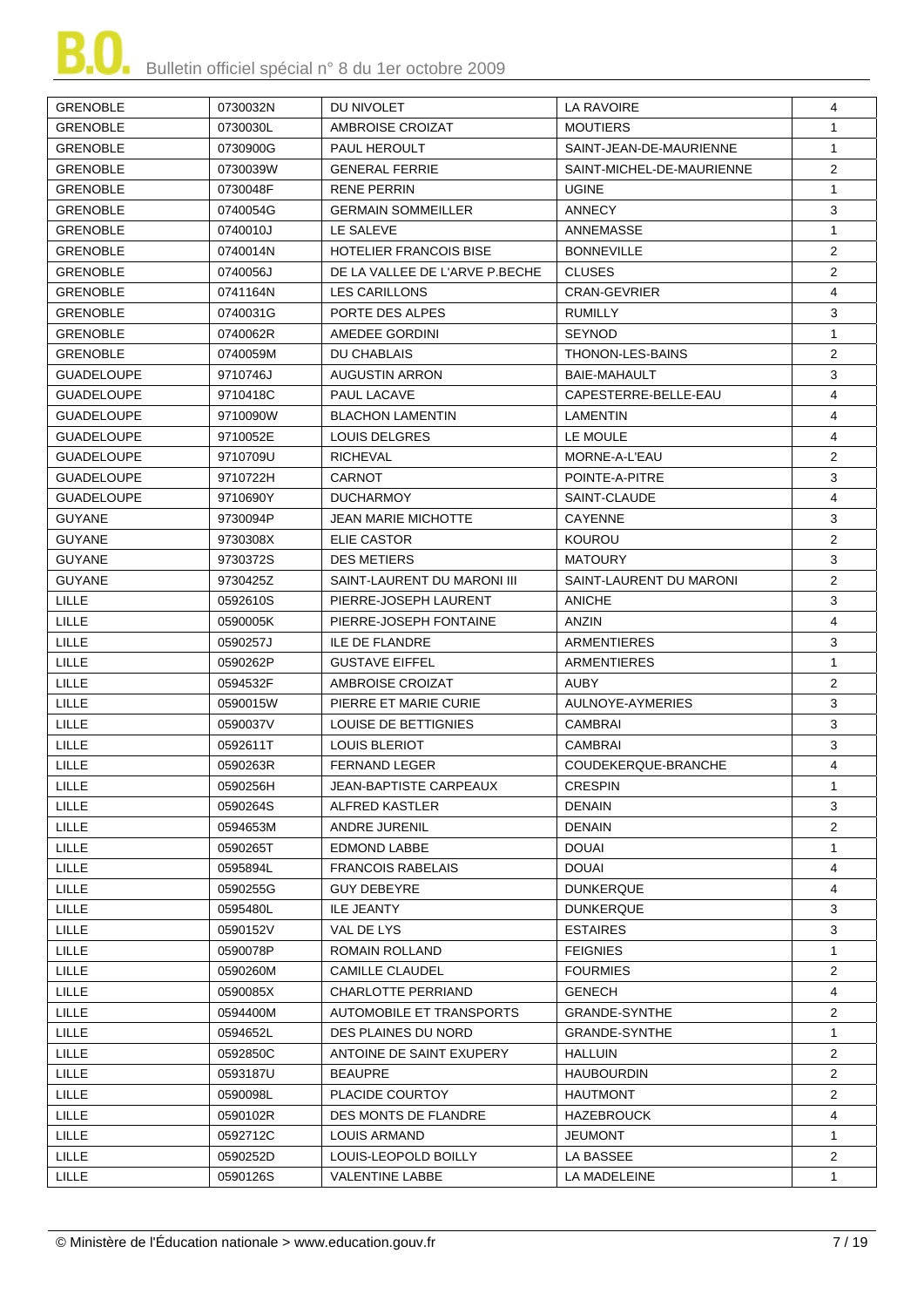

| <b>LILLE</b> | 0590111A | SONIA DELAUNAY                   | LILLE                 | 3              |
|--------------|----------|----------------------------------|-----------------------|----------------|
| <b>LILLE</b> | 0590123N |                                  | <b>LILLE</b>          | 3              |
| <b>LILLE</b> | 0590124P | <b>JEAN MONNET</b>               | LILLE                 | $\mathbf{1}$   |
| LILLE        | 0590125R |                                  | LILLE                 | 4              |
| <b>LILLE</b> | 0590266U | <b>CESAR BAGGIO</b>              | <b>LILLE</b>          | $\overline{2}$ |
| <b>LILLE</b> | 0593661J | EDOUARD LALO                     | LILLE                 | $\mathbf{1}$   |
| <b>LILLE</b> | 0590133Z | <b>MAURICE DUHAMEL</b>           | <b>LOOS</b>           | 3              |
| LILLE        | 0590144L | AUTOMOBILE ALFRED MONGY          | MARCO-EN-BAROEUL      | 4              |
| LILLE        | 0594302F | <b>FRANCOIS MANSART</b>          | MARLY                 | $\overline{2}$ |
| <b>LILLE</b> | 0590268W | CITE SCOLAIRE PIERRE FOREST      | MAUBEUGE              | $\mathbf{1}$   |
| <b>LILLE</b> | 0594404S | <b>RENE CASSIN</b>               | MONTIGNY-EN-OSTREVENT | $\overline{2}$ |
| <b>LILLE</b> | 0590186G | <b>TURGOT</b>                    | <b>ROUBAIX</b>        | $\overline{2}$ |
| <b>LILLE</b> | 0590187H | LOUIS LOUCHEUR                   | <b>ROUBAIX</b>        | $\overline{2}$ |
| <b>LILLE</b> | 0590188J | <b>JEAN MOULIN</b>               | <b>ROUBAIX</b>        | $\mathbf{1}$   |
| <b>LILLE</b> | 0590189K | <b>LAVOISIER</b>                 | <b>ROUBAIX</b>        | $\overline{2}$ |
| <b>LILLE</b> | 0590193P | <b>ERNEST COUTEAUX</b>           | SAINT-AMAND-LES-EAUX  | $\mathbf{1}$   |
| LILLE        | 0592832H | <b>VERTES FEUILLES</b>           | SAINT-ANDRE-LEZ-LILLE | $\overline{2}$ |
| <b>LILLE</b> | 0590198V | <b>GEORGES GUYNEMER</b>          | SAINT-POL-SUR-MER     | 3              |
| <b>LILLE</b> | 0592833J | LES HAUTS DE FLANDRE             | <b>SECLIN</b>         | $\overline{2}$ |
| <b>LILLE</b> | 0590216P | <b>LE CORBUSIER</b>              | <b>TOURCOING</b>      | 3              |
| <b>LILLE</b> | 0590217R | <b>SEVIGNE</b>                   | <b>TOURCOING</b>      | $\overline{2}$ |
| LILLE        | 0590269X | <b>COLBERT</b>                   | <b>TOURCOING</b>      | $\mathbf{1}$   |
| LILLE        | 0595678B | LEONARD DE VINCI                 | TRITH-SAINT-LEGER     | 3              |
| <b>LILLE</b> | 0590270Y | DU HAINAUT                       | <b>VALENCIENNES</b>   | 4              |
| <b>LILLE</b> | 0594375K | <b>DINAH DERYCKE</b>             | VILLENEUVE-D'ASCQ     | 3              |
| <b>LILLE</b> | 0590249A | JACQUES-YVES COUSTEAU            | WASQUEHAL             | $\overline{2}$ |
| LILLE        | 0595787V | <b>ALAIN SAVARY</b>              | WATTRELOS             | $\mathbf{1}$   |
| LILLE        | 0593495D | PAUL LANGEVIN                    | WAZIERS               | $\overline{2}$ |
| <b>LILLE</b> | 0595856V | LYCEE PROFESSIONNEL DE L'YSER    | <b>WORMHOUT</b>       | $\overline{2}$ |
| LILLE        | 0620011A | JACQUES LE CARON                 | <b>ARRAS</b>          | 4              |
| <b>LILLE</b> | 0620142T | <b>JULES FERRY</b>               | ARRAS                 | $\mathbf{1}$   |
| <b>LILLE</b> | 0620257T | ALAIN SAVARY                     | ARRAS                 | 4              |
| <b>LILLE</b> | 0620018H | <b>FERNAND DEGRUGILLIER</b>      | <b>AUCHEL</b>         | $\overline{2}$ |
| LILLE        | 0620255R | PABLO PICASSO                    | <b>AVION</b>          | 1              |
| LILLE        | 0620030W |                                  | <b>BAPAUME</b>        | $\overline{2}$ |
| LILLE        | 0622174B | ALPHONSE DAUDET                  | <b>BARLIN</b>         | 1              |
| <b>LILLE</b> | 0620037D | <b>JAN LAVEZZARI</b>             | BERCK                 | 1              |
| LILLE        | 0620043K | SALVADOR ALLENDE                 | <b>BETHUNE</b>        | 4              |
| LILLE        | 0622089J | ANDRE MALRAUX                    | <b>BETHUNE</b>        | 3              |
| <b>LILLE</b> | 0620193Y | EDOUARD BRANLY                   | BOULOGNE-SUR-MER      | $\mathbf{1}$   |
| <b>LILLE</b> | 0622275L | JEAN-CHARLES CAZIN               | BOULOGNE-SUR-MER      | 4              |
| <b>LILLE</b> | 0623327E | JEAN MOULIN                      | <b>BREBIERES</b>      | 1              |
| <b>LILLE</b> | 0620192X | PIERRE MENDES-FRANCE             | BRUAY-LA-BUISSIERE    | $\overline{2}$ |
| <b>LILLE</b> | 0622801H | <b>DES TRAVAUX PUBLICS</b>       | BRUAY-LA-BUISSIERE    | 4              |
| <b>LILLE</b> | 0620059C | <b>LEO LAGRANGE</b>              | BULLY-LES-MINES       | 4              |
| <b>LILLE</b> | 0620188T | DU DETROIT                       | <b>CALAIS</b>         | 4              |
| <b>LILLE</b> | 0620189U | PIERRE DE COUBERTIN              | CALAIS                | 4              |
| LILLE        | 0623463C | NORMANDIE-NIEMEN                 | <b>CALAIS</b>         | $\overline{2}$ |
| <b>LILLE</b> | 0620187S | <b>JULES VERNE</b>               | <b>ETAPLES</b>        | $\mathbf{1}$   |
| <b>LILLE</b> | 0620191W |                                  | HENIN-BEAUMONT        | $\overline{2}$ |
| <b>LILLE</b> | 0623328F | <b>HENRI SENEZ</b>               | HENIN-BEAUMONT        | $\overline{4}$ |
| <b>LILLE</b> | 0620110H | <b>AUGUSTE BEHAL</b>             | LENS                  | 3              |
| LILLE        | 0623864N | <b>MAXIMILIEN DE ROBESPIERRE</b> | LENS                  | 3              |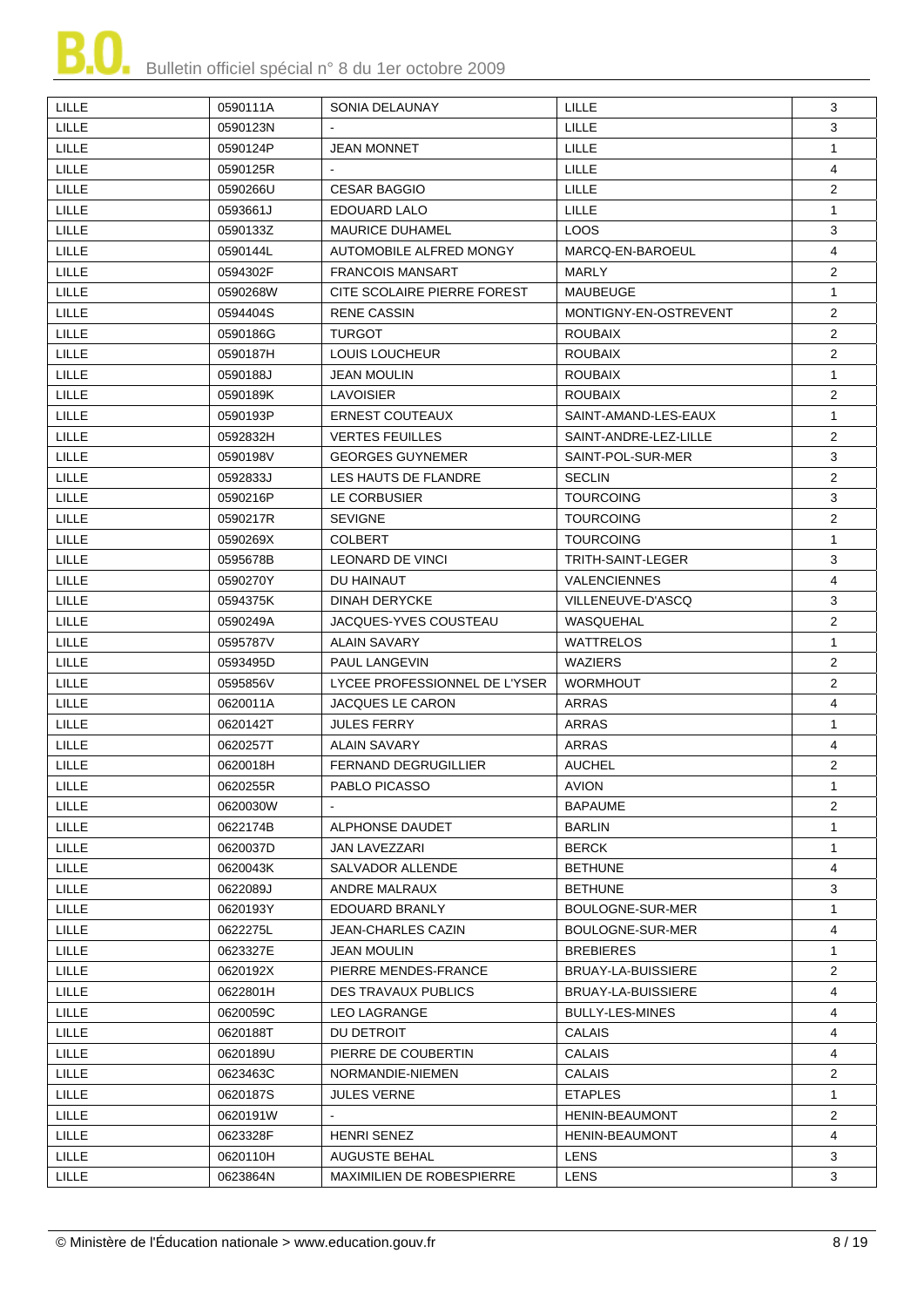| LILLE          | 0620190V | <b>HENRI DARRAS</b>            | LIEVIN                   | $\mathbf{1}$   |
|----------------|----------|--------------------------------|--------------------------|----------------|
| <b>LILLE</b>   | 0623377J | <b>FRANCOIS HENNEBIQUE</b>     | LIEVIN                   | $\overline{2}$ |
| LILLE          | 0620121V | <b>FLORA TRISTAN</b>           | <b>LILLERS</b>           | $\overline{2}$ |
| LILLE          | 0620124Y | <b>BERNARD CHOCHOY</b>         | <b>LUMBRES</b>           | 3              |
| <b>LILLE</b>   | 0620131F | <b>DES DEUX CAPS</b>           | <b>MARQUISE</b>          | $\mathbf{1}$   |
| <b>LILLE</b>   | 0622240Y |                                | <b>MONTREUIL</b>         | $\mathbf{1}$   |
| <b>LILLE</b>   | 0620144V | <b>FRANCOIS ALBERT</b>         | NOEUX-LES-MINES          | $\mathbf{1}$   |
| LILLE          | 0622271G | D'ARTOIS                       | NOEUX-LES-MINES          | $\mathbf{1}$   |
| <b>LILLE</b>   | 0620150B | <b>JOLIOT CURIE</b>            | <b>OIGNIES</b>           | 4              |
| <b>LILLE</b>   | 0620221D | PROFESSEUR CLERC               | <b>OUTREAU</b>           | 3              |
| <b>LILLE</b>   | 0620162P | <b>JACQUES DURAND</b>          | SAINT-OMER               | 4              |
| LILLE          | 0620163R | DE L'AA                        | SAINT-OMER               | 3              |
| LILLE          | 0620167V | PIERRE MENDES-FRANCE           | SAINT-POL-SUR-TERNOISE   | $\overline{4}$ |
| <b>LILLE</b>   | 0620220C | LA PEUPLERAIE                  | <b>SALLAUMINES</b>       | 3              |
| <b>LILLE</b>   | 0620258U | <b>VOLTAIRE</b>                | <b>WINGLES</b>           | 3              |
| <b>LIMOGES</b> | 0190008F | BORT-ARTENSE                   | <b>BORT-LES-ORGUES</b>   | $\overline{2}$ |
| <b>LIMOGES</b> | 0190013L | <b>DANTON</b>                  | BRIVE-LA-GAILLARDE       | 3              |
| <b>LIMOGES</b> | 0190045W | <b>GEORGES CABANIS</b>         | BRIVE-LA-GAILLARDE       | 1              |
| <b>LIMOGES</b> | 0190701J | <b>LAVOISIER</b>               | BRIVE-LA-GAILLARDE       | 3              |
| <b>LIMOGES</b> | 0190027B | <b>MARCEL BARBANCEYS</b>       | <b>NEUVIC</b>            | $\overline{2}$ |
| <b>LIMOGES</b> | 0190034J | <b>RENE CASSIN</b>             | <b>TULLE</b>             | 3              |
| <b>LIMOGES</b> | 0190674E | BERNART DE VENTADOUR           | <b>USSEL</b>             | $\mathbf{1}$   |
| <b>LIMOGES</b> | 0230003D | JEAN JAURES                    | <b>AUBUSSON</b>          | 1              |
| <b>LIMOGES</b> | 0230008J | <b>DELPHINE GAY</b>            | <b>BOURGANEUF</b>        | 3              |
| <b>LIMOGES</b> | 0230019W | DU BATIMENT                    | <b>FELLETIN</b>          | 3              |
| <b>LIMOGES</b> | 0230027E | <b>LOUIS GASTON ROUSSILLAT</b> | SAINT-VAURY              | $\overline{2}$ |
| <b>LIMOGES</b> | 0870004G | <b>MARTIN NADAUD</b>           | <b>BELLAC</b>            | 2              |
| <b>LIMOGES</b> | 0870013S | <b>GEORGE SAND</b>             | LE DORAT                 | $\mathbf{1}$   |
| <b>LIMOGES</b> | 0870058R | ANTOINE DE SAINT EXUPERY       | <b>LIMOGES</b>           | 4              |
| <b>LIMOGES</b> | 0870119G | RAOUL DAUTRY                   | <b>LIMOGES</b>           | $\mathbf{1}$   |
| <b>LIMOGES</b> | 0870730W | <b>MARCEL PAGNOL</b>           | <b>LIMOGES</b>           | 4              |
| <b>LIMOGES</b> | 0870748R | LE MAS JAMBOST                 | <b>LIMOGES</b>           | $\overline{2}$ |
| <b>LIMOGES</b> | 0870041X | EDOUARD VAILLANT               | SAINT-JUNIEN             | 3              |
| <b>LIMOGES</b> | 0870051H | JEAN BAPTISTE DARNET           | SAINT-YRIEIX-LA-PERCHE   | $\mathbf{1}$   |
| <b>LYON</b>    | 0010001W | ALEXANDRE BERARD               | AMBERIEU-EN-BUGEY        | 4              |
| <b>LYON</b>    | 0011010T | DU BUGEY                       | <b>BELLEY</b>            | 1              |
| <b>LYON</b>    | 0011120M | ARBEZ CARME                    | <b>BELLIGNAT</b>         | $\overline{2}$ |
| <b>LYON</b>    | 0010017N | <b>JOSEPH-MARIE CARRIAT</b>    | BOURG-EN-BRESSE          | $\mathbf{1}$   |
| <b>LYON</b>    | 0010021T | <b>MARCELLE PARDE</b>          | BOURG-EN-BRESSE          | 3              |
| <b>LYON</b>    | 0011118K | <b>GABRIEL VOISIN</b>          | BOURG-EN-BRESSE          | 3              |
| <b>LYON</b>    | 0010020S | <b>GEORGES CHARPAK</b>         | CHATILLON-SUR-CHALARONNE | $\overline{2}$ |
| <b>LYON</b>    | 0421691K | PIERRE DESGRANGES              | ANDREZIEUX-BOUTHEON      | $\overline{2}$ |
| <b>LYON</b>    | 0420073B | JACOB HOLTZER                  | <b>FIRMINY</b>           | -1             |
| <b>LYON</b>    | 0420074C | ALBERT CAMUS                   | <b>FIRMINY</b>           | $\mathbf{1}$   |
| <b>LYON</b>    | 0421606T | ADRIEN TESTUD                  | LE CHAMBON-FEUGEROLLES   | $\overline{2}$ |
| <b>LYON</b>    | 0421489R | ETIENNE LEGRAND                | LE COTEAU                | $\overline{2}$ |
| <b>LYON</b>    | 0420075D | <b>BEAUREGARD</b>              | <b>MONTBRISON</b>        | $\overline{2}$ |
| <b>LYON</b>    | 0420021V | PIERRE COTON                   | <b>NERONDE</b>           | $\overline{2}$ |
| <b>LYON</b>    | 0420029D | <b>RENE CASSIN</b>             | RIVE-DE-GIER             | $\overline{2}$ |
| <b>LYON</b>    | 0420076E | <b>CARNOT</b>                  | <b>ROANNE</b>            | $\mathbf{1}$   |
| <b>LYON</b>    | 0420077F | <b>ALBERT THOMAS</b>           | <b>ROANNE</b>            | $\mathbf{1}$   |
| <b>LYON</b>    | 0420078G | <b>CLAUDE LEBOIS</b>           | SAINT-CHAMOND            | $\mathbf{1}$   |
| <b>LYON</b>    | 0421736J | <b>HOTELIER</b>                | SAINT-CHAMOND            | 3              |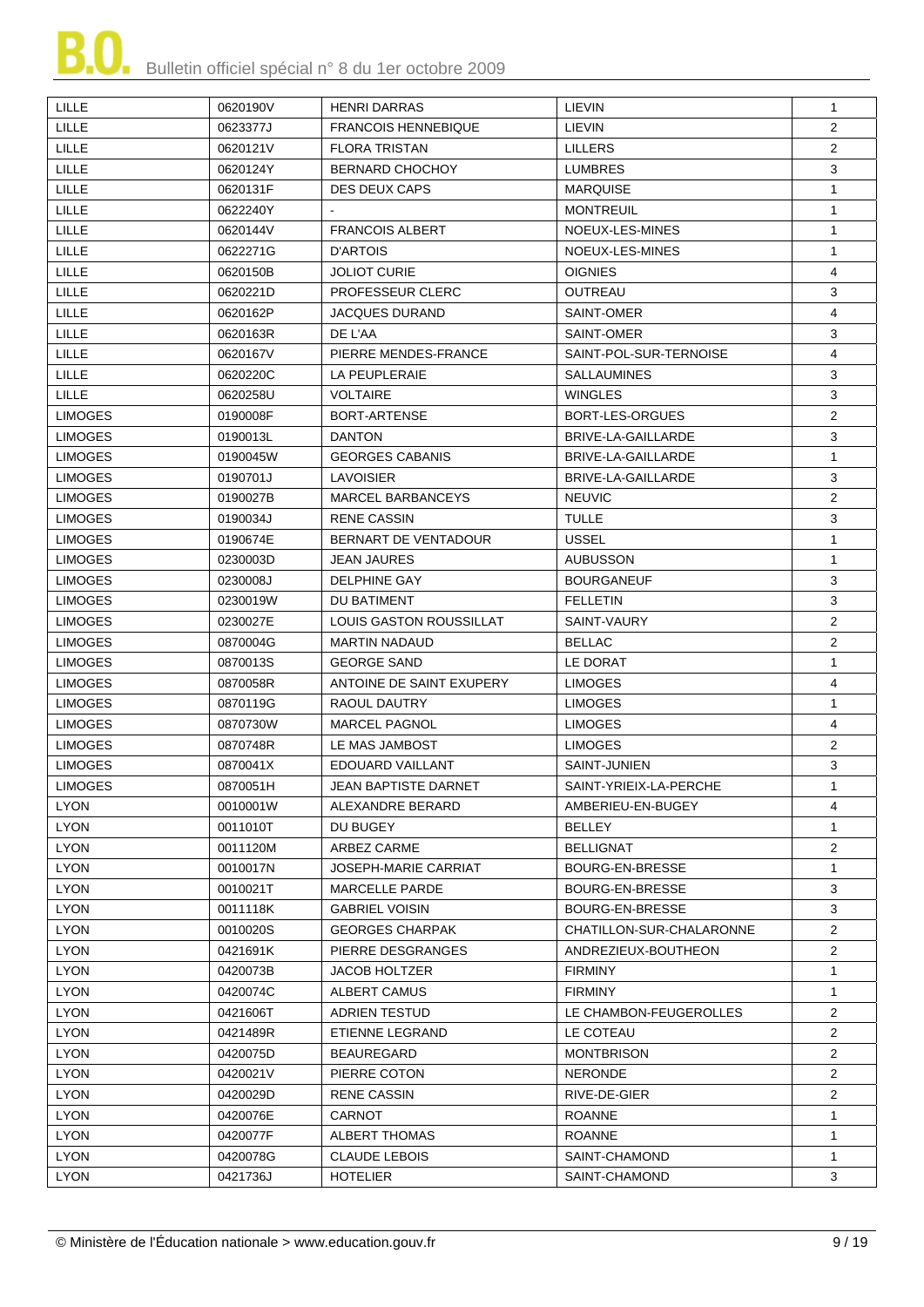

| <b>LYON</b>        | 0420045W | JOSEPH HAUBTMANN                 | SAINT-ETIENNE             | $\mathbf{1}$   |
|--------------------|----------|----------------------------------|---------------------------|----------------|
| <b>LYON</b>        | 0420049A | <b>BENOIT CHARVET</b>            | SAINT-ETIENNE             | 3              |
| <b>LYON</b>        | 0420079H | <b>ETIENNE MIMARD</b>            | SAINT-ETIENNE             | $\mathbf{1}$   |
| <b>LYON</b>        | 0420958N | <b>BENOIT FOURNEYRON</b>         | SAINT-ETIENNE             | $\overline{2}$ |
| <b>LYON</b>        | 0420065T | DU HAUT FOREZ                    | <b>VERRIERES-EN-FOREZ</b> | $\overline{2}$ |
| <b>LYON</b>        | 0690008J | <b>GUSTAVE EIFFEL</b>            | <b>BRIGNAIS</b>           | $\mathbf{1}$   |
| <b>LYON</b>        | 0690010L | <b>TONY GARNIER</b>              | <b>BRON</b>               | $\overline{4}$ |
| <b>LYON</b>        | 0690105P | <b>EMILE BEJUIT (AUTOMOBILE)</b> | <b>BRON</b>               | 3              |
| <b>LYON</b>        | 0692968B | <b>ANDRE CUZIN</b>               | CALUIRE-ET-CUIRE          | $\overline{2}$ |
| <b>LYON</b>        | 0693095P | <b>FRANCOIS CEVERT</b>           | <b>ECULLY</b>             | 3              |
| <b>LYON</b>        | 0690018V | DANIELLE CASANOVA                | <b>GIVORS</b>             | 3              |
| <b>LYON</b>        | 0693200D | PABLO PICASSO                    | <b>GIVORS</b>             | $\overline{2}$ |
| <b>LYON</b>        | 0690003D | <b>BARTHELEMY THIMONNIER</b>     | L' ARBRESLE               | $\overline{2}$ |
| <b>LYON</b>        |          |                                  |                           | 3              |
| <b>LYON</b>        | 0690043X | <b>JACQUES DE FLESSELLES</b>     | LYON 1ER                  | $\overline{2}$ |
|                    | 0690048C | <b>DIDEROT</b>                   | LYON 1ER                  | $\overline{2}$ |
| <b>LYON</b>        | 0690125L | <b>CAMILLE CLAUDEL</b>           | LYON 4E                   |                |
| <b>LYON</b>        | 0690046A | <b>LOUISE LABE</b>               | LYON 7E                   | $\overline{2}$ |
| <b>LYON</b>        | 0690045Z | JEAN LURCAT                      | LYON 8E                   | 3              |
| <b>LYON</b>        | 0690092A | DU 1ER FILM                      | LYON 8E                   | 3              |
| <b>LYON</b>        | 0691676X | LA SAUVAGERE                     | LYON 9E                   | $\mathbf{1}$   |
| <b>LYON</b>        | 0690129R | <b>EDMOND LABBE</b>              | <b>OULLINS</b>            | $\mathbf{1}$   |
| <b>LYON</b>        | 0690281F | JOSEPH-MARIE JACQUARD            | <b>OULLINS</b>            | $\overline{2}$ |
| <b>LYON</b>        | 0691626T | <b>GEORGES LAMARQUE</b>          | RILLIEUX-LA-PAPE          | 3              |
| <b>LYON</b>        | 0692518M | <b>SERMENAZ</b>                  | RILLIEUX-LA-PAPE          | $\overline{2}$ |
| <b>LYON</b>        | 0693094N | <b>FERNAND FOREST</b>            | SAINT-PRIEST              | 3              |
| <b>LYON</b>        | 0690130S | <b>JULES VERNE</b>               | <b>TARARE</b>             | $\mathbf{1}$   |
| <b>LYON</b>        | 0693045K | <b>LES CANUTS</b>                | VAULX-EN-VELIN            | 3              |
| <b>LYON</b>        | 0690093B | <b>HELENE BOUCHER</b>            | <b>VENISSIEUX</b>         | 3              |
| <b>LYON</b>        | 0692418D | <b>MARC SEGUIN</b>               | <b>VENISSIEUX</b>         | $\overline{2}$ |
| <b>LYON</b>        | 0692718E | <b>JACQUES BREL</b>              | <b>VENISSIEUX</b>         | $\overline{2}$ |
| <b>LYON</b>        | 0690047B | MAGENTA                          | <b>VILLEURBANNE</b>       | $\mathbf{1}$   |
| <b>LYON</b>        | 0690106R | <b>FREDERIC FAYS</b>             | <b>VILLEURBANNE</b>       | $\overline{2}$ |
| <b>LYON</b>        | 0690107S | ALFRED DE MUSSET                 | <b>VILLEURBANNE</b>       | $\overline{2}$ |
| LYON               | 0690109U | MARIE CURIE                      | VILLEURBANNE              | $\overline{2}$ |
| <b>MARTINIQUE</b>  | 9720005Y | POINTE DES NEGRES                | FORT-DE-FRANCE            | 4              |
| <b>MARTINIQUE</b>  | 9720429J | <b>DILLON</b>                    | FORT-DE-FRANCE            | 3              |
| <b>MARTINIQUE</b>  | 9720501M | <b>CHATEAUBOEUF</b>              | FORT-DE-FRANCE            | 4              |
| <b>MARTINIQUE</b>  | 9720515C | ANDRE ALIKER                     | FORT-DE-FRANCE            | 3              |
| <b>MARTINIQUE</b>  | 9720430K | LA TRINITE                       | LA TRINITE                | 4              |
| <b>MARTINIQUE</b>  | 9720091S | PETIT MANOIR                     | LE LAMENTIN               | 4              |
| <b>MARTINIQUE</b>  | 9720844K | PLACE D ARMES                    | LE LAMENTIN               | 1              |
| <b>MARTINIQUE</b>  | 9720468B | <b>RAYMOND NERIS</b>             | LE MARIN                  | 3              |
| <b>MARTINIQUE</b>  | 9720516D | SAINT JAMES                      | SAINT-PIERRE              | 1              |
| <b>MARTINIQUE</b>  | 9720424D | BATELIERE                        | SCHOELCHER                | $\overline{2}$ |
| MAYOTTE            | 9760296T | DE CHIRONGUI                     | <b>CHIRONGUI</b>          | 1              |
| <b>MAYOTTE</b>     | 9760163Y | DE KAWENI                        | MAMOUDZOU                 | 3              |
| <b>MAYOTTE</b>     | 9760125G | DE KAHANI                        | <b>OUANGANI</b>           | 4              |
| <b>MONTPELLIER</b> | 0110008Z | <b>JULES FIL</b>                 | CARCASSONNE               | $\overline{2}$ |
| <b>MONTPELLIER</b> | 0110823K | <b>CHARLES CROS</b>              | CARCASSONNE               | 3              |
| <b>MONTPELLIER</b> | 0110013E | <b>FRANCOIS ANDREOSSY</b>        | CASTELNAUDARY             | 4              |
| <b>MONTPELLIER</b> | 0110034C | <b>GUSTAVE EIFFEL</b>            | NARBONNE                  | 4              |
| <b>MONTPELLIER</b> | 0110027V |                                  | QUILLAN                   | $\overline{2}$ |
| <b>MONTPELLIER</b> | 0300056Y | <b>JEAN-BAPTISTE DUMAS</b>       | ALES                      | 4              |
|                    |          |                                  |                           |                |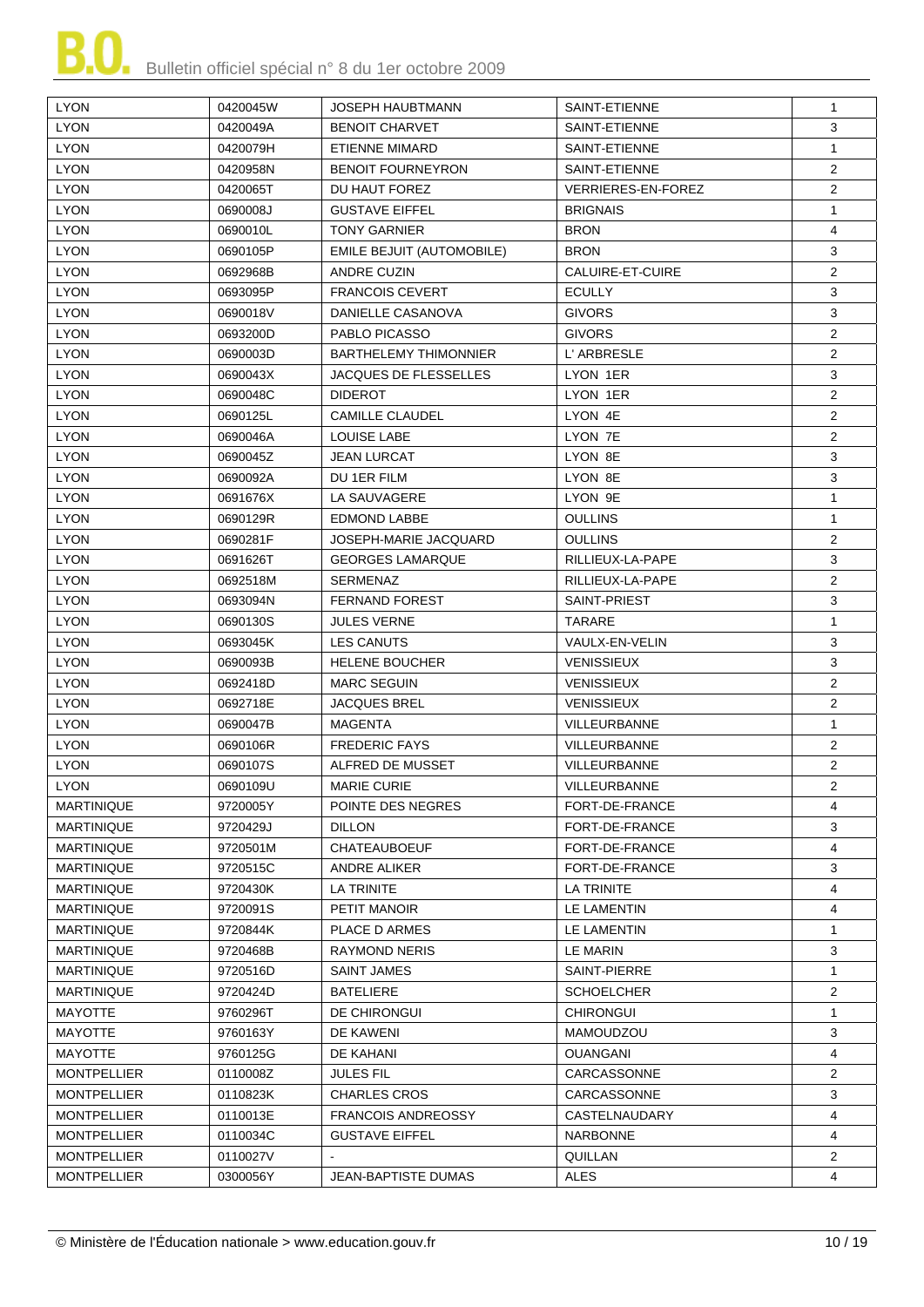| <b>MONTPELLIER</b> | 0300951W | <b>GEORGES BRASSENS</b>        | <b>BAGNOLS-SUR-CEZE</b> | 3              |
|--------------------|----------|--------------------------------|-------------------------|----------------|
| <b>MONTPELLIER</b> | 0300011Z | <b>PAUL LANGEVIN</b>           | <b>BEAUCAIRE</b>        | $\overline{2}$ |
| <b>MONTPELLIER</b> | 0300057Z | <b>GASTON DARBOUX</b>          | <b>NIMES</b>            | 4              |
| <b>MONTPELLIER</b> | 0300058A | <b>FREDERIC MISTRAL</b>        | <b>NIMES</b>            | $\overline{4}$ |
| <b>MONTPELLIER</b> | 0301210C | <b>VOLTAIRE</b>                | <b>NIMES</b>            | 3              |
| <b>MONTPELLIER</b> | 0301270T | <b>INDUSTRIEL JULES RAIMU</b>  | <b>NIMES</b>            | 3              |
| <b>MONTPELLIER</b> | 0300041G | <b>MARIE CURIE</b>             | SAINT-JEAN-DU-GARD      | 3              |
| <b>MONTPELLIER</b> | 0300047N | D'ART GEORGES GUYNEMER         | <b>UZES</b>             | $\overline{2}$ |
| <b>MONTPELLIER</b> | 0340006X | <b>FERNAND LEGER</b>           | <b>BEDARIEUX</b>        | 3              |
| <b>MONTPELLIER</b> | 0340012D | <b>JEAN MERMOZ</b>             | <b>BEZIERS</b>          | 3              |
| <b>MONTPELLIER</b> | 0340013E | <b>JEAN MOULIN</b>             | <b>BEZIERS</b>          | 4              |
| <b>MONTPELLIER</b> | 0340043M | <b>MENDES FRANCE</b>           | <b>MONTPELLIER</b>      | 4              |
| <b>MONTPELLIER</b> | 0340045P | <b>JULES FERRY</b>             | <b>MONTPELLIER</b>      | 4              |
| <b>MONTPELLIER</b> | 0341385W | <b>LEONARD DE VINCI</b>        | <b>MONTPELLIER</b>      | 4              |
| <b>MONTPELLIER</b> | 0340061G | <b>CHARLES ALLIES</b>          | <b>PEZENAS</b>          | 4              |
| <b>MONTPELLIER</b> | 0340069R | AUTO CYCLES MOTO JACQUES BREL  | SAINT-PONS-DE-THOMIERES | $\overline{2}$ |
| <b>MONTPELLIER</b> | 0340078A | <b>CHARLES DE GAULLE</b>       | <b>SETE</b>             | 3              |
| <b>MONTPELLIER</b> | 0340088L | IRENE ET FREDERIC JOLIOT CURIE | <b>SETE</b>             | $\overline{2}$ |
| <b>MONTPELLIER</b> | 0480019K | EMILE PEYTAVIN                 | <b>MENDE</b>            | $\mathbf{1}$   |
| <b>MONTPELLIER</b> | 0660015H | <b>CHARLES BLANC</b>           | <b>PERPIGNAN</b>        | 4              |
| <b>MONTPELLIER</b> | 0660520G | <b>HOTEL RESTO LEON BLUM</b>   | <b>PERPIGNAN</b>        | 4              |
| <b>MONTPELLIER</b> | 0660026V | ALFRED SAUVY                   | VILLELONGUE-DELS-MONTS  | $\overline{4}$ |
| NANCY-METZ         | 0540084Y | <b>FULGENCE BIENVENUE</b>      | <b>AUBOUE</b>           | $\mathbf{1}$   |
| NANCY-METZ         | 0540015Y | <b>EMILE LEVASSOR</b>          | DOMBASLE-SUR-MEURTHE    | 4              |
| NANCY-METZ         | 0540086A | <b>JEAN MORETTE</b>            | <b>LANDRES</b>          | 3              |
| NANCY-METZ         | 0541605B | <b>JEAN MARC REISER</b>        | LONGLAVILLE             | $\mathbf{1}$   |
| NANCY-METZ         | 0540032S | <b>DARCHE</b>                  | <b>LONGWY</b>           | $\mathbf{1}$   |
| NANCY-METZ         | 0540077R | ALFRED MEZIERES                | <b>LONGWY</b>           | $\mathbf{1}$   |
| NANCY-METZ         | 0540037X | PAUL LAPIE                     | <b>LUNEVILLE</b>        | $\overline{2}$ |
| NANCY-METZ         | 0540081V | <b>JEAN PROUVE</b>             | <b>NANCY</b>            | 4              |
| NANCY-METZ         | 0540082W | <b>PAUL LOUIS CYFFLE</b>       | <b>NANCY</b>            | $\overline{2}$ |
| NANCY-METZ         | 0540085Z | BERTRAND SCHWARTZ              | <b>POMPEY</b>           | $\overline{2}$ |
| NANCY-METZ         | 0540059W | <b>HELENE BARDOT</b>           | PONT-A-MOUSSON          | $\mathbf{1}$   |
| NANCY-METZ         | 0540060X | LA TOURNELLE                   | PONT-SAINT-VINCENT      | $\overline{2}$ |
| NANCY-METZ         | 0540061Y | MARIE MARVINGT                 | <b>TOMBLAINE</b>        | 4              |
| NANCY-METZ         | 0540067E | REGIONAL DU TOULOIS            | <b>TOUL</b>             | 4              |
| NANCY-METZ         | 0541290J | <b>HENRI WALLON</b>            | <b>VILLERUPT</b>        | $\mathbf{1}$   |
| NANCY-METZ         | 0550003E | <b>EMILE ZOLA</b>              | BAR-LE-DUC              | 3              |
| NANCY-METZ         | 0550004F | LIGIER RICHIER                 | BAR-LE-DUC              | $\overline{2}$ |
| NANCY-METZ         | 0550026E | <b>ALAIN-FOURNIER</b>          | <b>VERDUN</b>           | 4              |
| NANCY-METZ         | 0550891V | EUGENE FREYSSINET              | <b>VERDUN</b>           | $\overline{2}$ |
| NANCY-METZ         | 0573080N | <b>HURLEVENT</b>               | BEHREN-LES-FORBACH      | $\mathbf{1}$   |
| NANCY-METZ         | 0572756L | <b>ALBERT SCHWEITZER</b>       | <b>BITCHE</b>           | $\overline{2}$ |
| NANCY-METZ         | 0572075W | <b>JEAN MACE</b>               | <b>FAMECK</b>           | $\mathbf{1}$   |
| NANCY-METZ         | 0570051W | PIERRE ET MARIE CURIE          | FREYMING-MERLEBACH      | 3              |
| NANCY-METZ         | 0573283J | <b>JOSEPH CRESSOT</b>          | <b>GUENANGE</b>         | $\mathbf{1}$   |
| NANCY-METZ         | 0570077Z | MARYSE BASTIE                  | HAYANGE                 | $\overline{2}$ |
| NANCY-METZ         | 0573211F | ANDRE CITROEN                  | <b>MARLY</b>            | 4              |
| NANCY-METZ         | 0570061G | <b>ALAIN FOURNIER</b>          | METZ                    | 3              |
| NANCY-METZ         | 0570124A | <b>RENE CASSIN</b>             | METZ                    | 4              |
| NANCY-METZ         | 0572012C | <b>JEAN VICTOR PONCELET</b>    | METZ                    | 3              |
| NANCY-METZ         | 0570144X | METIERS DU BATIMENT ET T.P     | MONTIGNY-LES-METZ       | 4              |
| NANCY-METZ         | 0570072U | PAUL DASSENOY                  | <b>MORHANGE</b>         | $\mathbf{2}$   |
|                    |          |                                |                         |                |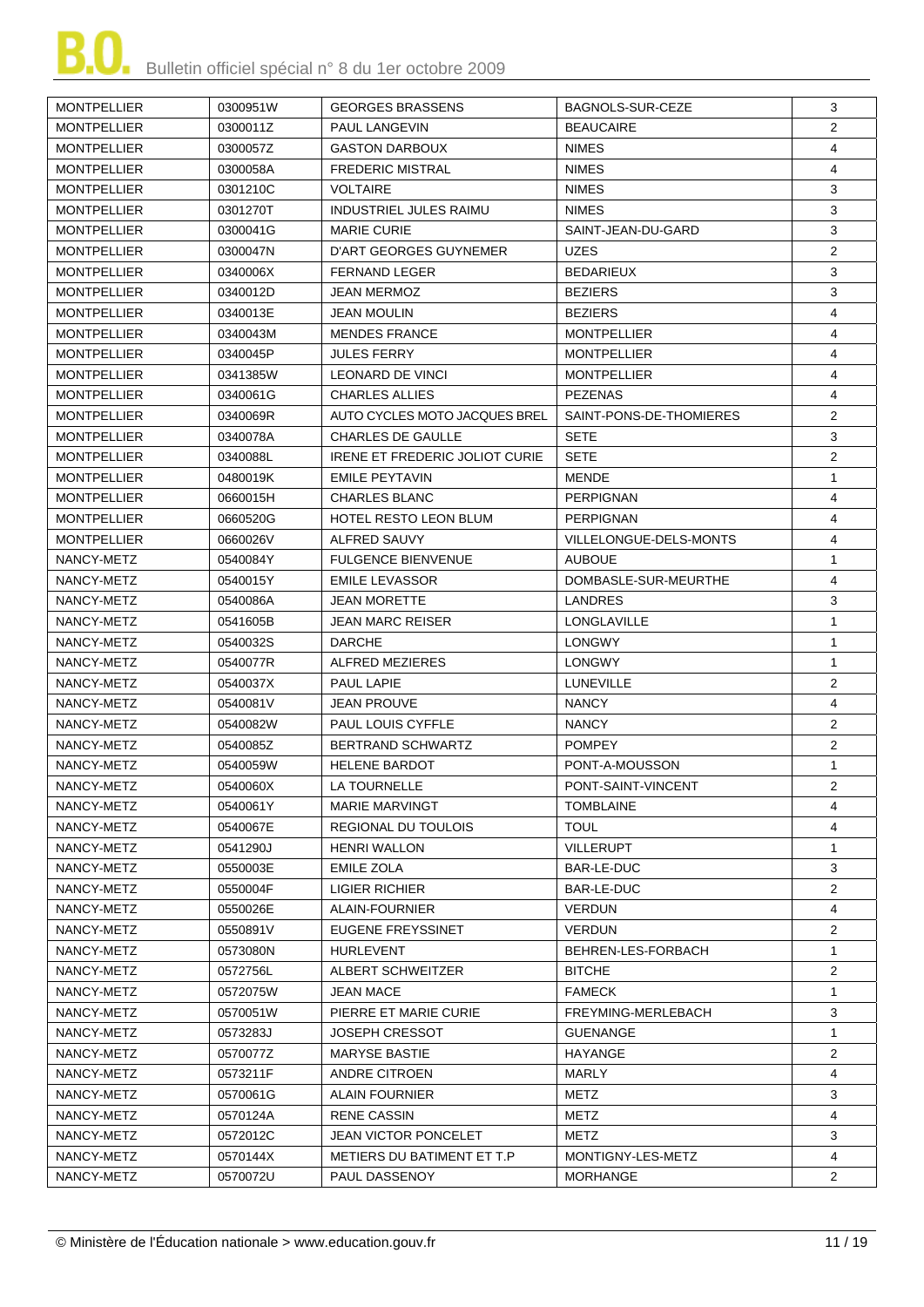| NANCY-METZ                     | 0570237Y | <b>JOUFFROY D'ABBANS</b>                  | MOYEUVRE-GRANDE                | $\mathbf{1}$                 |
|--------------------------------|----------|-------------------------------------------|--------------------------------|------------------------------|
| NANCY-METZ                     | 0570145Y | <b>JULIE DAUBIE</b>                       | <b>ROMBAS</b>                  | $\mathbf{1}$                 |
| NANCY-METZ                     | 0570324T | <b>VALENTIN METZINGER</b>                 | SAINT-AVOLD                    | $\mathbf{1}$                 |
| NANCY-METZ                     | 0570095U | DOMINIQUE LABROISE                        | <b>SARREBOURG</b>              | 4                            |
| NANCY-METZ                     | 0570100Z | <b>SIMON LAZARD</b>                       | <b>SARREGUEMINES</b>           | 4                            |
| NANCY-METZ                     | 0572028V | SOPHIE GERMAIN                            | <b>THIONVILLE</b>              | 3                            |
| NANCY-METZ                     | 0572755K | LA MALGRANGE                              | <b>THIONVILLE</b>              | $\overline{2}$               |
| NANCY-METZ                     | 0880001Y | LE CHESNOIS                               | <b>BAINS-LES-BAINS</b>         | $\overline{2}$               |
| NANCY-METZ                     | 0880007E | MARCEL GOULETTE                           | <b>CHARMES</b>                 | $\overline{2}$               |
| NANCY-METZ                     | 0880013L | PIERRE MENDES FRANCE                      | <b>CONTREXEVILLE</b>           | $\overline{2}$               |
| NANCY-METZ                     | 0880023X | <b>ISABELLE VIVIANI</b>                   | <b>EPINAL</b>                  | 4                            |
| NANCY-METZ                     | 0880072A | <b>JEAN-CHARLES PELLERIN</b>              | EPINAL                         | $\mathbf{1}$                 |
| NANCY-METZ                     | 0880031F | PIERRE GILLES DE GENNES                   | GERARDMER                      | 2                            |
| NANCY-METZ                     | 0881370L | <b>LOUIS GEISLER</b>                      | RAON-L'ETAPE                   | 3                            |
| NANCY-METZ                     | 0881140L | <b>CAMILLE CLAUDEL</b>                    | <b>REMIREMONT</b>              | 3                            |
| NANCY-METZ                     | 0880057J | <b>JACQUES AUGUSTIN</b>                   | SAINT-DIE-DES-VOSGES           | 3                            |
| NANCY-METZ                     | 0881411F | DE LA HAUTE MOSELOTTE                     | SAULXURES-SUR-MOSELOTTE        | $\overline{2}$               |
| NANCY-METZ                     | 0880064S | <b>EMILE GALLE</b>                        | THAON-LES-VOSGES               | $\overline{2}$               |
| <b>NANTES</b>                  | 0440141P | <b>EMILIEN MAILLARD</b>                   | <b>ANCENIS</b>                 | $\overline{2}$               |
| <b>NANTES</b>                  | 0441656L | PABLO NERUDA                              | <b>BOUGUENAIS</b>              | $\mathbf{1}$                 |
| <b>NANTES</b>                  | 0440294F | ETIENNE LENOIR                            | <b>CHATEAUBRIANT</b>           | $\overline{2}$               |
| <b>NANTES</b>                  | 0440310Y | <b>JEAN JACQUES AUDUBON</b>               | <b>COUERON</b>                 | $\mathbf{1}$                 |
| <b>NANTES</b>                  | 0441550W | DE GUERANDE OLIVIER GUICHARD              | <b>GUERANDE</b>                | 3                            |
| <b>NANTES</b>                  | 0440352U | LOUIS ARMAND                              | <b>MACHECOUL</b>               | $\overline{2}$               |
| <b>NANTES</b>                  | 0440033X | <b>FRANCOIS ARAGO</b>                     | <b>NANTES</b>                  | 3                            |
| <b>NANTES</b>                  | 0440034Y | <b>MICHELET</b>                           | <b>NANTES</b>                  | 4                            |
| <b>NANTES</b>                  | 0440035Z | <b>LEONARD DE VINCI</b>                   | <b>NANTES</b>                  | $\overline{2}$               |
| <b>NANTES</b>                  | 0440036A | DE BOUGAINVILLE                           | <b>NANTES</b>                  | 3                            |
| <b>NANTES</b>                  | 0440116M | <b>LELOUP BOUHIER</b>                     | <b>NANTES</b>                  | $\mathbf{1}$                 |
| <b>NANTES</b>                  | 0440056X | ALBERT CHASSAGNE                          | <b>PAIMBOEUF</b>               | $\overline{2}$               |
| <b>NANTES</b>                  | 0440541Z | <b>DES TROIS RIVIERES</b>                 | PONTCHATEAU                    | $\mathbf{1}$                 |
| <b>NANTES</b>                  | 0440063E | LOUIS-JACQUES GOUSSIER                    | REZE                           | $\overline{2}$               |
| <b>NANTES</b>                  | 0440074S | BROSSAUD-BLANCHO                          | SAINT-NAZAIRE                  | 4                            |
| <b>NANTES</b>                  | 0440315D |                                           |                                | 2                            |
|                                | 0441823T | ANDRE BOULLOCHE                           | SAINT-NAZAIRE<br>SAINT-NAZAIRE | $\mathbf{1}$                 |
| <b>NANTES</b><br><b>NANTES</b> | 0440537V | HEINLEX<br><b>LES SAVARIERES</b>          | SAINT-SEBASTIEN-SUR-LOIRE      | $\overline{2}$               |
|                                |          |                                           | <b>ANGERS</b>                  |                              |
| NANTES                         | 0490005P | LA ROSERAIE                               |                                | 3                            |
| <b>NANTES</b><br><b>NANTES</b> | 0490059Y | <b>CHEVROLLIER</b><br><b>HENRI DUNANT</b> | ANGERS<br><b>ANGERS</b>        | $\mathbf{1}$<br>$\mathbf{1}$ |
|                                | 0490784L | <b>PAUL EMILE VICTOR</b>                  |                                |                              |
| <b>NANTES</b>                  | 0490801E |                                           | AVRILLE                        | $\mathbf{1}$                 |
| <b>NANTES</b>                  | 0490013Y | DE NARCE                                  | BRAIN-SUR-L'AUTHION            | 4                            |
| NANTES                         | 0490058X | <b>JEAN BERTIN</b>                        | <b>SAUMUR</b>                  | 3                            |
| <b>NANTES</b>                  | 0490785M | <b>BLAISE PASCAL</b>                      | <b>SEGRE</b>                   | $\mathbf{1}$                 |
| <b>NANTES</b>                  | 0491646Y | LUDOVIC MENARD                            | TRELAZE                        | $\overline{2}$               |
| NANTES                         | 0530040F | PIERRE ET MARIE CURIE                     | CHATEAU-GONTIER                | 3                            |
| <b>NANTES</b>                  | 0530013B | ROBERT BURON                              | LAVAL                          | 4                            |
| <b>NANTES</b>                  | 0530778H | <b>GASTON LESNARD</b>                     | LAVAL                          | 4                            |
| <b>NANTES</b>                  | 0530079Y | LEONARD DE VINCI                          | MAYENNE                        | 4                            |
| <b>NANTES</b>                  | 0720003M | <b>CLAUDE CHAPPE</b>                      | ARNAGE                         | $\overline{2}$               |
| <b>NANTES</b>                  | 0720013Y | MAL LECLERC HAUTECLOCQUE                  | CHATEAU-DU-LOIR                | 3                            |
| <b>NANTES</b>                  | 0720034W | <b>FUNAY-HELENE BOUCHER</b>               | LE MANS                        | 4                            |
| <b>NANTES</b>                  | 0720065E | <b>GEORGE WASHINGTON</b>                  | LE MANS                        | $\overline{2}$               |
| <b>NANTES</b>                  | 0721301Y | <b>JEAN RONDEAU</b>                       | SAINT-CALAIS                   | $\overline{2}$               |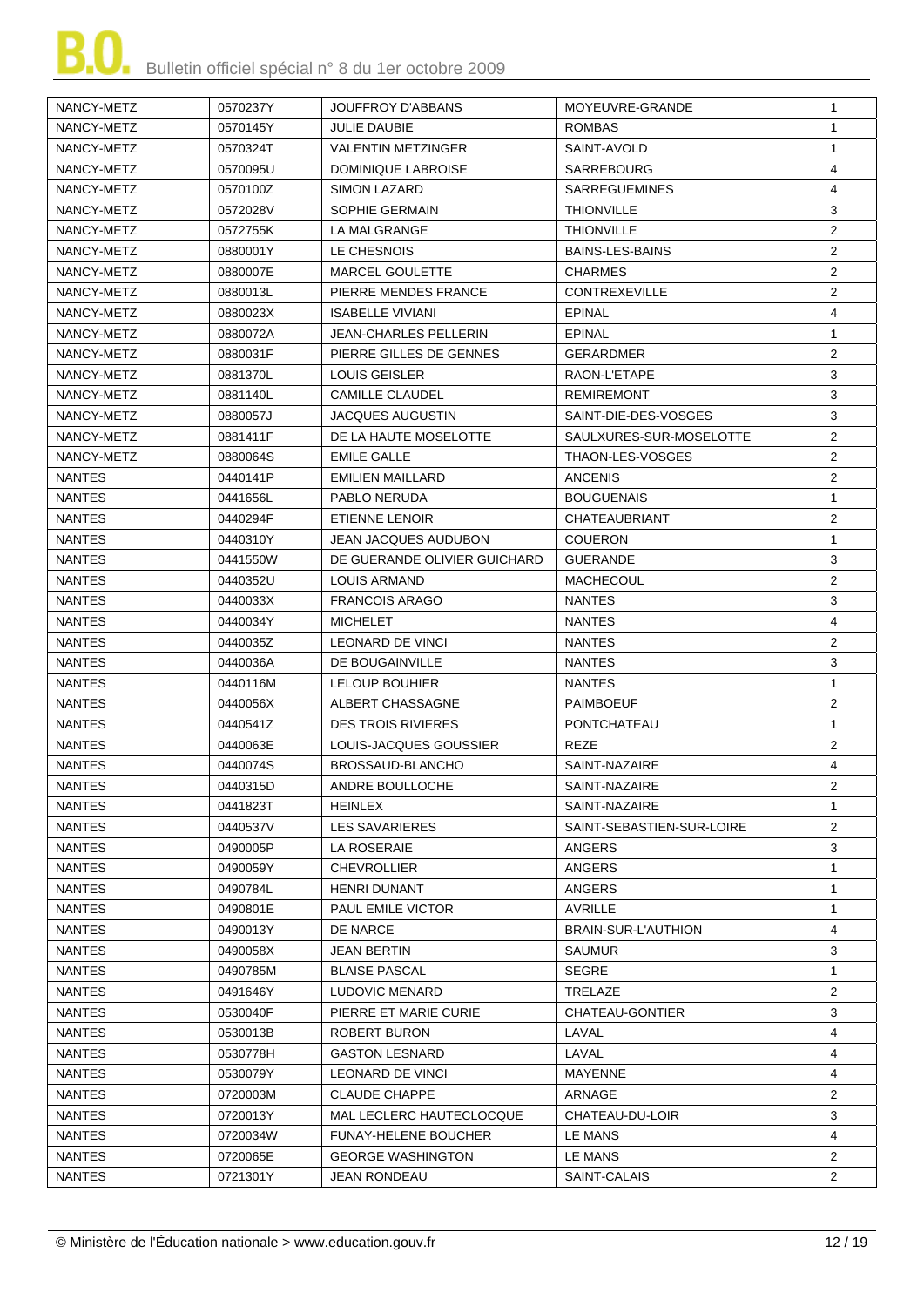

| <b>NANTES</b>        | 0850146X | RENE COUZINET                 | CHALLANS               | $\overline{2}$ |
|----------------------|----------|-------------------------------|------------------------|----------------|
| <b>NANTES</b>        | 0850028U | EDOUARD BRANLY                | LA ROCHE-SUR-YON       | $\overline{4}$ |
| <b>NANTES</b>        | 0850029V |                               | LA ROCHE-SUR-YON       | $\overline{2}$ |
| <b>NANTES</b>        | 0850033Z | <b>ERIC TABARLY</b>           | LES SABLES-D'OLONNE    | $\overline{2}$ |
| <b>NANTES</b>        | 0850043K | <b>VALERE MATHE</b>           | OLONNE-SUR-MER         | 3              |
| <b>NICE</b>          | 0060002V | <b>JACQUES DOLLE</b>          | <b>ANTIBES</b>         | 4              |
| <b>NICE</b>          | 0061635V | <b>AUGUSTE ESCOFFIER</b>      | CAGNES-SUR-MER         | 4              |
| <b>NICE</b>          | 0060015J | LES COTEAUX                   | CANNES                 | 4              |
| <b>NICE</b>          | 0061561P | <b>ALFRED HUTINEL</b>         | <b>CANNES</b>          | $\overline{2}$ |
| <b>NICE</b>          | 0060022S | <b>LEON CHIRIS</b>            | <b>GRASSE</b>          | $\overline{2}$ |
| <b>NICE</b>          | 0060023T | <b>FRANCIS DE CROISSET</b>    | <b>GRASSE</b>          | 4              |
| <b>NICE</b>          | 0060027X | PIERRE ET MARIE CURIE         | <b>MENTON</b>          | $\mathbf{1}$   |
| <b>NICE</b>          | 0060028Y | PAUL VALERY                   | <b>MENTON</b>          | 4              |
| <b>NICE</b>          | 0060038J | <b>BATIMENT</b>               | <b>NICE</b>            | 4              |
| <b>NICE</b>          | 0060040L | <b>PASTEUR</b>                | <b>NICE</b>            | $\overline{2}$ |
| <b>NICE</b>          | 0060042N | <b>LES PALMIERS</b>           | <b>NICE</b>            | 3              |
| <b>NICE</b>          | 0060043P | <b>MAGNAN</b>                 | <b>NICE</b>            | 3              |
| <b>NICE</b>          | 0060082G | <b>LES EUCALYPTUS</b>         | <b>NICE</b>            | $\overline{2}$ |
| <b>NICE</b>          | 0060908E | <b>BEAU SITE</b>              | <b>NICE</b>            | $\mathbf{1}$   |
| <b>NICE</b>          | 0830016S | <b>LEON BLUM</b>              | <b>DRAGUIGNAN</b>      | 4              |
| <b>NICE</b>          | 0830960T | <b>GALLIENI</b>               | <b>FREJUS</b>          | 4              |
| <b>NICE</b>          | 0831014B | GOLF-HOTEL                    | <b>HYERES</b>          | 4              |
| <b>NICE</b>          | 0831354W | LA COUDOULIERE                | SIX-FOURS-LES-PLAGES   | 4              |
| <b>NICE</b>          | 0830058M | <b>GEORGES CISSON</b>         | <b>TOULON</b>          | 4              |
| <b>NICE</b>          | 0830059N | PARC ST JEAN                  | <b>TOULON</b>          | 4              |
| <b>NICE</b>          | 0830661T | <b>CLARET</b>                 | <b>TOULON</b>          | 2              |
| NOUVELLE CALEDONIE   | 9830006P | <b>COMMERCIAL ET HOTELIER</b> | <b>NOUMEA</b>          | 4              |
| NOUVELLE CALEDONIE   | 9830306R | PETRO ATTITI                  | <b>NOUMEA</b>          | 4              |
| NOUVELLE CALEDONIE   | 9830460H | <b>AUGUSTIN TY</b>            | <b>TOUHO</b>           | 3              |
| <b>ORLEANS-TOURS</b> | 0180009M | JEAN DE BERRY                 | <b>BOURGES</b>         | 3              |
| ORLEANS-TOURS        | 0180010N | <b>JEAN MERMOZ</b>            |                        | 3              |
|                      |          | <b>JACQUES COEUR</b>          | <b>BOURGES</b>         | $\mathbf 1$    |
| ORLEANS-TOURS        | 0180042Y |                               | <b>BOURGES</b>         | $\overline{2}$ |
| ORLEANS-TOURS        | 0180823X | <b>VAUVERT</b>                | <b>BOURGES</b>         |                |
| ORLEANS-TOURS        | 0180025E | <b>JEAN GUEHENNO</b>          | SAINT-AMAND-MONTROND   | 3              |
| ORLEANS-TOURS        | 0180026F | <b>JEAN MOULIN</b>            | SAINT-AMAND-MONTROND   | $\mathbf{1}$   |
| ORLEANS-TOURS        | 0180049F | RENE CASSIN                   | <b>VIERZON</b>         | $\mathbf{1}$   |
| ORLEANS-TOURS        | 0280700J | JEAN FELIX PAULSEN            | <b>CHATEAUDUN</b>      | $\overline{2}$ |
| ORLEANS-TOURS        | 0280022X | <b>MAURICE VIOLLETTE</b>      | <b>DREUX</b>           | 3              |
| ORLEANS-TOURS        | 0280925D | GILBERT COURTOIS              | <b>DREUX</b>           | $\overline{2}$ |
| ORLEANS-TOURS        | 0280009H | DU BATIMENT PH DE L ORME      | <b>LUCE</b>            | 3              |
| ORLEANS-TOURS        | 0280864M | <b>ELSA TRIOLET</b>           | LUCE                   | $\overline{2}$ |
| ORLEANS-TOURS        | 0280043V | <b>REMI BELLEAU</b>           | NOGENT-LE-ROTROU       | $\mathbf{1}$   |
| ORLEANS-TOURS        | 0281021H | <b>SULLY</b>                  | NOGENT-LE-ROTROU       | $\overline{2}$ |
| ORLEANS-TOURS        | 0360003H | CHATEAUNEUF                   | ARGENTON-SUR-CREUSE    | 3              |
| ORLEANS-TOURS        | 0360011S | LES CHARMILLES                | <b>CHATEAUROUX</b>     | 4              |
| ORLEANS-TOURS        | 0360026H | JEAN D ALEMBERT               | <b>ISSOUDUN</b>        | $\overline{2}$ |
| ORLEANS-TOURS        | 0371123V | <b>JEAN CHAPTAL</b>           | <b>AMBOISE</b>         | $\overline{2}$ |
| ORLEANS-TOURS        | 0371211R | BEAUREGARD                    | CHATEAU-RENAULT        | $\overline{2}$ |
| ORLEANS-TOURS        | 0371100V | JOSEPH CUGNOT                 | <b>CHINON</b>          | $\mathbf{1}$   |
| ORLEANS-TOURS        | 0370888P | D ARSONVAL                    | JOUE-LES-TOURS         | $\mathbf 1$    |
| ORLEANS-TOURS        | 0371258S | <b>EMILE DELATAILLE</b>       | LOCHES                 | $\overline{2}$ |
| ORLEANS-TOURS        | 0370054H | <b>MARTIN NADAUD</b>          | SAINT-PIERRE-DES-CORPS | 4              |
| ORLEANS-TOURS        | 0370032J | <b>FRANCOIS CLOUET</b>        | <b>TOURS</b>           | 3              |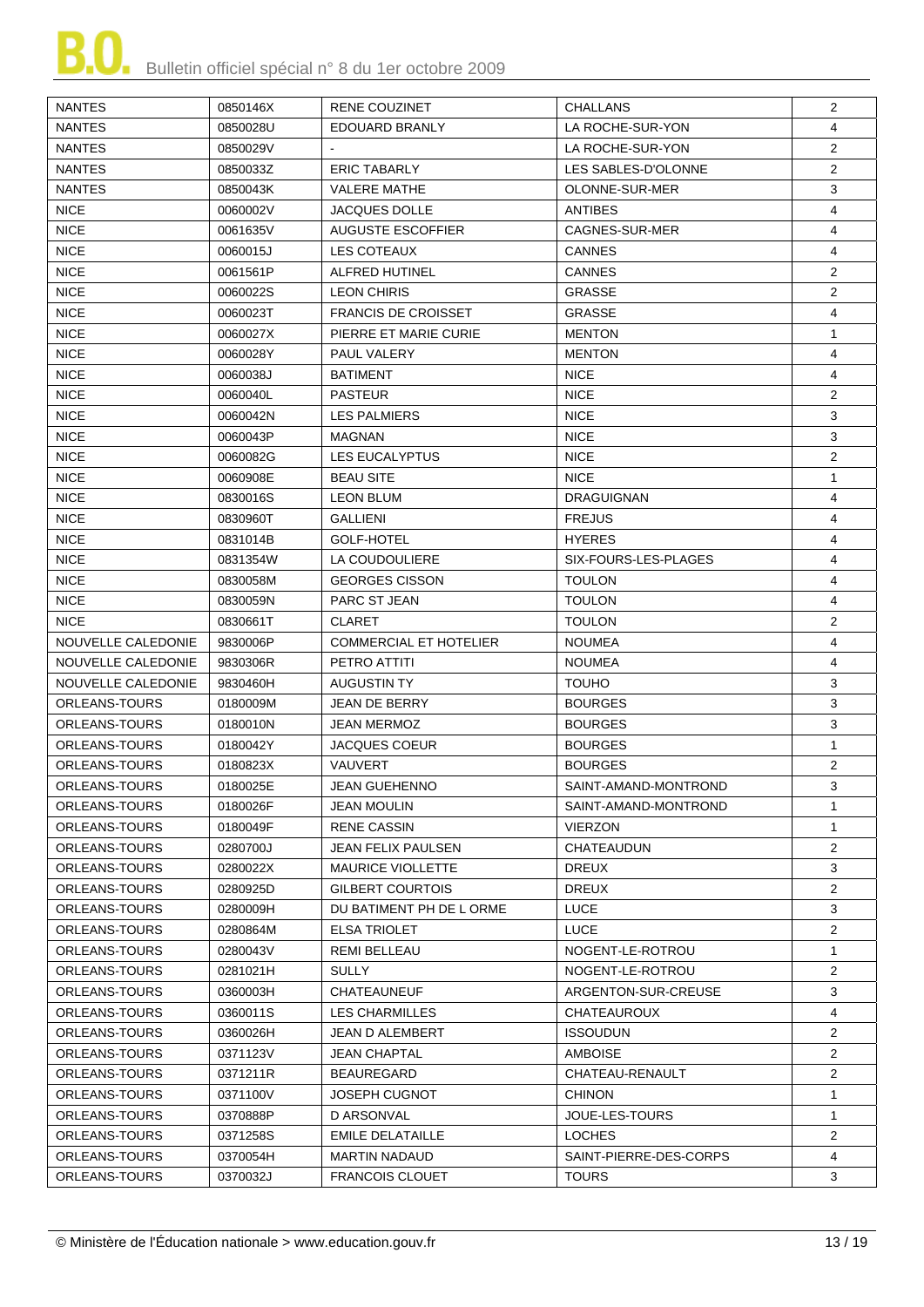| <b>TOURS</b><br>ORLEANS-TOURS<br><b>GUSTAVE EIFFEL</b><br>$\mathbf{1}$<br>0370053G<br>ORLEANS-TOURS<br><b>VICTOR LALOUX</b><br><b>TOURS</b><br>4<br>0370771M<br>$\overline{2}$<br><b>TOURS</b><br>ORLEANS-TOURS<br>0371099U<br><b>HENRI BECQUEREL</b><br>3<br>ORLEANS-TOURS<br>0410832G<br>SONIA DELAUNAY<br><b>BLOIS</b><br>$\overline{2}$<br>ORLEANS-TOURS<br><b>DENIS PAPIN</b><br>ROMORANTIN-LANTHENAY<br>0410036S<br>$\overline{2}$<br>ORLEANS-TOURS<br>0410718H<br>SAINT-AIGNAN<br>3<br>ORLEANS-TOURS<br><b>ANDRE AMPERE</b><br><b>VENDOME</b><br>0410031L<br>ORLEANS-TOURS<br>CHALETTE-SUR-LOING<br>4<br>0451442Y<br>CHATEAU BLANC<br>FLEURY-LES-AUBRAIS<br>2<br>ORLEANS-TOURS<br>0451067R<br><b>JEAN LURCAT</b><br>3<br>ORLEANS-TOURS<br>0451037H<br>DU GIENNOIS<br><b>GIEN</b><br>3<br><b>JEANNETTE VERDIER</b><br>ORLEANS-TOURS<br>0450043C<br><b>MONTARGIS</b><br>2<br><b>FRANCOISE DOLTO</b><br><b>OLIVET</b><br>ORLEANS-TOURS<br>0451304Y<br>ORLEANS-TOURS<br>PAUL GAUGUIN<br><b>ORLEANS</b><br>3<br>0450786K<br>3<br>ORLEANS-TOURS<br>0450750W<br>JEAN DE LA TAILLE<br><b>PITHIVIERS</b><br>SAINT-JEAN-DE-BRAYE<br>4<br>ORLEANS-TOURS<br>0450064A<br>GAUDIER-BRZESKA<br>4<br>ORLEANS-TOURS<br>0450066C<br>MAL LECLERC DE HAUTECLOCQUE<br>SAINT-JEAN-DE-LA-RUELLE<br><b>PARIS</b><br>PARIS 1ER<br>$\mathbf{1}$<br>0752388N<br>PIERRE LESCOT<br><b>PARIS</b><br>0750770E<br>PARIS 3E<br>$\mathbf{1}$<br>ABBE GREGOIRE<br><b>PARIS</b><br>0752961L<br><b>GUSTAVE EIFFEL</b><br>PARIS 7E<br>$\mathbf{1}$<br><b>PARIS</b><br>$\overline{2}$<br><b>GUSTAVE FERRIE</b><br>PARIS 10E<br>0750775K<br><b>PARIS</b><br>0750776L<br><b>MARIE LAURENCIN</b><br>PARIS 10E<br>$\mathbf{1}$<br>$\overline{2}$<br><b>PARIS</b><br>0750778N<br><b>TURQUETIL</b><br>PARIS 11E<br><b>PARIS</b><br>$\overline{2}$<br>0750788Z<br>MARCEL DEPREZ<br>PARIS 11E<br><b>PARIS</b><br>$\overline{2}$<br>0750783U<br>CHENNEVIERE MALEZIEUX<br>PARIS 12E<br><b>PARIS</b><br>METIERS DE L'AMEUBLEMENT<br>PARIS 12E<br>$\mathbf{1}$<br>0750784V<br>3<br><b>PARIS</b><br>THEOPHILE GAUTIER<br>PARIS 12E<br>0752845K<br>$\overline{2}$<br><b>PARIS</b><br>0750553U<br><b>GASTON BACHELARD</b><br>PARIS 13E<br><b>PARIS</b><br>PARIS 13E<br>0750785W<br><b>GALILEE</b><br>$\mathbf{1}$<br><b>PARIS</b><br>PARIS 13E<br>$\mathbf{1}$<br>0750786X<br>$\overline{2}$<br><b>PARIS</b><br>PARIS <sub>13E</sub><br>0750787Y<br>CORVISART/TOLBIAC<br><b>PARIS</b><br>$\overline{2}$<br>NICOLAS LOUIS VAUQUELIN<br>0751710B<br>PARIS 13E<br><b>PARIS</b><br><b>ERIK SATIE</b><br>PARIS 14E<br>$\mathbf{1}$<br>0752846L<br><b>PARIS</b><br>PARIS 15E<br>0750436S<br>CLAUDE ANTHIME CORBON<br>1<br><b>PARIS</b><br>0750793E<br><b>BEAUGRENELLE</b><br>PARIS 15E<br>$\mathbf{1}$<br><b>PARIS</b><br>PARIS 15E<br>0750794F<br><b>BRASSAI</b><br>$\mathbf{1}$<br><b>PARIS</b><br>PARIS 16E<br>0750588G<br>RENE CASSIN<br>-1<br><b>PARIS</b><br>0750796H<br><b>OCTAVE FEUILLET</b><br>PARIS 16E<br>$\mathbf{1}$<br><b>PARIS</b><br>0750798K<br><b>ESTHETIQUE</b><br>PARIS 17E<br>$\mathbf{1}$<br><b>PARIS</b><br><b>MARIA DERAISMES</b><br>PARIS 17E<br>$\overline{2}$<br>0753350J<br><b>PARIS</b><br><b>CAMILLE JENATZY</b><br>PARIS 18E<br>0750419Y<br>-1<br><b>PARIS</b><br>PARIS 18E<br>0750800M<br>EDMOND ROSTAND<br>-1<br><b>PARIS</b><br>0752109K<br>SUZANNE VALADON<br>PARIS 18E<br>$\mathbf{1}$<br><b>PARIS</b><br>0752608C<br>PARIS 18E<br>3<br>$\overline{2}$<br><b>PARIS</b><br>0750802P<br><b>HECTOR GUIMARD</b><br>PARIS 19E<br><b>PARIS</b><br>0752700C<br>ARMAND CARREL<br>PARIS 19E<br>-1<br><b>PARIS</b><br>0750508V<br><b>CHARLES DE GAULLE</b><br>PARIS 20E<br>-1<br><b>PARIS</b><br>0750808W<br>ETIENNE DOLET<br>PARIS 20E<br>$\mathbf{1}$<br><b>POITIERS</b><br><b>CHARLES A COULOMB</b><br>ANGOULEME<br>$\mathbf{1}$<br>0160047P<br><b>POITIERS</b><br>ANGOULEME<br>3<br>0160049S<br><b>JEAN ROSTAND</b><br>3<br><b>POITIERS</b><br>ANGOULEME<br>0160792Z<br>DU BATIMENT<br><b>POITIERS</b><br>CHASSENEUIL-SUR-BONNIEURE<br>3<br>0160048R<br>PIERRE-ANDRE CHABANNE<br><b>POITIERS</b><br>0160119T<br><b>COGNAC</b><br>$\overline{2}$<br>LOUIS DELAGE | <b>ORLEANS-TOURS</b> | 0370040T | ALBERT BAYET | <b>TOURS</b> | 4 |
|------------------------------------------------------------------------------------------------------------------------------------------------------------------------------------------------------------------------------------------------------------------------------------------------------------------------------------------------------------------------------------------------------------------------------------------------------------------------------------------------------------------------------------------------------------------------------------------------------------------------------------------------------------------------------------------------------------------------------------------------------------------------------------------------------------------------------------------------------------------------------------------------------------------------------------------------------------------------------------------------------------------------------------------------------------------------------------------------------------------------------------------------------------------------------------------------------------------------------------------------------------------------------------------------------------------------------------------------------------------------------------------------------------------------------------------------------------------------------------------------------------------------------------------------------------------------------------------------------------------------------------------------------------------------------------------------------------------------------------------------------------------------------------------------------------------------------------------------------------------------------------------------------------------------------------------------------------------------------------------------------------------------------------------------------------------------------------------------------------------------------------------------------------------------------------------------------------------------------------------------------------------------------------------------------------------------------------------------------------------------------------------------------------------------------------------------------------------------------------------------------------------------------------------------------------------------------------------------------------------------------------------------------------------------------------------------------------------------------------------------------------------------------------------------------------------------------------------------------------------------------------------------------------------------------------------------------------------------------------------------------------------------------------------------------------------------------------------------------------------------------------------------------------------------------------------------------------------------------------------------------------------------------------------------------------------------------------------------------------------------------------------------------------------------------------------------------------------------------------------------------------------------------------------------------------------------------------------------------------------------------------------------------------------------------------------------------------------------------------------------------------------------------------------------------------------------------------------------------------------------------------------------------------------------------------------------------------------------------------------------------------------------------------------------------------------------------------------------------------------------------------------|----------------------|----------|--------------|--------------|---|
|                                                                                                                                                                                                                                                                                                                                                                                                                                                                                                                                                                                                                                                                                                                                                                                                                                                                                                                                                                                                                                                                                                                                                                                                                                                                                                                                                                                                                                                                                                                                                                                                                                                                                                                                                                                                                                                                                                                                                                                                                                                                                                                                                                                                                                                                                                                                                                                                                                                                                                                                                                                                                                                                                                                                                                                                                                                                                                                                                                                                                                                                                                                                                                                                                                                                                                                                                                                                                                                                                                                                                                                                                                                                                                                                                                                                                                                                                                                                                                                                                                                                                                                                          |                      |          |              |              |   |
|                                                                                                                                                                                                                                                                                                                                                                                                                                                                                                                                                                                                                                                                                                                                                                                                                                                                                                                                                                                                                                                                                                                                                                                                                                                                                                                                                                                                                                                                                                                                                                                                                                                                                                                                                                                                                                                                                                                                                                                                                                                                                                                                                                                                                                                                                                                                                                                                                                                                                                                                                                                                                                                                                                                                                                                                                                                                                                                                                                                                                                                                                                                                                                                                                                                                                                                                                                                                                                                                                                                                                                                                                                                                                                                                                                                                                                                                                                                                                                                                                                                                                                                                          |                      |          |              |              |   |
|                                                                                                                                                                                                                                                                                                                                                                                                                                                                                                                                                                                                                                                                                                                                                                                                                                                                                                                                                                                                                                                                                                                                                                                                                                                                                                                                                                                                                                                                                                                                                                                                                                                                                                                                                                                                                                                                                                                                                                                                                                                                                                                                                                                                                                                                                                                                                                                                                                                                                                                                                                                                                                                                                                                                                                                                                                                                                                                                                                                                                                                                                                                                                                                                                                                                                                                                                                                                                                                                                                                                                                                                                                                                                                                                                                                                                                                                                                                                                                                                                                                                                                                                          |                      |          |              |              |   |
|                                                                                                                                                                                                                                                                                                                                                                                                                                                                                                                                                                                                                                                                                                                                                                                                                                                                                                                                                                                                                                                                                                                                                                                                                                                                                                                                                                                                                                                                                                                                                                                                                                                                                                                                                                                                                                                                                                                                                                                                                                                                                                                                                                                                                                                                                                                                                                                                                                                                                                                                                                                                                                                                                                                                                                                                                                                                                                                                                                                                                                                                                                                                                                                                                                                                                                                                                                                                                                                                                                                                                                                                                                                                                                                                                                                                                                                                                                                                                                                                                                                                                                                                          |                      |          |              |              |   |
|                                                                                                                                                                                                                                                                                                                                                                                                                                                                                                                                                                                                                                                                                                                                                                                                                                                                                                                                                                                                                                                                                                                                                                                                                                                                                                                                                                                                                                                                                                                                                                                                                                                                                                                                                                                                                                                                                                                                                                                                                                                                                                                                                                                                                                                                                                                                                                                                                                                                                                                                                                                                                                                                                                                                                                                                                                                                                                                                                                                                                                                                                                                                                                                                                                                                                                                                                                                                                                                                                                                                                                                                                                                                                                                                                                                                                                                                                                                                                                                                                                                                                                                                          |                      |          |              |              |   |
|                                                                                                                                                                                                                                                                                                                                                                                                                                                                                                                                                                                                                                                                                                                                                                                                                                                                                                                                                                                                                                                                                                                                                                                                                                                                                                                                                                                                                                                                                                                                                                                                                                                                                                                                                                                                                                                                                                                                                                                                                                                                                                                                                                                                                                                                                                                                                                                                                                                                                                                                                                                                                                                                                                                                                                                                                                                                                                                                                                                                                                                                                                                                                                                                                                                                                                                                                                                                                                                                                                                                                                                                                                                                                                                                                                                                                                                                                                                                                                                                                                                                                                                                          |                      |          |              |              |   |
|                                                                                                                                                                                                                                                                                                                                                                                                                                                                                                                                                                                                                                                                                                                                                                                                                                                                                                                                                                                                                                                                                                                                                                                                                                                                                                                                                                                                                                                                                                                                                                                                                                                                                                                                                                                                                                                                                                                                                                                                                                                                                                                                                                                                                                                                                                                                                                                                                                                                                                                                                                                                                                                                                                                                                                                                                                                                                                                                                                                                                                                                                                                                                                                                                                                                                                                                                                                                                                                                                                                                                                                                                                                                                                                                                                                                                                                                                                                                                                                                                                                                                                                                          |                      |          |              |              |   |
|                                                                                                                                                                                                                                                                                                                                                                                                                                                                                                                                                                                                                                                                                                                                                                                                                                                                                                                                                                                                                                                                                                                                                                                                                                                                                                                                                                                                                                                                                                                                                                                                                                                                                                                                                                                                                                                                                                                                                                                                                                                                                                                                                                                                                                                                                                                                                                                                                                                                                                                                                                                                                                                                                                                                                                                                                                                                                                                                                                                                                                                                                                                                                                                                                                                                                                                                                                                                                                                                                                                                                                                                                                                                                                                                                                                                                                                                                                                                                                                                                                                                                                                                          |                      |          |              |              |   |
|                                                                                                                                                                                                                                                                                                                                                                                                                                                                                                                                                                                                                                                                                                                                                                                                                                                                                                                                                                                                                                                                                                                                                                                                                                                                                                                                                                                                                                                                                                                                                                                                                                                                                                                                                                                                                                                                                                                                                                                                                                                                                                                                                                                                                                                                                                                                                                                                                                                                                                                                                                                                                                                                                                                                                                                                                                                                                                                                                                                                                                                                                                                                                                                                                                                                                                                                                                                                                                                                                                                                                                                                                                                                                                                                                                                                                                                                                                                                                                                                                                                                                                                                          |                      |          |              |              |   |
|                                                                                                                                                                                                                                                                                                                                                                                                                                                                                                                                                                                                                                                                                                                                                                                                                                                                                                                                                                                                                                                                                                                                                                                                                                                                                                                                                                                                                                                                                                                                                                                                                                                                                                                                                                                                                                                                                                                                                                                                                                                                                                                                                                                                                                                                                                                                                                                                                                                                                                                                                                                                                                                                                                                                                                                                                                                                                                                                                                                                                                                                                                                                                                                                                                                                                                                                                                                                                                                                                                                                                                                                                                                                                                                                                                                                                                                                                                                                                                                                                                                                                                                                          |                      |          |              |              |   |
|                                                                                                                                                                                                                                                                                                                                                                                                                                                                                                                                                                                                                                                                                                                                                                                                                                                                                                                                                                                                                                                                                                                                                                                                                                                                                                                                                                                                                                                                                                                                                                                                                                                                                                                                                                                                                                                                                                                                                                                                                                                                                                                                                                                                                                                                                                                                                                                                                                                                                                                                                                                                                                                                                                                                                                                                                                                                                                                                                                                                                                                                                                                                                                                                                                                                                                                                                                                                                                                                                                                                                                                                                                                                                                                                                                                                                                                                                                                                                                                                                                                                                                                                          |                      |          |              |              |   |
|                                                                                                                                                                                                                                                                                                                                                                                                                                                                                                                                                                                                                                                                                                                                                                                                                                                                                                                                                                                                                                                                                                                                                                                                                                                                                                                                                                                                                                                                                                                                                                                                                                                                                                                                                                                                                                                                                                                                                                                                                                                                                                                                                                                                                                                                                                                                                                                                                                                                                                                                                                                                                                                                                                                                                                                                                                                                                                                                                                                                                                                                                                                                                                                                                                                                                                                                                                                                                                                                                                                                                                                                                                                                                                                                                                                                                                                                                                                                                                                                                                                                                                                                          |                      |          |              |              |   |
|                                                                                                                                                                                                                                                                                                                                                                                                                                                                                                                                                                                                                                                                                                                                                                                                                                                                                                                                                                                                                                                                                                                                                                                                                                                                                                                                                                                                                                                                                                                                                                                                                                                                                                                                                                                                                                                                                                                                                                                                                                                                                                                                                                                                                                                                                                                                                                                                                                                                                                                                                                                                                                                                                                                                                                                                                                                                                                                                                                                                                                                                                                                                                                                                                                                                                                                                                                                                                                                                                                                                                                                                                                                                                                                                                                                                                                                                                                                                                                                                                                                                                                                                          |                      |          |              |              |   |
|                                                                                                                                                                                                                                                                                                                                                                                                                                                                                                                                                                                                                                                                                                                                                                                                                                                                                                                                                                                                                                                                                                                                                                                                                                                                                                                                                                                                                                                                                                                                                                                                                                                                                                                                                                                                                                                                                                                                                                                                                                                                                                                                                                                                                                                                                                                                                                                                                                                                                                                                                                                                                                                                                                                                                                                                                                                                                                                                                                                                                                                                                                                                                                                                                                                                                                                                                                                                                                                                                                                                                                                                                                                                                                                                                                                                                                                                                                                                                                                                                                                                                                                                          |                      |          |              |              |   |
|                                                                                                                                                                                                                                                                                                                                                                                                                                                                                                                                                                                                                                                                                                                                                                                                                                                                                                                                                                                                                                                                                                                                                                                                                                                                                                                                                                                                                                                                                                                                                                                                                                                                                                                                                                                                                                                                                                                                                                                                                                                                                                                                                                                                                                                                                                                                                                                                                                                                                                                                                                                                                                                                                                                                                                                                                                                                                                                                                                                                                                                                                                                                                                                                                                                                                                                                                                                                                                                                                                                                                                                                                                                                                                                                                                                                                                                                                                                                                                                                                                                                                                                                          |                      |          |              |              |   |
|                                                                                                                                                                                                                                                                                                                                                                                                                                                                                                                                                                                                                                                                                                                                                                                                                                                                                                                                                                                                                                                                                                                                                                                                                                                                                                                                                                                                                                                                                                                                                                                                                                                                                                                                                                                                                                                                                                                                                                                                                                                                                                                                                                                                                                                                                                                                                                                                                                                                                                                                                                                                                                                                                                                                                                                                                                                                                                                                                                                                                                                                                                                                                                                                                                                                                                                                                                                                                                                                                                                                                                                                                                                                                                                                                                                                                                                                                                                                                                                                                                                                                                                                          |                      |          |              |              |   |
|                                                                                                                                                                                                                                                                                                                                                                                                                                                                                                                                                                                                                                                                                                                                                                                                                                                                                                                                                                                                                                                                                                                                                                                                                                                                                                                                                                                                                                                                                                                                                                                                                                                                                                                                                                                                                                                                                                                                                                                                                                                                                                                                                                                                                                                                                                                                                                                                                                                                                                                                                                                                                                                                                                                                                                                                                                                                                                                                                                                                                                                                                                                                                                                                                                                                                                                                                                                                                                                                                                                                                                                                                                                                                                                                                                                                                                                                                                                                                                                                                                                                                                                                          |                      |          |              |              |   |
|                                                                                                                                                                                                                                                                                                                                                                                                                                                                                                                                                                                                                                                                                                                                                                                                                                                                                                                                                                                                                                                                                                                                                                                                                                                                                                                                                                                                                                                                                                                                                                                                                                                                                                                                                                                                                                                                                                                                                                                                                                                                                                                                                                                                                                                                                                                                                                                                                                                                                                                                                                                                                                                                                                                                                                                                                                                                                                                                                                                                                                                                                                                                                                                                                                                                                                                                                                                                                                                                                                                                                                                                                                                                                                                                                                                                                                                                                                                                                                                                                                                                                                                                          |                      |          |              |              |   |
|                                                                                                                                                                                                                                                                                                                                                                                                                                                                                                                                                                                                                                                                                                                                                                                                                                                                                                                                                                                                                                                                                                                                                                                                                                                                                                                                                                                                                                                                                                                                                                                                                                                                                                                                                                                                                                                                                                                                                                                                                                                                                                                                                                                                                                                                                                                                                                                                                                                                                                                                                                                                                                                                                                                                                                                                                                                                                                                                                                                                                                                                                                                                                                                                                                                                                                                                                                                                                                                                                                                                                                                                                                                                                                                                                                                                                                                                                                                                                                                                                                                                                                                                          |                      |          |              |              |   |
|                                                                                                                                                                                                                                                                                                                                                                                                                                                                                                                                                                                                                                                                                                                                                                                                                                                                                                                                                                                                                                                                                                                                                                                                                                                                                                                                                                                                                                                                                                                                                                                                                                                                                                                                                                                                                                                                                                                                                                                                                                                                                                                                                                                                                                                                                                                                                                                                                                                                                                                                                                                                                                                                                                                                                                                                                                                                                                                                                                                                                                                                                                                                                                                                                                                                                                                                                                                                                                                                                                                                                                                                                                                                                                                                                                                                                                                                                                                                                                                                                                                                                                                                          |                      |          |              |              |   |
|                                                                                                                                                                                                                                                                                                                                                                                                                                                                                                                                                                                                                                                                                                                                                                                                                                                                                                                                                                                                                                                                                                                                                                                                                                                                                                                                                                                                                                                                                                                                                                                                                                                                                                                                                                                                                                                                                                                                                                                                                                                                                                                                                                                                                                                                                                                                                                                                                                                                                                                                                                                                                                                                                                                                                                                                                                                                                                                                                                                                                                                                                                                                                                                                                                                                                                                                                                                                                                                                                                                                                                                                                                                                                                                                                                                                                                                                                                                                                                                                                                                                                                                                          |                      |          |              |              |   |
|                                                                                                                                                                                                                                                                                                                                                                                                                                                                                                                                                                                                                                                                                                                                                                                                                                                                                                                                                                                                                                                                                                                                                                                                                                                                                                                                                                                                                                                                                                                                                                                                                                                                                                                                                                                                                                                                                                                                                                                                                                                                                                                                                                                                                                                                                                                                                                                                                                                                                                                                                                                                                                                                                                                                                                                                                                                                                                                                                                                                                                                                                                                                                                                                                                                                                                                                                                                                                                                                                                                                                                                                                                                                                                                                                                                                                                                                                                                                                                                                                                                                                                                                          |                      |          |              |              |   |
|                                                                                                                                                                                                                                                                                                                                                                                                                                                                                                                                                                                                                                                                                                                                                                                                                                                                                                                                                                                                                                                                                                                                                                                                                                                                                                                                                                                                                                                                                                                                                                                                                                                                                                                                                                                                                                                                                                                                                                                                                                                                                                                                                                                                                                                                                                                                                                                                                                                                                                                                                                                                                                                                                                                                                                                                                                                                                                                                                                                                                                                                                                                                                                                                                                                                                                                                                                                                                                                                                                                                                                                                                                                                                                                                                                                                                                                                                                                                                                                                                                                                                                                                          |                      |          |              |              |   |
|                                                                                                                                                                                                                                                                                                                                                                                                                                                                                                                                                                                                                                                                                                                                                                                                                                                                                                                                                                                                                                                                                                                                                                                                                                                                                                                                                                                                                                                                                                                                                                                                                                                                                                                                                                                                                                                                                                                                                                                                                                                                                                                                                                                                                                                                                                                                                                                                                                                                                                                                                                                                                                                                                                                                                                                                                                                                                                                                                                                                                                                                                                                                                                                                                                                                                                                                                                                                                                                                                                                                                                                                                                                                                                                                                                                                                                                                                                                                                                                                                                                                                                                                          |                      |          |              |              |   |
|                                                                                                                                                                                                                                                                                                                                                                                                                                                                                                                                                                                                                                                                                                                                                                                                                                                                                                                                                                                                                                                                                                                                                                                                                                                                                                                                                                                                                                                                                                                                                                                                                                                                                                                                                                                                                                                                                                                                                                                                                                                                                                                                                                                                                                                                                                                                                                                                                                                                                                                                                                                                                                                                                                                                                                                                                                                                                                                                                                                                                                                                                                                                                                                                                                                                                                                                                                                                                                                                                                                                                                                                                                                                                                                                                                                                                                                                                                                                                                                                                                                                                                                                          |                      |          |              |              |   |
|                                                                                                                                                                                                                                                                                                                                                                                                                                                                                                                                                                                                                                                                                                                                                                                                                                                                                                                                                                                                                                                                                                                                                                                                                                                                                                                                                                                                                                                                                                                                                                                                                                                                                                                                                                                                                                                                                                                                                                                                                                                                                                                                                                                                                                                                                                                                                                                                                                                                                                                                                                                                                                                                                                                                                                                                                                                                                                                                                                                                                                                                                                                                                                                                                                                                                                                                                                                                                                                                                                                                                                                                                                                                                                                                                                                                                                                                                                                                                                                                                                                                                                                                          |                      |          |              |              |   |
|                                                                                                                                                                                                                                                                                                                                                                                                                                                                                                                                                                                                                                                                                                                                                                                                                                                                                                                                                                                                                                                                                                                                                                                                                                                                                                                                                                                                                                                                                                                                                                                                                                                                                                                                                                                                                                                                                                                                                                                                                                                                                                                                                                                                                                                                                                                                                                                                                                                                                                                                                                                                                                                                                                                                                                                                                                                                                                                                                                                                                                                                                                                                                                                                                                                                                                                                                                                                                                                                                                                                                                                                                                                                                                                                                                                                                                                                                                                                                                                                                                                                                                                                          |                      |          |              |              |   |
|                                                                                                                                                                                                                                                                                                                                                                                                                                                                                                                                                                                                                                                                                                                                                                                                                                                                                                                                                                                                                                                                                                                                                                                                                                                                                                                                                                                                                                                                                                                                                                                                                                                                                                                                                                                                                                                                                                                                                                                                                                                                                                                                                                                                                                                                                                                                                                                                                                                                                                                                                                                                                                                                                                                                                                                                                                                                                                                                                                                                                                                                                                                                                                                                                                                                                                                                                                                                                                                                                                                                                                                                                                                                                                                                                                                                                                                                                                                                                                                                                                                                                                                                          |                      |          |              |              |   |
|                                                                                                                                                                                                                                                                                                                                                                                                                                                                                                                                                                                                                                                                                                                                                                                                                                                                                                                                                                                                                                                                                                                                                                                                                                                                                                                                                                                                                                                                                                                                                                                                                                                                                                                                                                                                                                                                                                                                                                                                                                                                                                                                                                                                                                                                                                                                                                                                                                                                                                                                                                                                                                                                                                                                                                                                                                                                                                                                                                                                                                                                                                                                                                                                                                                                                                                                                                                                                                                                                                                                                                                                                                                                                                                                                                                                                                                                                                                                                                                                                                                                                                                                          |                      |          |              |              |   |
|                                                                                                                                                                                                                                                                                                                                                                                                                                                                                                                                                                                                                                                                                                                                                                                                                                                                                                                                                                                                                                                                                                                                                                                                                                                                                                                                                                                                                                                                                                                                                                                                                                                                                                                                                                                                                                                                                                                                                                                                                                                                                                                                                                                                                                                                                                                                                                                                                                                                                                                                                                                                                                                                                                                                                                                                                                                                                                                                                                                                                                                                                                                                                                                                                                                                                                                                                                                                                                                                                                                                                                                                                                                                                                                                                                                                                                                                                                                                                                                                                                                                                                                                          |                      |          |              |              |   |
|                                                                                                                                                                                                                                                                                                                                                                                                                                                                                                                                                                                                                                                                                                                                                                                                                                                                                                                                                                                                                                                                                                                                                                                                                                                                                                                                                                                                                                                                                                                                                                                                                                                                                                                                                                                                                                                                                                                                                                                                                                                                                                                                                                                                                                                                                                                                                                                                                                                                                                                                                                                                                                                                                                                                                                                                                                                                                                                                                                                                                                                                                                                                                                                                                                                                                                                                                                                                                                                                                                                                                                                                                                                                                                                                                                                                                                                                                                                                                                                                                                                                                                                                          |                      |          |              |              |   |
|                                                                                                                                                                                                                                                                                                                                                                                                                                                                                                                                                                                                                                                                                                                                                                                                                                                                                                                                                                                                                                                                                                                                                                                                                                                                                                                                                                                                                                                                                                                                                                                                                                                                                                                                                                                                                                                                                                                                                                                                                                                                                                                                                                                                                                                                                                                                                                                                                                                                                                                                                                                                                                                                                                                                                                                                                                                                                                                                                                                                                                                                                                                                                                                                                                                                                                                                                                                                                                                                                                                                                                                                                                                                                                                                                                                                                                                                                                                                                                                                                                                                                                                                          |                      |          |              |              |   |
|                                                                                                                                                                                                                                                                                                                                                                                                                                                                                                                                                                                                                                                                                                                                                                                                                                                                                                                                                                                                                                                                                                                                                                                                                                                                                                                                                                                                                                                                                                                                                                                                                                                                                                                                                                                                                                                                                                                                                                                                                                                                                                                                                                                                                                                                                                                                                                                                                                                                                                                                                                                                                                                                                                                                                                                                                                                                                                                                                                                                                                                                                                                                                                                                                                                                                                                                                                                                                                                                                                                                                                                                                                                                                                                                                                                                                                                                                                                                                                                                                                                                                                                                          |                      |          |              |              |   |
|                                                                                                                                                                                                                                                                                                                                                                                                                                                                                                                                                                                                                                                                                                                                                                                                                                                                                                                                                                                                                                                                                                                                                                                                                                                                                                                                                                                                                                                                                                                                                                                                                                                                                                                                                                                                                                                                                                                                                                                                                                                                                                                                                                                                                                                                                                                                                                                                                                                                                                                                                                                                                                                                                                                                                                                                                                                                                                                                                                                                                                                                                                                                                                                                                                                                                                                                                                                                                                                                                                                                                                                                                                                                                                                                                                                                                                                                                                                                                                                                                                                                                                                                          |                      |          |              |              |   |
|                                                                                                                                                                                                                                                                                                                                                                                                                                                                                                                                                                                                                                                                                                                                                                                                                                                                                                                                                                                                                                                                                                                                                                                                                                                                                                                                                                                                                                                                                                                                                                                                                                                                                                                                                                                                                                                                                                                                                                                                                                                                                                                                                                                                                                                                                                                                                                                                                                                                                                                                                                                                                                                                                                                                                                                                                                                                                                                                                                                                                                                                                                                                                                                                                                                                                                                                                                                                                                                                                                                                                                                                                                                                                                                                                                                                                                                                                                                                                                                                                                                                                                                                          |                      |          |              |              |   |
|                                                                                                                                                                                                                                                                                                                                                                                                                                                                                                                                                                                                                                                                                                                                                                                                                                                                                                                                                                                                                                                                                                                                                                                                                                                                                                                                                                                                                                                                                                                                                                                                                                                                                                                                                                                                                                                                                                                                                                                                                                                                                                                                                                                                                                                                                                                                                                                                                                                                                                                                                                                                                                                                                                                                                                                                                                                                                                                                                                                                                                                                                                                                                                                                                                                                                                                                                                                                                                                                                                                                                                                                                                                                                                                                                                                                                                                                                                                                                                                                                                                                                                                                          |                      |          |              |              |   |
|                                                                                                                                                                                                                                                                                                                                                                                                                                                                                                                                                                                                                                                                                                                                                                                                                                                                                                                                                                                                                                                                                                                                                                                                                                                                                                                                                                                                                                                                                                                                                                                                                                                                                                                                                                                                                                                                                                                                                                                                                                                                                                                                                                                                                                                                                                                                                                                                                                                                                                                                                                                                                                                                                                                                                                                                                                                                                                                                                                                                                                                                                                                                                                                                                                                                                                                                                                                                                                                                                                                                                                                                                                                                                                                                                                                                                                                                                                                                                                                                                                                                                                                                          |                      |          |              |              |   |
|                                                                                                                                                                                                                                                                                                                                                                                                                                                                                                                                                                                                                                                                                                                                                                                                                                                                                                                                                                                                                                                                                                                                                                                                                                                                                                                                                                                                                                                                                                                                                                                                                                                                                                                                                                                                                                                                                                                                                                                                                                                                                                                                                                                                                                                                                                                                                                                                                                                                                                                                                                                                                                                                                                                                                                                                                                                                                                                                                                                                                                                                                                                                                                                                                                                                                                                                                                                                                                                                                                                                                                                                                                                                                                                                                                                                                                                                                                                                                                                                                                                                                                                                          |                      |          |              |              |   |
|                                                                                                                                                                                                                                                                                                                                                                                                                                                                                                                                                                                                                                                                                                                                                                                                                                                                                                                                                                                                                                                                                                                                                                                                                                                                                                                                                                                                                                                                                                                                                                                                                                                                                                                                                                                                                                                                                                                                                                                                                                                                                                                                                                                                                                                                                                                                                                                                                                                                                                                                                                                                                                                                                                                                                                                                                                                                                                                                                                                                                                                                                                                                                                                                                                                                                                                                                                                                                                                                                                                                                                                                                                                                                                                                                                                                                                                                                                                                                                                                                                                                                                                                          |                      |          |              |              |   |
|                                                                                                                                                                                                                                                                                                                                                                                                                                                                                                                                                                                                                                                                                                                                                                                                                                                                                                                                                                                                                                                                                                                                                                                                                                                                                                                                                                                                                                                                                                                                                                                                                                                                                                                                                                                                                                                                                                                                                                                                                                                                                                                                                                                                                                                                                                                                                                                                                                                                                                                                                                                                                                                                                                                                                                                                                                                                                                                                                                                                                                                                                                                                                                                                                                                                                                                                                                                                                                                                                                                                                                                                                                                                                                                                                                                                                                                                                                                                                                                                                                                                                                                                          |                      |          |              |              |   |
|                                                                                                                                                                                                                                                                                                                                                                                                                                                                                                                                                                                                                                                                                                                                                                                                                                                                                                                                                                                                                                                                                                                                                                                                                                                                                                                                                                                                                                                                                                                                                                                                                                                                                                                                                                                                                                                                                                                                                                                                                                                                                                                                                                                                                                                                                                                                                                                                                                                                                                                                                                                                                                                                                                                                                                                                                                                                                                                                                                                                                                                                                                                                                                                                                                                                                                                                                                                                                                                                                                                                                                                                                                                                                                                                                                                                                                                                                                                                                                                                                                                                                                                                          |                      |          |              |              |   |
|                                                                                                                                                                                                                                                                                                                                                                                                                                                                                                                                                                                                                                                                                                                                                                                                                                                                                                                                                                                                                                                                                                                                                                                                                                                                                                                                                                                                                                                                                                                                                                                                                                                                                                                                                                                                                                                                                                                                                                                                                                                                                                                                                                                                                                                                                                                                                                                                                                                                                                                                                                                                                                                                                                                                                                                                                                                                                                                                                                                                                                                                                                                                                                                                                                                                                                                                                                                                                                                                                                                                                                                                                                                                                                                                                                                                                                                                                                                                                                                                                                                                                                                                          |                      |          |              |              |   |
|                                                                                                                                                                                                                                                                                                                                                                                                                                                                                                                                                                                                                                                                                                                                                                                                                                                                                                                                                                                                                                                                                                                                                                                                                                                                                                                                                                                                                                                                                                                                                                                                                                                                                                                                                                                                                                                                                                                                                                                                                                                                                                                                                                                                                                                                                                                                                                                                                                                                                                                                                                                                                                                                                                                                                                                                                                                                                                                                                                                                                                                                                                                                                                                                                                                                                                                                                                                                                                                                                                                                                                                                                                                                                                                                                                                                                                                                                                                                                                                                                                                                                                                                          |                      |          |              |              |   |
|                                                                                                                                                                                                                                                                                                                                                                                                                                                                                                                                                                                                                                                                                                                                                                                                                                                                                                                                                                                                                                                                                                                                                                                                                                                                                                                                                                                                                                                                                                                                                                                                                                                                                                                                                                                                                                                                                                                                                                                                                                                                                                                                                                                                                                                                                                                                                                                                                                                                                                                                                                                                                                                                                                                                                                                                                                                                                                                                                                                                                                                                                                                                                                                                                                                                                                                                                                                                                                                                                                                                                                                                                                                                                                                                                                                                                                                                                                                                                                                                                                                                                                                                          |                      |          |              |              |   |
|                                                                                                                                                                                                                                                                                                                                                                                                                                                                                                                                                                                                                                                                                                                                                                                                                                                                                                                                                                                                                                                                                                                                                                                                                                                                                                                                                                                                                                                                                                                                                                                                                                                                                                                                                                                                                                                                                                                                                                                                                                                                                                                                                                                                                                                                                                                                                                                                                                                                                                                                                                                                                                                                                                                                                                                                                                                                                                                                                                                                                                                                                                                                                                                                                                                                                                                                                                                                                                                                                                                                                                                                                                                                                                                                                                                                                                                                                                                                                                                                                                                                                                                                          |                      |          |              |              |   |
|                                                                                                                                                                                                                                                                                                                                                                                                                                                                                                                                                                                                                                                                                                                                                                                                                                                                                                                                                                                                                                                                                                                                                                                                                                                                                                                                                                                                                                                                                                                                                                                                                                                                                                                                                                                                                                                                                                                                                                                                                                                                                                                                                                                                                                                                                                                                                                                                                                                                                                                                                                                                                                                                                                                                                                                                                                                                                                                                                                                                                                                                                                                                                                                                                                                                                                                                                                                                                                                                                                                                                                                                                                                                                                                                                                                                                                                                                                                                                                                                                                                                                                                                          |                      |          |              |              |   |
|                                                                                                                                                                                                                                                                                                                                                                                                                                                                                                                                                                                                                                                                                                                                                                                                                                                                                                                                                                                                                                                                                                                                                                                                                                                                                                                                                                                                                                                                                                                                                                                                                                                                                                                                                                                                                                                                                                                                                                                                                                                                                                                                                                                                                                                                                                                                                                                                                                                                                                                                                                                                                                                                                                                                                                                                                                                                                                                                                                                                                                                                                                                                                                                                                                                                                                                                                                                                                                                                                                                                                                                                                                                                                                                                                                                                                                                                                                                                                                                                                                                                                                                                          |                      |          |              |              |   |
|                                                                                                                                                                                                                                                                                                                                                                                                                                                                                                                                                                                                                                                                                                                                                                                                                                                                                                                                                                                                                                                                                                                                                                                                                                                                                                                                                                                                                                                                                                                                                                                                                                                                                                                                                                                                                                                                                                                                                                                                                                                                                                                                                                                                                                                                                                                                                                                                                                                                                                                                                                                                                                                                                                                                                                                                                                                                                                                                                                                                                                                                                                                                                                                                                                                                                                                                                                                                                                                                                                                                                                                                                                                                                                                                                                                                                                                                                                                                                                                                                                                                                                                                          |                      |          |              |              |   |
|                                                                                                                                                                                                                                                                                                                                                                                                                                                                                                                                                                                                                                                                                                                                                                                                                                                                                                                                                                                                                                                                                                                                                                                                                                                                                                                                                                                                                                                                                                                                                                                                                                                                                                                                                                                                                                                                                                                                                                                                                                                                                                                                                                                                                                                                                                                                                                                                                                                                                                                                                                                                                                                                                                                                                                                                                                                                                                                                                                                                                                                                                                                                                                                                                                                                                                                                                                                                                                                                                                                                                                                                                                                                                                                                                                                                                                                                                                                                                                                                                                                                                                                                          |                      |          |              |              |   |
|                                                                                                                                                                                                                                                                                                                                                                                                                                                                                                                                                                                                                                                                                                                                                                                                                                                                                                                                                                                                                                                                                                                                                                                                                                                                                                                                                                                                                                                                                                                                                                                                                                                                                                                                                                                                                                                                                                                                                                                                                                                                                                                                                                                                                                                                                                                                                                                                                                                                                                                                                                                                                                                                                                                                                                                                                                                                                                                                                                                                                                                                                                                                                                                                                                                                                                                                                                                                                                                                                                                                                                                                                                                                                                                                                                                                                                                                                                                                                                                                                                                                                                                                          |                      |          |              |              |   |
|                                                                                                                                                                                                                                                                                                                                                                                                                                                                                                                                                                                                                                                                                                                                                                                                                                                                                                                                                                                                                                                                                                                                                                                                                                                                                                                                                                                                                                                                                                                                                                                                                                                                                                                                                                                                                                                                                                                                                                                                                                                                                                                                                                                                                                                                                                                                                                                                                                                                                                                                                                                                                                                                                                                                                                                                                                                                                                                                                                                                                                                                                                                                                                                                                                                                                                                                                                                                                                                                                                                                                                                                                                                                                                                                                                                                                                                                                                                                                                                                                                                                                                                                          |                      |          |              |              |   |
|                                                                                                                                                                                                                                                                                                                                                                                                                                                                                                                                                                                                                                                                                                                                                                                                                                                                                                                                                                                                                                                                                                                                                                                                                                                                                                                                                                                                                                                                                                                                                                                                                                                                                                                                                                                                                                                                                                                                                                                                                                                                                                                                                                                                                                                                                                                                                                                                                                                                                                                                                                                                                                                                                                                                                                                                                                                                                                                                                                                                                                                                                                                                                                                                                                                                                                                                                                                                                                                                                                                                                                                                                                                                                                                                                                                                                                                                                                                                                                                                                                                                                                                                          |                      |          |              |              |   |
|                                                                                                                                                                                                                                                                                                                                                                                                                                                                                                                                                                                                                                                                                                                                                                                                                                                                                                                                                                                                                                                                                                                                                                                                                                                                                                                                                                                                                                                                                                                                                                                                                                                                                                                                                                                                                                                                                                                                                                                                                                                                                                                                                                                                                                                                                                                                                                                                                                                                                                                                                                                                                                                                                                                                                                                                                                                                                                                                                                                                                                                                                                                                                                                                                                                                                                                                                                                                                                                                                                                                                                                                                                                                                                                                                                                                                                                                                                                                                                                                                                                                                                                                          |                      |          |              |              |   |
|                                                                                                                                                                                                                                                                                                                                                                                                                                                                                                                                                                                                                                                                                                                                                                                                                                                                                                                                                                                                                                                                                                                                                                                                                                                                                                                                                                                                                                                                                                                                                                                                                                                                                                                                                                                                                                                                                                                                                                                                                                                                                                                                                                                                                                                                                                                                                                                                                                                                                                                                                                                                                                                                                                                                                                                                                                                                                                                                                                                                                                                                                                                                                                                                                                                                                                                                                                                                                                                                                                                                                                                                                                                                                                                                                                                                                                                                                                                                                                                                                                                                                                                                          |                      |          |              |              |   |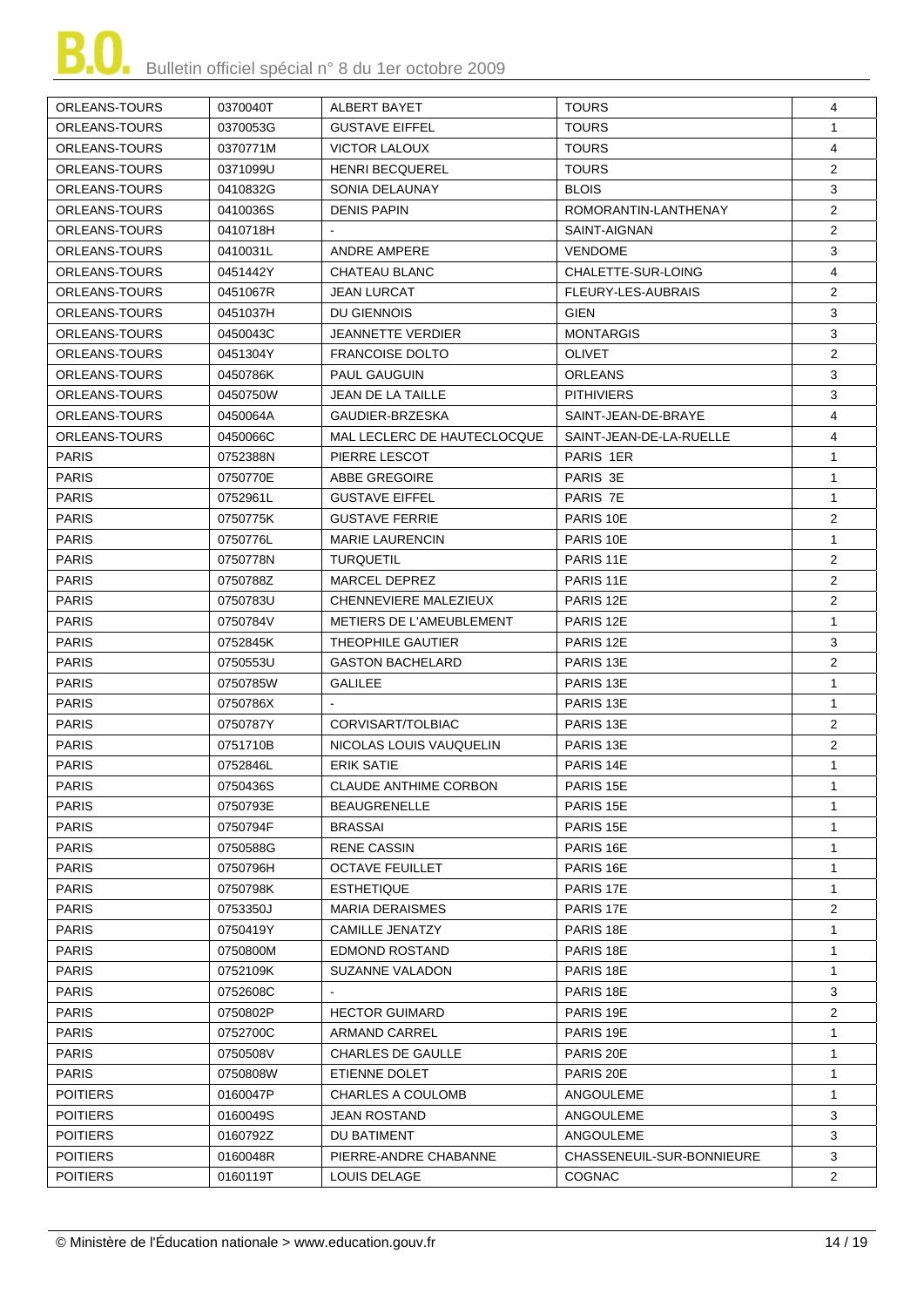| <b>POITIERS</b>     | 0160036C | <b>JEAN CAILLAUD</b>          | RUELLE-SUR-TOUVRE    | 2              |
|---------------------|----------|-------------------------------|----------------------|----------------|
| <b>POITIERS</b>     | 0161003D | <b>LOUISE MICHEL</b>          | <b>RUFFEC</b>        | $\overline{2}$ |
| <b>POITIERS</b>     | 0160862A | JEAN ALBERT GREGOIRE          | <b>SOYAUX</b>        | 4              |
| <b>POITIERS</b>     | 0170030R | LEONCE VIELJEUX               | LA ROCHELLE          | $\mathbf{1}$   |
| <b>POITIERS</b>     | 0170031S | PIERRE DORIOLE                | LA ROCHELLE          | 4              |
| <b>POITIERS</b>     | 0171238D | <b>ROMPSAY</b>                | LA ROCHELLE          | 4              |
| <b>POITIERS</b>     | 0170025K | <b>GILLES JAMAIN</b>          | <b>ROCHEFORT</b>     | $\overline{2}$ |
| <b>POITIERS</b>     | 0171571R | DE L'ATLANTIQUE               | <b>ROYAN</b>         | 4              |
| <b>POITIERS</b>     | 0170078T | <b>BERNARD PALISSY</b>        | <b>SAINTES</b>       | $\mathbf{1}$   |
| <b>POITIERS</b>     | 0170052P | <b>BLAISE PASCAL</b>          | SAINT-JEAN-D'ANGELY  | 3              |
| <b>POITIERS</b>     | 0170070J | DU PAYS D'AUNIS               | <b>SURGERES</b>      | $\overline{2}$ |
| <b>POITIERS</b>     | 0790702J | SIMONE SIGNORET               | <b>BRESSUIRE</b>     | $\mathbf{1}$   |
| <b>POITIERS</b>     | 0791029P | LEONARD DE VINCI              | <b>BRESSUIRE</b>     | $\overline{2}$ |
| <b>POITIERS</b>     | 0790015M | <b>JEAN-FRANCOIS CAIL</b>     | CHEF-BOUTONNE        | $\overline{2}$ |
| <b>POITIERS</b>     | 0790043T | <b>PAUL GUERIN</b>            | <b>NIORT</b>         | $\mathbf{1}$   |
| <b>POITIERS</b>     | 0790928E | <b>CARROSSERIE G BARRE</b>    | <b>NIORT</b>         | 3              |
| <b>POITIERS</b>     | 0790964U | THOMAS JEAN MAIN              | <b>NIORT</b>         | 3              |
| <b>POITIERS</b>     | 0790090U | LES GRIPPEAUX                 | PARTHENAY            | 3              |
| <b>POITIERS</b>     | 0790038M | CITE SCOLAIRE JEAN MOULIN     | <b>THOUARS</b>       | $\mathbf{1}$   |
| <b>POITIERS</b>     | 0860006P | EDOUARD BRANLY                | CHATELLERAULT        | $\mathbf{1}$   |
| <b>POITIERS</b>     | 0861113T | LE VERGER                     | CHATELLERAULT        | $\mathbf{1}$   |
| <b>POITIERS</b>     | 0860010U | <b>LES TERRES ROUGES</b>      | <b>CIVRAY</b>        | $\overline{2}$ |
| <b>POITIERS</b>     | 0860022G | <b>MARC GODRIE</b>            | <b>LOUDUN</b>        | $\overline{c}$ |
| <b>POITIERS</b>     | 0860029P | RAOUL MORTIER                 | <b>MONTMORILLON</b>  | $\overline{2}$ |
| <b>POITIERS</b>     | 0860039A | LE DOLMEN                     | <b>POITIERS</b>      | $\overline{4}$ |
| <b>POITIERS</b>     | 0860048K | DU BATIMENT - AUGUSTE PERRET  | <b>POITIERS</b>      | 3              |
| <b>POITIERS</b>     | 0860052P | <b>LOUIS ARMAND</b>           | <b>POITIERS</b>      | $\mathbf{1}$   |
| <b>POITIERS</b>     | 0860823C | <b>REAUMUR</b>                | <b>POITIERS</b>      | 2              |
| POLYNESIE FRANCAISE | 9840267T | LYCEE PROFESSIONNEL DE FAAA   | <b>FAAA</b>          | 4              |
| POLYNESIE FRANCAISE | 9840341Y | LYCEE PROFESSIONNEL DE MAHINA | MAHINA               | 4              |
| POLYNESIE FRANCAISE | 9840166H | LYCEE PROFESSIONNEL D'UTUROA  | <b>UTUROA</b>        | $\overline{4}$ |
| <b>REIMS</b>        | 0080010T | <b>ETION</b>                  | CHARLEVILLE-MEZIERES | 4              |
| <b>REIMS</b>        | 0080028M | <b>ARMAND MALAISE</b>         | CHARLEVILLE-MEZIERES | 4              |
| <b>REIMS</b>        | 0080838T | PAUL VERLAINE                 | <b>RETHEL</b>        | $\overline{2}$ |
| <b>REIMS</b>        | 0080066D | JEAN MOULIN                   | REVIN                | $\mathbf{1}$   |
| <b>REIMS</b>        | 0080047H | <b>JEAN-BAPTISTE CLEMENT</b>  | SEDAN                | 4              |
| <b>REIMS</b>        | 0080048J | LE CHATEAU                    | SEDAN                | 4              |
| <b>REIMS</b>        | 0080953T | LOUIS ARMAND                  | VIVIER-AU-COURT      | $\overline{2}$ |
| <b>REIMS</b>        | 0100906F | <b>GASTON BACHELARD</b>       | <b>BAR-SUR-AUBE</b>  | $\mathbf{1}$   |
| <b>REIMS</b>        | 0100004A | <b>VAL MORE</b>               | <b>BAR-SUR-SEINE</b> | 3              |
| <b>REIMS</b>        | 0100016N | <b>DENIS DIDEROT</b>          | ROMILLY-SUR-SEINE    | 3              |
| <b>REIMS</b>        | 0101022G | EDOUARD HERRIOT               | SAINTE-SAVINE        | 2              |
| <b>REIMS</b>        | 0100027A | <b>MARIE DE CHAMPAGNE</b>     | <b>TROYES</b>        | 2              |
| <b>REIMS</b>        | 0100039N | LES LOMBARDS                  | <b>TROYES</b>        | $\overline{2}$ |
| <b>REIMS</b>        | 0100945Y | <b>GABRIEL VOISIN</b>         | <b>TROYES</b>        | 3              |
| <b>REIMS</b>        | 0510008G | ETIENNE OEHMICHEN             | CHALONS-EN-CHAMPAGNE | 3              |
| <b>REIMS</b>        | 0510017S | GODART ROGER                  | <b>EPERNAY</b>       | 2              |
| <b>REIMS</b>        | 0510036M | <b>GUSTAVE EIFFEL</b>         | <b>REIMS</b>         | 4              |
| <b>REIMS</b>        | 0510037N | YSER                          | <b>REIMS</b>         | 4              |
| <b>REIMS</b>        | 0510038P | <b>EUROPE</b>                 | <b>REIMS</b>         | 4              |
| <b>REIMS</b>        | 0511430C | <b>JOLIOT-CURIE</b>           | <b>REIMS</b>         | 4              |
| <b>REIMS</b>        | 0510050C | DE L'ARGONNE                  | SAINTE-MENEHOULD     | 2              |
| <b>REIMS</b>        | 0511190S | LA FONTAINE DU VE             | <b>SEZANNE</b>       | $\mathbf{1}$   |
|                     |          |                               |                      |                |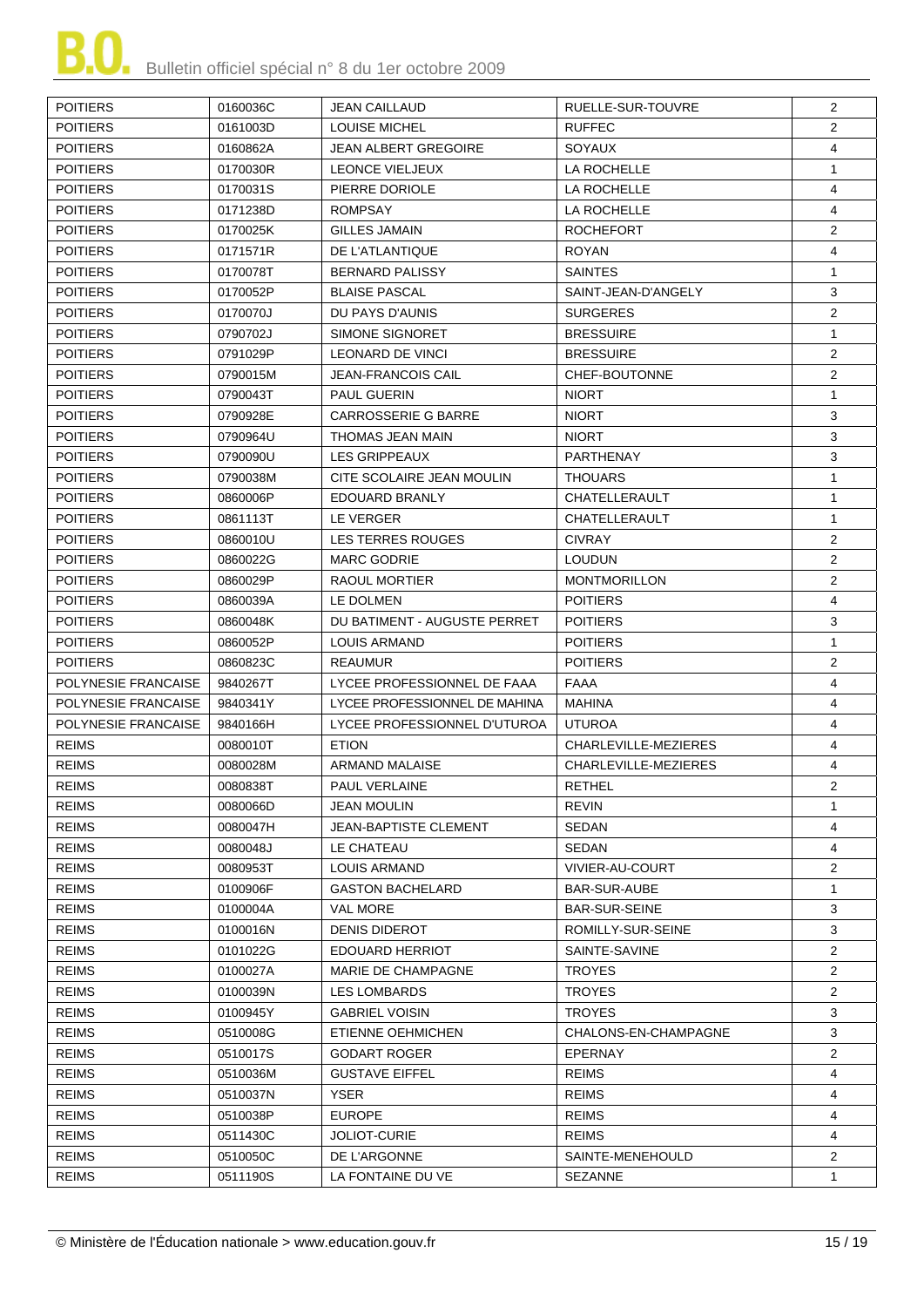| <b>REIMS</b>  | 0510069Y | <b>CROIX CORDIER</b>      | <b>TINQUEUX</b>           | $\overline{2}$ |
|---------------|----------|---------------------------|---------------------------|----------------|
| <b>REIMS</b>  | 0511748Y | <b>FRANCOIS 1ER</b>       | VITRY-LE-FRANCOIS         | $\overline{2}$ |
| <b>REIMS</b>  | 0520008B | <b>ASHTON</b>             | <b>CHAUMONT</b>           | 3              |
| <b>REIMS</b>  | 0520795G | <b>EDME BOUCHARDON</b>    | <b>CHAUMONT</b>           | $\overline{2}$ |
| <b>REIMS</b>  | 0520041M | <b>LES FRANCHISES</b>     | LANGRES                   | $\overline{2}$ |
| <b>REIMS</b>  | 0520029Z | <b>BLAISE PASCAL</b>      | SAINT-DIZIER              | $\mathbf{1}$   |
| <b>REIMS</b>  | 0520923W | <b>ST EXUPERY</b>         | SAINT-DIZIER              | $\mathbf{1}$   |
| <b>REIMS</b>  | 0520032C | <b>EMILE BAUDOT</b>       | WASSY                     | $\overline{2}$ |
| <b>RENNES</b> | 0221595P | LA FONTAINE DES EAUX      | <b>DINAN</b>              | $\overline{2}$ |
| <b>RENNES</b> | 0220019B | DES METIERS JULES VERNE   | <b>GUINGAMP</b>           | 3              |
| <b>RENNES</b> |          | <b>FELIX LE DANTEC</b>    |                           | $\mathbf{1}$   |
|               | 0220083W | <b>FULGENCE BIENVENUE</b> | <b>LANNION</b>            | $\mathbf{1}$   |
| <b>RENNES</b> | 0220187J |                           | <b>LOUDEAC</b>            |                |
| <b>RENNES</b> | 0220075M | JEAN MONNET               | <b>QUINTIN</b>            | $\overline{2}$ |
| <b>RENNES</b> | 0220186H | <b>DES METIERS</b>        | <b>ROSTRENEN</b>          | $\overline{2}$ |
| <b>RENNES</b> | 0220059V | DES METIERS JEAN MOULIN   | SAINT-BRIEUC              | $\overline{4}$ |
| <b>RENNES</b> | 0220070G | <b>CHAPTAL</b>            | SAINT-BRIEUC              | $\mathbf{1}$   |
| <b>RENNES</b> | 0220071H | EUGENE FREYSSINET         | SAINT-BRIEUC              | $\overline{2}$ |
| <b>RENNES</b> | 0220064A | LA CLOSERIE               | SAINT-QUAY-PORTRIEUX      | $\overline{c}$ |
| <b>RENNES</b> | 0220072J | <b>JOSEPH SAVINA</b>      | <b>TREGUIER</b>           | $\mathbf{1}$   |
| <b>RENNES</b> | 0290102D | <b>JULES LESVEN</b>       | <b>BREST</b>              | $\overline{2}$ |
| <b>RENNES</b> | 0290108K | DUPUY DE LOME             | <b>BREST</b>              | 4              |
| <b>RENNES</b> | 0290105G | <b>TRISTAN CORBIERE</b>   | <b>MORLAIX</b>            | $\mathbf{1}$   |
| <b>RENNES</b> | 0290130J | DU BATIMENT               | PLEYBEN                   | 3              |
| <b>RENNES</b> | 0290001U | <b>JEAN MOULIN</b>        | <b>PLOUHINEC</b>          | $\overline{2}$ |
| <b>RENNES</b> | 0290092T | <b>DES METIERS</b>        | PONT-DE-BUIS-LES-QUIMERCH | $\overline{2}$ |
| <b>RENNES</b> | 0291633T | DES METIERS RENE LAENNEC  | PONT-L'ABBE               | $\mathbf{1}$   |
| <b>RENNES</b> | 0290072W | <b>JEAN CHAPTAL</b>       | QUIMPER                   | $\mathbf{1}$   |
| <b>RENNES</b> | 0290078C | ROZ GLAS                  | QUIMPERLE                 | $\overline{2}$ |
| <b>RENNES</b> | 0350009V | <b>ALPHONSE PELLE</b>     | DOL-DE-BRETAGNE           | $\overline{2}$ |
| <b>RENNES</b> | 0350761M | JEAN GUEHENNO             | <b>FOUGERES</b>           | $\mathbf{1}$   |
| <b>RENNES</b> | 0350102W | <b>BEAUMONT</b>           | <b>REDON</b>              | $\mathbf{1}$   |
| <b>RENNES</b> | 0350031U | <b>JEAN JAURES</b>        | <b>RENNES</b>             | 3              |
| <b>RENNES</b> | 0350032V | LOUIS GUILLOUX            | <b>RENNES</b>             | 3              |
| <b>RENNES</b> | 0350059Z | <b>BREQUIGNY</b>          | <b>RENNES</b>             | 1              |
| <b>RENNES</b> | 0351054F | <b>CHARLES TILLON</b>     | <b>RENNES</b>             | 3              |
| <b>RENNES</b> | 0351878B | <b>COETLOGON</b>          | <b>RENNES</b>             | 4              |
| <b>RENNES</b> | 0350062C | <b>MAUPERTUIS</b>         | SAINT-MALO                | 1              |
| <b>RENNES</b> | 0350050P | DES METIERS BEL AIR       | <b>TINTENIAC</b>          | $\overline{2}$ |
| <b>RENNES</b> | 0350709F | DES METIERS LA CHAMPAGNE  | <b>VITRE</b>              | 3              |
| <b>RENNES</b> | 0560001X | <b>B. DU GUESCLIN</b>     | <b>AURAY</b>              | 3              |
| <b>RENNES</b> | 0560008E | <b>EMILE JAMES</b>        | <b>ETEL</b>               | $\overline{2}$ |
| <b>RENNES</b> | 0560070X | EMILE ZOLA                | <b>HENNEBONT</b>          | $\overline{2}$ |
| <b>RENNES</b> | 0560019S | AMPERE                    | <b>JOSSELIN</b>           | 3              |
| <b>RENNES</b> | 0561507J | LOUIS ARMAND              | <b>LOCMINE</b>            | $\overline{2}$ |
| <b>RENNES</b> | 0560027A | MARIE LE FRANC            | <b>LORIENT</b>            | 4              |
| <b>RENNES</b> | 0560039N | DU BLAVET                 | <b>PONTIVY</b>            | 3              |
| <b>RENNES</b> | 0560042S | JULIEN CROZET             | PORT-LOUIS                | $\overline{2}$ |
| <b>RENNES</b> | 0560053D | <b>JEAN GUEHENNO</b>      | <b>VANNES</b>             | 4              |
| LA REUNION    |          | LEON DE LEPERVANCHE       | LE PORT                   | 4              |
|               | 9740552G |                           |                           | 4              |
| LA REUNION    | 9740910W | JEAN PERRIN               | SAINT-ANDRE               |                |
| LA REUNION    | 9740472V | PATU DE ROSEMONT          | SAINT-BENOIT              | 4              |
| LA REUNION    | 9740082W | JULIEN DE RONTAUNAY       | SAINT-DENIS               | 4              |
| LA REUNION    | 9740479C | AMIRAL LACAZE             | SAINT-DENIS               | $\overline{2}$ |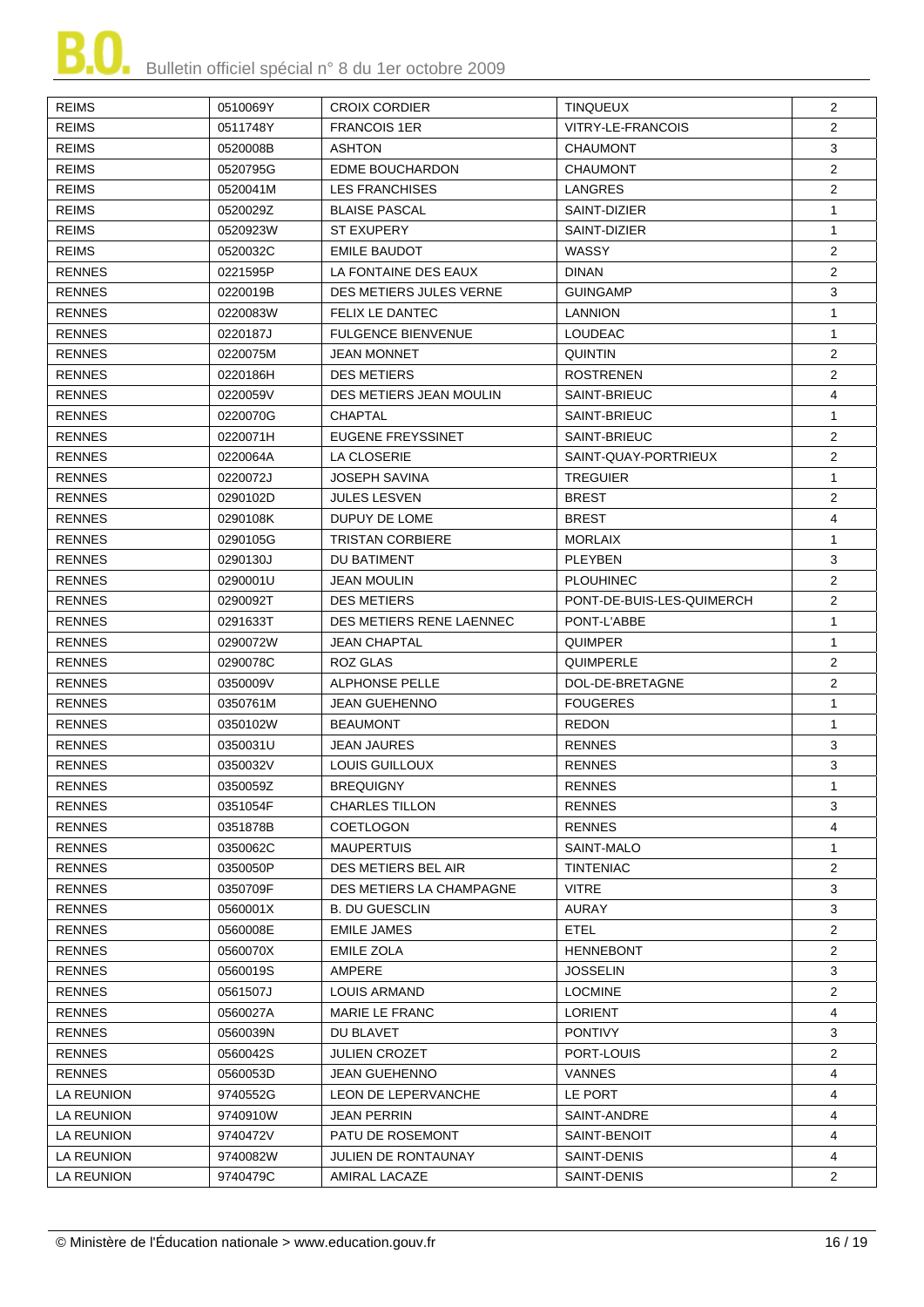| SAINTE-MARIE<br>4<br>LA REUNION<br>9740921H<br><b>ISNELLE AMELIN</b><br><b>LA REUNION</b><br><b>PAUL LANGEVIN</b><br>SAINT-JOSEPH<br>4<br>9740934X<br>ROCHES MAIGRES<br>4<br>LA REUNION<br>9740004L<br>SAINT-LOUIS<br><b>LA REUNION</b><br><b>VICTOR SCHOELCHER</b><br>SAINT-LOUIS<br>4<br>9740020D<br>4<br>LA REUNION<br>9740015Y<br><b>VUE BELLE</b><br>SAINT-PAUL<br>4<br><b>HOTELIER LA RENAISSANCE</b><br>SAINT-PAUL<br>LA REUNION<br>9740738J<br>SAINT-PIERRE<br>4<br>LA REUNION<br>9740575G<br>DE SAINT PIERRE<br><b>ROUEN</b><br><b>AUGUSTIN BOISMARD</b><br><b>BRIONNE</b><br>$\overline{2}$<br>0271606Z<br><b>ROUEN</b><br>3<br>0270018Y<br><b>AUGUSTIN HEBERT</b><br><b>EVREUX</b><br><b>ROUEN</b><br>MODESTE LEROY<br><b>EVREUX</b><br>$\overline{2}$<br>0270051J<br>$\overline{2}$<br><b>ROUEN</b><br>0271268G<br>ARISTIDE BRIAND<br>EVREUX<br>$\mathbf{1}$<br><b>ROUEN</b><br>0270027H<br>LOUIS ARAGON<br><b>GISORS</b><br><b>ROUEN</b><br>$\overline{4}$<br>0271097W<br>RISLE-SEINE<br>PONT-AUDEMER<br><b>ROUEN</b><br>0271319M<br>PORTE DE NORMANDIE<br><b>VERNEUIL-SUR-AVRE</b><br>$\mathbf{1}$<br>$\overline{2}$<br><b>ROUEN</b><br><b>GEORGES DUMEZIL</b><br><b>VERNON</b><br>0270052K<br><b>ROUEN</b><br><b>BARENTIN</b><br>$\mathbf{1}$<br>0760006U<br>JACQUARD<br><b>ROUEN</b><br>3<br>0760007V<br>EDMOND LABBE<br><b>BARENTIN</b><br><b>ROUEN</b><br>3<br>PIERRE ET MARIE CURIE<br><b>BOLBEC</b><br>0760013B<br><b>ROUEN</b><br>0760024N<br><b>EMULATION DIEPPOISE</b><br><b>DIEPPE</b><br>4<br><b>ROUEN</b><br>$\overline{2}$<br>0760036B<br><b>DESCARTES</b><br><b>FECAMP</b><br>$\mathbf{3}$<br><b>ROUEN</b><br><b>FERNAND LEGER</b><br>0762836V<br><b>GRAND-COURONNE</b><br>$\mathbf{1}$<br><b>ROUEN</b><br><b>VAL DE SEINE</b><br>LE GRAND-QUEVILLY<br>0760145V<br><b>ROUEN</b><br><b>JULES LECESNE</b><br>$\overline{2}$<br>0760062E<br>LE HAVRE<br><b>ROUEN</b><br>$\mathbf{1}$<br><b>JULES SIEGFRIED</b><br>LE HAVRE<br>0760132F<br><b>ROUEN</b><br>3<br>ROBERT SCHUMAN<br>LE HAVRE<br>0760144U<br><b>ROUEN</b><br>0761322Z<br><b>CLAUDE MONET</b><br>LE HAVRE<br>$\mathbf{1}$<br><b>ROUEN</b><br>ANTOINE-LAURENT LAVOISIER<br>4<br>0762765T<br>LE HAVRE<br><b>ROUEN</b><br>3<br>0760087G<br><b>COLBERT</b><br>LE PETIT-QUEVILLY<br><b>ROUEN</b><br>LE PETIT-QUEVILLY<br>4<br>0760088H<br>ELISA LEMONNIER<br>3<br><b>ROUEN</b><br>0760114L<br>LE HURLE-VENT<br>LE TREPORT<br>4<br><b>ROUEN</b><br>0760022L<br><b>BERNARD PALISSY</b><br><b>MAROMME</b><br><b>ROUEN</b><br>3<br><b>JEAN ROSTAND</b><br><b>OFFRANVILLE</b><br>0760082B<br><b>ROUEN</b><br>0760142S<br><b>GUSTAVE FLAUBERT</b><br><b>ROUEN</b><br>$\mathbf 1$<br>$\overline{2}$<br><b>ROUEN</b><br>0762602R<br><b>DES 4 CANTONS - GRIEU</b><br><b>ROUEN</b><br><b>ROUEN</b><br>0760146W<br><b>MARCEL SEMBAT</b><br>SOTTEVILLE-LES-ROUEN<br>1<br>ST PIERRE ET MIQUELON<br>9750003E<br><b>SAINT PIERRE</b><br>SAINT PIERRE<br>$\mathbf{1}$<br>$\overline{2}$<br><b>STRASBOURG</b><br>0670006T<br>PHILIPPE-CHARLES GOULDEN<br><b>BISCHWILLER</b><br><b>STRASBOURG</b><br>4<br>0670023L<br><b>XAVIER NESSEL</b><br>HAGUENAU<br><b>STRASBOURG</b><br><b>ANDRE SIEGFRIED</b><br>4<br>0670024M<br>HAGUENAU<br><b>CAMILLE SCHNEIDER</b><br>3<br><b>STRASBOURG</b><br>0670043H<br><b>MOLSHEIM</b><br><b>STRASBOURG</b><br>0670050R<br><b>PAUL EMILE VICTOR</b><br>OBERNAI<br>3<br>STRASBOURG<br>0670058Z<br><b>JULES VERNE</b><br>SAVERNE<br>4<br>3<br>STRASBOURG<br>0670062D<br>ARISTIDE BRIAND<br><b>SCHILTIGHEIM</b><br><b>STRASBOURG</b><br>HAUTE-BRUCHE<br><b>SCHIRMECK</b><br>1<br>0670067J<br><b>SELESTAT</b><br><b>STRASBOURG</b><br>0671696E<br><b>ECONOMIQUE</b><br>4<br>STRASBOURG<br>0670127Z<br><b>JEAN-FREDERIC OBERLIN</b><br><b>STRASBOURG</b><br>4<br>STRASBOURG<br>0670129B<br><b>JEAN GEILER</b><br><b>STRASBOURG</b><br>4<br>STRASBOURG<br>0671737Z<br><b>ECONOMIQUE</b><br><b>STRASBOURG</b><br>$\mathbf{1}$<br><b>STRASBOURG</b><br>0680027K<br><b>JOSEPH VOGT</b><br>MASEVAUX<br>$\mathbf{1}$<br>3<br><b>STRASBOURG</b><br><b>CHARLES STOESSEL</b><br>MULHOUSE<br>0680037W<br>F.D. ROOSEVELT<br>STRASBOURG<br>0680039Y<br>MULHOUSE<br>4<br><b>STRASBOURG</b><br>DU REBBERG<br>MULHOUSE<br>$\overline{2}$<br>0680041A | LA REUNION | 9740737H | DE L'HORIZON | SAINT-DENIS | 4 |
|--------------------------------------------------------------------------------------------------------------------------------------------------------------------------------------------------------------------------------------------------------------------------------------------------------------------------------------------------------------------------------------------------------------------------------------------------------------------------------------------------------------------------------------------------------------------------------------------------------------------------------------------------------------------------------------------------------------------------------------------------------------------------------------------------------------------------------------------------------------------------------------------------------------------------------------------------------------------------------------------------------------------------------------------------------------------------------------------------------------------------------------------------------------------------------------------------------------------------------------------------------------------------------------------------------------------------------------------------------------------------------------------------------------------------------------------------------------------------------------------------------------------------------------------------------------------------------------------------------------------------------------------------------------------------------------------------------------------------------------------------------------------------------------------------------------------------------------------------------------------------------------------------------------------------------------------------------------------------------------------------------------------------------------------------------------------------------------------------------------------------------------------------------------------------------------------------------------------------------------------------------------------------------------------------------------------------------------------------------------------------------------------------------------------------------------------------------------------------------------------------------------------------------------------------------------------------------------------------------------------------------------------------------------------------------------------------------------------------------------------------------------------------------------------------------------------------------------------------------------------------------------------------------------------------------------------------------------------------------------------------------------------------------------------------------------------------------------------------------------------------------------------------------------------------------------------------------------------------------------------------------------------------------------------------------------------------------------------------------------------------------------------------------------------------------------------------------------------------------------------------------------------------------------------------------------------------------------------------------------------------------------------------------------------------------------------------------------------------------------------------------------------------------------------------------------------------------------------------------------------------------------------------------------------------------------------------------------------------------------------------------------------------------------------------------------------------------------------------------------------------------------------------------------------------------------------------------------------------------|------------|----------|--------------|-------------|---|
|                                                                                                                                                                                                                                                                                                                                                                                                                                                                                                                                                                                                                                                                                                                                                                                                                                                                                                                                                                                                                                                                                                                                                                                                                                                                                                                                                                                                                                                                                                                                                                                                                                                                                                                                                                                                                                                                                                                                                                                                                                                                                                                                                                                                                                                                                                                                                                                                                                                                                                                                                                                                                                                                                                                                                                                                                                                                                                                                                                                                                                                                                                                                                                                                                                                                                                                                                                                                                                                                                                                                                                                                                                                                                                                                                                                                                                                                                                                                                                                                                                                                                                                                                                                                                                |            |          |              |             |   |
|                                                                                                                                                                                                                                                                                                                                                                                                                                                                                                                                                                                                                                                                                                                                                                                                                                                                                                                                                                                                                                                                                                                                                                                                                                                                                                                                                                                                                                                                                                                                                                                                                                                                                                                                                                                                                                                                                                                                                                                                                                                                                                                                                                                                                                                                                                                                                                                                                                                                                                                                                                                                                                                                                                                                                                                                                                                                                                                                                                                                                                                                                                                                                                                                                                                                                                                                                                                                                                                                                                                                                                                                                                                                                                                                                                                                                                                                                                                                                                                                                                                                                                                                                                                                                                |            |          |              |             |   |
|                                                                                                                                                                                                                                                                                                                                                                                                                                                                                                                                                                                                                                                                                                                                                                                                                                                                                                                                                                                                                                                                                                                                                                                                                                                                                                                                                                                                                                                                                                                                                                                                                                                                                                                                                                                                                                                                                                                                                                                                                                                                                                                                                                                                                                                                                                                                                                                                                                                                                                                                                                                                                                                                                                                                                                                                                                                                                                                                                                                                                                                                                                                                                                                                                                                                                                                                                                                                                                                                                                                                                                                                                                                                                                                                                                                                                                                                                                                                                                                                                                                                                                                                                                                                                                |            |          |              |             |   |
|                                                                                                                                                                                                                                                                                                                                                                                                                                                                                                                                                                                                                                                                                                                                                                                                                                                                                                                                                                                                                                                                                                                                                                                                                                                                                                                                                                                                                                                                                                                                                                                                                                                                                                                                                                                                                                                                                                                                                                                                                                                                                                                                                                                                                                                                                                                                                                                                                                                                                                                                                                                                                                                                                                                                                                                                                                                                                                                                                                                                                                                                                                                                                                                                                                                                                                                                                                                                                                                                                                                                                                                                                                                                                                                                                                                                                                                                                                                                                                                                                                                                                                                                                                                                                                |            |          |              |             |   |
|                                                                                                                                                                                                                                                                                                                                                                                                                                                                                                                                                                                                                                                                                                                                                                                                                                                                                                                                                                                                                                                                                                                                                                                                                                                                                                                                                                                                                                                                                                                                                                                                                                                                                                                                                                                                                                                                                                                                                                                                                                                                                                                                                                                                                                                                                                                                                                                                                                                                                                                                                                                                                                                                                                                                                                                                                                                                                                                                                                                                                                                                                                                                                                                                                                                                                                                                                                                                                                                                                                                                                                                                                                                                                                                                                                                                                                                                                                                                                                                                                                                                                                                                                                                                                                |            |          |              |             |   |
|                                                                                                                                                                                                                                                                                                                                                                                                                                                                                                                                                                                                                                                                                                                                                                                                                                                                                                                                                                                                                                                                                                                                                                                                                                                                                                                                                                                                                                                                                                                                                                                                                                                                                                                                                                                                                                                                                                                                                                                                                                                                                                                                                                                                                                                                                                                                                                                                                                                                                                                                                                                                                                                                                                                                                                                                                                                                                                                                                                                                                                                                                                                                                                                                                                                                                                                                                                                                                                                                                                                                                                                                                                                                                                                                                                                                                                                                                                                                                                                                                                                                                                                                                                                                                                |            |          |              |             |   |
|                                                                                                                                                                                                                                                                                                                                                                                                                                                                                                                                                                                                                                                                                                                                                                                                                                                                                                                                                                                                                                                                                                                                                                                                                                                                                                                                                                                                                                                                                                                                                                                                                                                                                                                                                                                                                                                                                                                                                                                                                                                                                                                                                                                                                                                                                                                                                                                                                                                                                                                                                                                                                                                                                                                                                                                                                                                                                                                                                                                                                                                                                                                                                                                                                                                                                                                                                                                                                                                                                                                                                                                                                                                                                                                                                                                                                                                                                                                                                                                                                                                                                                                                                                                                                                |            |          |              |             |   |
|                                                                                                                                                                                                                                                                                                                                                                                                                                                                                                                                                                                                                                                                                                                                                                                                                                                                                                                                                                                                                                                                                                                                                                                                                                                                                                                                                                                                                                                                                                                                                                                                                                                                                                                                                                                                                                                                                                                                                                                                                                                                                                                                                                                                                                                                                                                                                                                                                                                                                                                                                                                                                                                                                                                                                                                                                                                                                                                                                                                                                                                                                                                                                                                                                                                                                                                                                                                                                                                                                                                                                                                                                                                                                                                                                                                                                                                                                                                                                                                                                                                                                                                                                                                                                                |            |          |              |             |   |
|                                                                                                                                                                                                                                                                                                                                                                                                                                                                                                                                                                                                                                                                                                                                                                                                                                                                                                                                                                                                                                                                                                                                                                                                                                                                                                                                                                                                                                                                                                                                                                                                                                                                                                                                                                                                                                                                                                                                                                                                                                                                                                                                                                                                                                                                                                                                                                                                                                                                                                                                                                                                                                                                                                                                                                                                                                                                                                                                                                                                                                                                                                                                                                                                                                                                                                                                                                                                                                                                                                                                                                                                                                                                                                                                                                                                                                                                                                                                                                                                                                                                                                                                                                                                                                |            |          |              |             |   |
|                                                                                                                                                                                                                                                                                                                                                                                                                                                                                                                                                                                                                                                                                                                                                                                                                                                                                                                                                                                                                                                                                                                                                                                                                                                                                                                                                                                                                                                                                                                                                                                                                                                                                                                                                                                                                                                                                                                                                                                                                                                                                                                                                                                                                                                                                                                                                                                                                                                                                                                                                                                                                                                                                                                                                                                                                                                                                                                                                                                                                                                                                                                                                                                                                                                                                                                                                                                                                                                                                                                                                                                                                                                                                                                                                                                                                                                                                                                                                                                                                                                                                                                                                                                                                                |            |          |              |             |   |
|                                                                                                                                                                                                                                                                                                                                                                                                                                                                                                                                                                                                                                                                                                                                                                                                                                                                                                                                                                                                                                                                                                                                                                                                                                                                                                                                                                                                                                                                                                                                                                                                                                                                                                                                                                                                                                                                                                                                                                                                                                                                                                                                                                                                                                                                                                                                                                                                                                                                                                                                                                                                                                                                                                                                                                                                                                                                                                                                                                                                                                                                                                                                                                                                                                                                                                                                                                                                                                                                                                                                                                                                                                                                                                                                                                                                                                                                                                                                                                                                                                                                                                                                                                                                                                |            |          |              |             |   |
|                                                                                                                                                                                                                                                                                                                                                                                                                                                                                                                                                                                                                                                                                                                                                                                                                                                                                                                                                                                                                                                                                                                                                                                                                                                                                                                                                                                                                                                                                                                                                                                                                                                                                                                                                                                                                                                                                                                                                                                                                                                                                                                                                                                                                                                                                                                                                                                                                                                                                                                                                                                                                                                                                                                                                                                                                                                                                                                                                                                                                                                                                                                                                                                                                                                                                                                                                                                                                                                                                                                                                                                                                                                                                                                                                                                                                                                                                                                                                                                                                                                                                                                                                                                                                                |            |          |              |             |   |
|                                                                                                                                                                                                                                                                                                                                                                                                                                                                                                                                                                                                                                                                                                                                                                                                                                                                                                                                                                                                                                                                                                                                                                                                                                                                                                                                                                                                                                                                                                                                                                                                                                                                                                                                                                                                                                                                                                                                                                                                                                                                                                                                                                                                                                                                                                                                                                                                                                                                                                                                                                                                                                                                                                                                                                                                                                                                                                                                                                                                                                                                                                                                                                                                                                                                                                                                                                                                                                                                                                                                                                                                                                                                                                                                                                                                                                                                                                                                                                                                                                                                                                                                                                                                                                |            |          |              |             |   |
|                                                                                                                                                                                                                                                                                                                                                                                                                                                                                                                                                                                                                                                                                                                                                                                                                                                                                                                                                                                                                                                                                                                                                                                                                                                                                                                                                                                                                                                                                                                                                                                                                                                                                                                                                                                                                                                                                                                                                                                                                                                                                                                                                                                                                                                                                                                                                                                                                                                                                                                                                                                                                                                                                                                                                                                                                                                                                                                                                                                                                                                                                                                                                                                                                                                                                                                                                                                                                                                                                                                                                                                                                                                                                                                                                                                                                                                                                                                                                                                                                                                                                                                                                                                                                                |            |          |              |             |   |
|                                                                                                                                                                                                                                                                                                                                                                                                                                                                                                                                                                                                                                                                                                                                                                                                                                                                                                                                                                                                                                                                                                                                                                                                                                                                                                                                                                                                                                                                                                                                                                                                                                                                                                                                                                                                                                                                                                                                                                                                                                                                                                                                                                                                                                                                                                                                                                                                                                                                                                                                                                                                                                                                                                                                                                                                                                                                                                                                                                                                                                                                                                                                                                                                                                                                                                                                                                                                                                                                                                                                                                                                                                                                                                                                                                                                                                                                                                                                                                                                                                                                                                                                                                                                                                |            |          |              |             |   |
|                                                                                                                                                                                                                                                                                                                                                                                                                                                                                                                                                                                                                                                                                                                                                                                                                                                                                                                                                                                                                                                                                                                                                                                                                                                                                                                                                                                                                                                                                                                                                                                                                                                                                                                                                                                                                                                                                                                                                                                                                                                                                                                                                                                                                                                                                                                                                                                                                                                                                                                                                                                                                                                                                                                                                                                                                                                                                                                                                                                                                                                                                                                                                                                                                                                                                                                                                                                                                                                                                                                                                                                                                                                                                                                                                                                                                                                                                                                                                                                                                                                                                                                                                                                                                                |            |          |              |             |   |
|                                                                                                                                                                                                                                                                                                                                                                                                                                                                                                                                                                                                                                                                                                                                                                                                                                                                                                                                                                                                                                                                                                                                                                                                                                                                                                                                                                                                                                                                                                                                                                                                                                                                                                                                                                                                                                                                                                                                                                                                                                                                                                                                                                                                                                                                                                                                                                                                                                                                                                                                                                                                                                                                                                                                                                                                                                                                                                                                                                                                                                                                                                                                                                                                                                                                                                                                                                                                                                                                                                                                                                                                                                                                                                                                                                                                                                                                                                                                                                                                                                                                                                                                                                                                                                |            |          |              |             |   |
|                                                                                                                                                                                                                                                                                                                                                                                                                                                                                                                                                                                                                                                                                                                                                                                                                                                                                                                                                                                                                                                                                                                                                                                                                                                                                                                                                                                                                                                                                                                                                                                                                                                                                                                                                                                                                                                                                                                                                                                                                                                                                                                                                                                                                                                                                                                                                                                                                                                                                                                                                                                                                                                                                                                                                                                                                                                                                                                                                                                                                                                                                                                                                                                                                                                                                                                                                                                                                                                                                                                                                                                                                                                                                                                                                                                                                                                                                                                                                                                                                                                                                                                                                                                                                                |            |          |              |             |   |
|                                                                                                                                                                                                                                                                                                                                                                                                                                                                                                                                                                                                                                                                                                                                                                                                                                                                                                                                                                                                                                                                                                                                                                                                                                                                                                                                                                                                                                                                                                                                                                                                                                                                                                                                                                                                                                                                                                                                                                                                                                                                                                                                                                                                                                                                                                                                                                                                                                                                                                                                                                                                                                                                                                                                                                                                                                                                                                                                                                                                                                                                                                                                                                                                                                                                                                                                                                                                                                                                                                                                                                                                                                                                                                                                                                                                                                                                                                                                                                                                                                                                                                                                                                                                                                |            |          |              |             |   |
|                                                                                                                                                                                                                                                                                                                                                                                                                                                                                                                                                                                                                                                                                                                                                                                                                                                                                                                                                                                                                                                                                                                                                                                                                                                                                                                                                                                                                                                                                                                                                                                                                                                                                                                                                                                                                                                                                                                                                                                                                                                                                                                                                                                                                                                                                                                                                                                                                                                                                                                                                                                                                                                                                                                                                                                                                                                                                                                                                                                                                                                                                                                                                                                                                                                                                                                                                                                                                                                                                                                                                                                                                                                                                                                                                                                                                                                                                                                                                                                                                                                                                                                                                                                                                                |            |          |              |             |   |
|                                                                                                                                                                                                                                                                                                                                                                                                                                                                                                                                                                                                                                                                                                                                                                                                                                                                                                                                                                                                                                                                                                                                                                                                                                                                                                                                                                                                                                                                                                                                                                                                                                                                                                                                                                                                                                                                                                                                                                                                                                                                                                                                                                                                                                                                                                                                                                                                                                                                                                                                                                                                                                                                                                                                                                                                                                                                                                                                                                                                                                                                                                                                                                                                                                                                                                                                                                                                                                                                                                                                                                                                                                                                                                                                                                                                                                                                                                                                                                                                                                                                                                                                                                                                                                |            |          |              |             |   |
|                                                                                                                                                                                                                                                                                                                                                                                                                                                                                                                                                                                                                                                                                                                                                                                                                                                                                                                                                                                                                                                                                                                                                                                                                                                                                                                                                                                                                                                                                                                                                                                                                                                                                                                                                                                                                                                                                                                                                                                                                                                                                                                                                                                                                                                                                                                                                                                                                                                                                                                                                                                                                                                                                                                                                                                                                                                                                                                                                                                                                                                                                                                                                                                                                                                                                                                                                                                                                                                                                                                                                                                                                                                                                                                                                                                                                                                                                                                                                                                                                                                                                                                                                                                                                                |            |          |              |             |   |
|                                                                                                                                                                                                                                                                                                                                                                                                                                                                                                                                                                                                                                                                                                                                                                                                                                                                                                                                                                                                                                                                                                                                                                                                                                                                                                                                                                                                                                                                                                                                                                                                                                                                                                                                                                                                                                                                                                                                                                                                                                                                                                                                                                                                                                                                                                                                                                                                                                                                                                                                                                                                                                                                                                                                                                                                                                                                                                                                                                                                                                                                                                                                                                                                                                                                                                                                                                                                                                                                                                                                                                                                                                                                                                                                                                                                                                                                                                                                                                                                                                                                                                                                                                                                                                |            |          |              |             |   |
|                                                                                                                                                                                                                                                                                                                                                                                                                                                                                                                                                                                                                                                                                                                                                                                                                                                                                                                                                                                                                                                                                                                                                                                                                                                                                                                                                                                                                                                                                                                                                                                                                                                                                                                                                                                                                                                                                                                                                                                                                                                                                                                                                                                                                                                                                                                                                                                                                                                                                                                                                                                                                                                                                                                                                                                                                                                                                                                                                                                                                                                                                                                                                                                                                                                                                                                                                                                                                                                                                                                                                                                                                                                                                                                                                                                                                                                                                                                                                                                                                                                                                                                                                                                                                                |            |          |              |             |   |
|                                                                                                                                                                                                                                                                                                                                                                                                                                                                                                                                                                                                                                                                                                                                                                                                                                                                                                                                                                                                                                                                                                                                                                                                                                                                                                                                                                                                                                                                                                                                                                                                                                                                                                                                                                                                                                                                                                                                                                                                                                                                                                                                                                                                                                                                                                                                                                                                                                                                                                                                                                                                                                                                                                                                                                                                                                                                                                                                                                                                                                                                                                                                                                                                                                                                                                                                                                                                                                                                                                                                                                                                                                                                                                                                                                                                                                                                                                                                                                                                                                                                                                                                                                                                                                |            |          |              |             |   |
|                                                                                                                                                                                                                                                                                                                                                                                                                                                                                                                                                                                                                                                                                                                                                                                                                                                                                                                                                                                                                                                                                                                                                                                                                                                                                                                                                                                                                                                                                                                                                                                                                                                                                                                                                                                                                                                                                                                                                                                                                                                                                                                                                                                                                                                                                                                                                                                                                                                                                                                                                                                                                                                                                                                                                                                                                                                                                                                                                                                                                                                                                                                                                                                                                                                                                                                                                                                                                                                                                                                                                                                                                                                                                                                                                                                                                                                                                                                                                                                                                                                                                                                                                                                                                                |            |          |              |             |   |
|                                                                                                                                                                                                                                                                                                                                                                                                                                                                                                                                                                                                                                                                                                                                                                                                                                                                                                                                                                                                                                                                                                                                                                                                                                                                                                                                                                                                                                                                                                                                                                                                                                                                                                                                                                                                                                                                                                                                                                                                                                                                                                                                                                                                                                                                                                                                                                                                                                                                                                                                                                                                                                                                                                                                                                                                                                                                                                                                                                                                                                                                                                                                                                                                                                                                                                                                                                                                                                                                                                                                                                                                                                                                                                                                                                                                                                                                                                                                                                                                                                                                                                                                                                                                                                |            |          |              |             |   |
|                                                                                                                                                                                                                                                                                                                                                                                                                                                                                                                                                                                                                                                                                                                                                                                                                                                                                                                                                                                                                                                                                                                                                                                                                                                                                                                                                                                                                                                                                                                                                                                                                                                                                                                                                                                                                                                                                                                                                                                                                                                                                                                                                                                                                                                                                                                                                                                                                                                                                                                                                                                                                                                                                                                                                                                                                                                                                                                                                                                                                                                                                                                                                                                                                                                                                                                                                                                                                                                                                                                                                                                                                                                                                                                                                                                                                                                                                                                                                                                                                                                                                                                                                                                                                                |            |          |              |             |   |
|                                                                                                                                                                                                                                                                                                                                                                                                                                                                                                                                                                                                                                                                                                                                                                                                                                                                                                                                                                                                                                                                                                                                                                                                                                                                                                                                                                                                                                                                                                                                                                                                                                                                                                                                                                                                                                                                                                                                                                                                                                                                                                                                                                                                                                                                                                                                                                                                                                                                                                                                                                                                                                                                                                                                                                                                                                                                                                                                                                                                                                                                                                                                                                                                                                                                                                                                                                                                                                                                                                                                                                                                                                                                                                                                                                                                                                                                                                                                                                                                                                                                                                                                                                                                                                |            |          |              |             |   |
|                                                                                                                                                                                                                                                                                                                                                                                                                                                                                                                                                                                                                                                                                                                                                                                                                                                                                                                                                                                                                                                                                                                                                                                                                                                                                                                                                                                                                                                                                                                                                                                                                                                                                                                                                                                                                                                                                                                                                                                                                                                                                                                                                                                                                                                                                                                                                                                                                                                                                                                                                                                                                                                                                                                                                                                                                                                                                                                                                                                                                                                                                                                                                                                                                                                                                                                                                                                                                                                                                                                                                                                                                                                                                                                                                                                                                                                                                                                                                                                                                                                                                                                                                                                                                                |            |          |              |             |   |
|                                                                                                                                                                                                                                                                                                                                                                                                                                                                                                                                                                                                                                                                                                                                                                                                                                                                                                                                                                                                                                                                                                                                                                                                                                                                                                                                                                                                                                                                                                                                                                                                                                                                                                                                                                                                                                                                                                                                                                                                                                                                                                                                                                                                                                                                                                                                                                                                                                                                                                                                                                                                                                                                                                                                                                                                                                                                                                                                                                                                                                                                                                                                                                                                                                                                                                                                                                                                                                                                                                                                                                                                                                                                                                                                                                                                                                                                                                                                                                                                                                                                                                                                                                                                                                |            |          |              |             |   |
|                                                                                                                                                                                                                                                                                                                                                                                                                                                                                                                                                                                                                                                                                                                                                                                                                                                                                                                                                                                                                                                                                                                                                                                                                                                                                                                                                                                                                                                                                                                                                                                                                                                                                                                                                                                                                                                                                                                                                                                                                                                                                                                                                                                                                                                                                                                                                                                                                                                                                                                                                                                                                                                                                                                                                                                                                                                                                                                                                                                                                                                                                                                                                                                                                                                                                                                                                                                                                                                                                                                                                                                                                                                                                                                                                                                                                                                                                                                                                                                                                                                                                                                                                                                                                                |            |          |              |             |   |
|                                                                                                                                                                                                                                                                                                                                                                                                                                                                                                                                                                                                                                                                                                                                                                                                                                                                                                                                                                                                                                                                                                                                                                                                                                                                                                                                                                                                                                                                                                                                                                                                                                                                                                                                                                                                                                                                                                                                                                                                                                                                                                                                                                                                                                                                                                                                                                                                                                                                                                                                                                                                                                                                                                                                                                                                                                                                                                                                                                                                                                                                                                                                                                                                                                                                                                                                                                                                                                                                                                                                                                                                                                                                                                                                                                                                                                                                                                                                                                                                                                                                                                                                                                                                                                |            |          |              |             |   |
|                                                                                                                                                                                                                                                                                                                                                                                                                                                                                                                                                                                                                                                                                                                                                                                                                                                                                                                                                                                                                                                                                                                                                                                                                                                                                                                                                                                                                                                                                                                                                                                                                                                                                                                                                                                                                                                                                                                                                                                                                                                                                                                                                                                                                                                                                                                                                                                                                                                                                                                                                                                                                                                                                                                                                                                                                                                                                                                                                                                                                                                                                                                                                                                                                                                                                                                                                                                                                                                                                                                                                                                                                                                                                                                                                                                                                                                                                                                                                                                                                                                                                                                                                                                                                                |            |          |              |             |   |
|                                                                                                                                                                                                                                                                                                                                                                                                                                                                                                                                                                                                                                                                                                                                                                                                                                                                                                                                                                                                                                                                                                                                                                                                                                                                                                                                                                                                                                                                                                                                                                                                                                                                                                                                                                                                                                                                                                                                                                                                                                                                                                                                                                                                                                                                                                                                                                                                                                                                                                                                                                                                                                                                                                                                                                                                                                                                                                                                                                                                                                                                                                                                                                                                                                                                                                                                                                                                                                                                                                                                                                                                                                                                                                                                                                                                                                                                                                                                                                                                                                                                                                                                                                                                                                |            |          |              |             |   |
|                                                                                                                                                                                                                                                                                                                                                                                                                                                                                                                                                                                                                                                                                                                                                                                                                                                                                                                                                                                                                                                                                                                                                                                                                                                                                                                                                                                                                                                                                                                                                                                                                                                                                                                                                                                                                                                                                                                                                                                                                                                                                                                                                                                                                                                                                                                                                                                                                                                                                                                                                                                                                                                                                                                                                                                                                                                                                                                                                                                                                                                                                                                                                                                                                                                                                                                                                                                                                                                                                                                                                                                                                                                                                                                                                                                                                                                                                                                                                                                                                                                                                                                                                                                                                                |            |          |              |             |   |
|                                                                                                                                                                                                                                                                                                                                                                                                                                                                                                                                                                                                                                                                                                                                                                                                                                                                                                                                                                                                                                                                                                                                                                                                                                                                                                                                                                                                                                                                                                                                                                                                                                                                                                                                                                                                                                                                                                                                                                                                                                                                                                                                                                                                                                                                                                                                                                                                                                                                                                                                                                                                                                                                                                                                                                                                                                                                                                                                                                                                                                                                                                                                                                                                                                                                                                                                                                                                                                                                                                                                                                                                                                                                                                                                                                                                                                                                                                                                                                                                                                                                                                                                                                                                                                |            |          |              |             |   |
|                                                                                                                                                                                                                                                                                                                                                                                                                                                                                                                                                                                                                                                                                                                                                                                                                                                                                                                                                                                                                                                                                                                                                                                                                                                                                                                                                                                                                                                                                                                                                                                                                                                                                                                                                                                                                                                                                                                                                                                                                                                                                                                                                                                                                                                                                                                                                                                                                                                                                                                                                                                                                                                                                                                                                                                                                                                                                                                                                                                                                                                                                                                                                                                                                                                                                                                                                                                                                                                                                                                                                                                                                                                                                                                                                                                                                                                                                                                                                                                                                                                                                                                                                                                                                                |            |          |              |             |   |
|                                                                                                                                                                                                                                                                                                                                                                                                                                                                                                                                                                                                                                                                                                                                                                                                                                                                                                                                                                                                                                                                                                                                                                                                                                                                                                                                                                                                                                                                                                                                                                                                                                                                                                                                                                                                                                                                                                                                                                                                                                                                                                                                                                                                                                                                                                                                                                                                                                                                                                                                                                                                                                                                                                                                                                                                                                                                                                                                                                                                                                                                                                                                                                                                                                                                                                                                                                                                                                                                                                                                                                                                                                                                                                                                                                                                                                                                                                                                                                                                                                                                                                                                                                                                                                |            |          |              |             |   |
|                                                                                                                                                                                                                                                                                                                                                                                                                                                                                                                                                                                                                                                                                                                                                                                                                                                                                                                                                                                                                                                                                                                                                                                                                                                                                                                                                                                                                                                                                                                                                                                                                                                                                                                                                                                                                                                                                                                                                                                                                                                                                                                                                                                                                                                                                                                                                                                                                                                                                                                                                                                                                                                                                                                                                                                                                                                                                                                                                                                                                                                                                                                                                                                                                                                                                                                                                                                                                                                                                                                                                                                                                                                                                                                                                                                                                                                                                                                                                                                                                                                                                                                                                                                                                                |            |          |              |             |   |
|                                                                                                                                                                                                                                                                                                                                                                                                                                                                                                                                                                                                                                                                                                                                                                                                                                                                                                                                                                                                                                                                                                                                                                                                                                                                                                                                                                                                                                                                                                                                                                                                                                                                                                                                                                                                                                                                                                                                                                                                                                                                                                                                                                                                                                                                                                                                                                                                                                                                                                                                                                                                                                                                                                                                                                                                                                                                                                                                                                                                                                                                                                                                                                                                                                                                                                                                                                                                                                                                                                                                                                                                                                                                                                                                                                                                                                                                                                                                                                                                                                                                                                                                                                                                                                |            |          |              |             |   |
|                                                                                                                                                                                                                                                                                                                                                                                                                                                                                                                                                                                                                                                                                                                                                                                                                                                                                                                                                                                                                                                                                                                                                                                                                                                                                                                                                                                                                                                                                                                                                                                                                                                                                                                                                                                                                                                                                                                                                                                                                                                                                                                                                                                                                                                                                                                                                                                                                                                                                                                                                                                                                                                                                                                                                                                                                                                                                                                                                                                                                                                                                                                                                                                                                                                                                                                                                                                                                                                                                                                                                                                                                                                                                                                                                                                                                                                                                                                                                                                                                                                                                                                                                                                                                                |            |          |              |             |   |
|                                                                                                                                                                                                                                                                                                                                                                                                                                                                                                                                                                                                                                                                                                                                                                                                                                                                                                                                                                                                                                                                                                                                                                                                                                                                                                                                                                                                                                                                                                                                                                                                                                                                                                                                                                                                                                                                                                                                                                                                                                                                                                                                                                                                                                                                                                                                                                                                                                                                                                                                                                                                                                                                                                                                                                                                                                                                                                                                                                                                                                                                                                                                                                                                                                                                                                                                                                                                                                                                                                                                                                                                                                                                                                                                                                                                                                                                                                                                                                                                                                                                                                                                                                                                                                |            |          |              |             |   |
|                                                                                                                                                                                                                                                                                                                                                                                                                                                                                                                                                                                                                                                                                                                                                                                                                                                                                                                                                                                                                                                                                                                                                                                                                                                                                                                                                                                                                                                                                                                                                                                                                                                                                                                                                                                                                                                                                                                                                                                                                                                                                                                                                                                                                                                                                                                                                                                                                                                                                                                                                                                                                                                                                                                                                                                                                                                                                                                                                                                                                                                                                                                                                                                                                                                                                                                                                                                                                                                                                                                                                                                                                                                                                                                                                                                                                                                                                                                                                                                                                                                                                                                                                                                                                                |            |          |              |             |   |
|                                                                                                                                                                                                                                                                                                                                                                                                                                                                                                                                                                                                                                                                                                                                                                                                                                                                                                                                                                                                                                                                                                                                                                                                                                                                                                                                                                                                                                                                                                                                                                                                                                                                                                                                                                                                                                                                                                                                                                                                                                                                                                                                                                                                                                                                                                                                                                                                                                                                                                                                                                                                                                                                                                                                                                                                                                                                                                                                                                                                                                                                                                                                                                                                                                                                                                                                                                                                                                                                                                                                                                                                                                                                                                                                                                                                                                                                                                                                                                                                                                                                                                                                                                                                                                |            |          |              |             |   |
|                                                                                                                                                                                                                                                                                                                                                                                                                                                                                                                                                                                                                                                                                                                                                                                                                                                                                                                                                                                                                                                                                                                                                                                                                                                                                                                                                                                                                                                                                                                                                                                                                                                                                                                                                                                                                                                                                                                                                                                                                                                                                                                                                                                                                                                                                                                                                                                                                                                                                                                                                                                                                                                                                                                                                                                                                                                                                                                                                                                                                                                                                                                                                                                                                                                                                                                                                                                                                                                                                                                                                                                                                                                                                                                                                                                                                                                                                                                                                                                                                                                                                                                                                                                                                                |            |          |              |             |   |
|                                                                                                                                                                                                                                                                                                                                                                                                                                                                                                                                                                                                                                                                                                                                                                                                                                                                                                                                                                                                                                                                                                                                                                                                                                                                                                                                                                                                                                                                                                                                                                                                                                                                                                                                                                                                                                                                                                                                                                                                                                                                                                                                                                                                                                                                                                                                                                                                                                                                                                                                                                                                                                                                                                                                                                                                                                                                                                                                                                                                                                                                                                                                                                                                                                                                                                                                                                                                                                                                                                                                                                                                                                                                                                                                                                                                                                                                                                                                                                                                                                                                                                                                                                                                                                |            |          |              |             |   |
|                                                                                                                                                                                                                                                                                                                                                                                                                                                                                                                                                                                                                                                                                                                                                                                                                                                                                                                                                                                                                                                                                                                                                                                                                                                                                                                                                                                                                                                                                                                                                                                                                                                                                                                                                                                                                                                                                                                                                                                                                                                                                                                                                                                                                                                                                                                                                                                                                                                                                                                                                                                                                                                                                                                                                                                                                                                                                                                                                                                                                                                                                                                                                                                                                                                                                                                                                                                                                                                                                                                                                                                                                                                                                                                                                                                                                                                                                                                                                                                                                                                                                                                                                                                                                                |            |          |              |             |   |
|                                                                                                                                                                                                                                                                                                                                                                                                                                                                                                                                                                                                                                                                                                                                                                                                                                                                                                                                                                                                                                                                                                                                                                                                                                                                                                                                                                                                                                                                                                                                                                                                                                                                                                                                                                                                                                                                                                                                                                                                                                                                                                                                                                                                                                                                                                                                                                                                                                                                                                                                                                                                                                                                                                                                                                                                                                                                                                                                                                                                                                                                                                                                                                                                                                                                                                                                                                                                                                                                                                                                                                                                                                                                                                                                                                                                                                                                                                                                                                                                                                                                                                                                                                                                                                |            |          |              |             |   |
|                                                                                                                                                                                                                                                                                                                                                                                                                                                                                                                                                                                                                                                                                                                                                                                                                                                                                                                                                                                                                                                                                                                                                                                                                                                                                                                                                                                                                                                                                                                                                                                                                                                                                                                                                                                                                                                                                                                                                                                                                                                                                                                                                                                                                                                                                                                                                                                                                                                                                                                                                                                                                                                                                                                                                                                                                                                                                                                                                                                                                                                                                                                                                                                                                                                                                                                                                                                                                                                                                                                                                                                                                                                                                                                                                                                                                                                                                                                                                                                                                                                                                                                                                                                                                                |            |          |              |             |   |
|                                                                                                                                                                                                                                                                                                                                                                                                                                                                                                                                                                                                                                                                                                                                                                                                                                                                                                                                                                                                                                                                                                                                                                                                                                                                                                                                                                                                                                                                                                                                                                                                                                                                                                                                                                                                                                                                                                                                                                                                                                                                                                                                                                                                                                                                                                                                                                                                                                                                                                                                                                                                                                                                                                                                                                                                                                                                                                                                                                                                                                                                                                                                                                                                                                                                                                                                                                                                                                                                                                                                                                                                                                                                                                                                                                                                                                                                                                                                                                                                                                                                                                                                                                                                                                |            |          |              |             |   |
|                                                                                                                                                                                                                                                                                                                                                                                                                                                                                                                                                                                                                                                                                                                                                                                                                                                                                                                                                                                                                                                                                                                                                                                                                                                                                                                                                                                                                                                                                                                                                                                                                                                                                                                                                                                                                                                                                                                                                                                                                                                                                                                                                                                                                                                                                                                                                                                                                                                                                                                                                                                                                                                                                                                                                                                                                                                                                                                                                                                                                                                                                                                                                                                                                                                                                                                                                                                                                                                                                                                                                                                                                                                                                                                                                                                                                                                                                                                                                                                                                                                                                                                                                                                                                                |            |          |              |             |   |
|                                                                                                                                                                                                                                                                                                                                                                                                                                                                                                                                                                                                                                                                                                                                                                                                                                                                                                                                                                                                                                                                                                                                                                                                                                                                                                                                                                                                                                                                                                                                                                                                                                                                                                                                                                                                                                                                                                                                                                                                                                                                                                                                                                                                                                                                                                                                                                                                                                                                                                                                                                                                                                                                                                                                                                                                                                                                                                                                                                                                                                                                                                                                                                                                                                                                                                                                                                                                                                                                                                                                                                                                                                                                                                                                                                                                                                                                                                                                                                                                                                                                                                                                                                                                                                |            |          |              |             |   |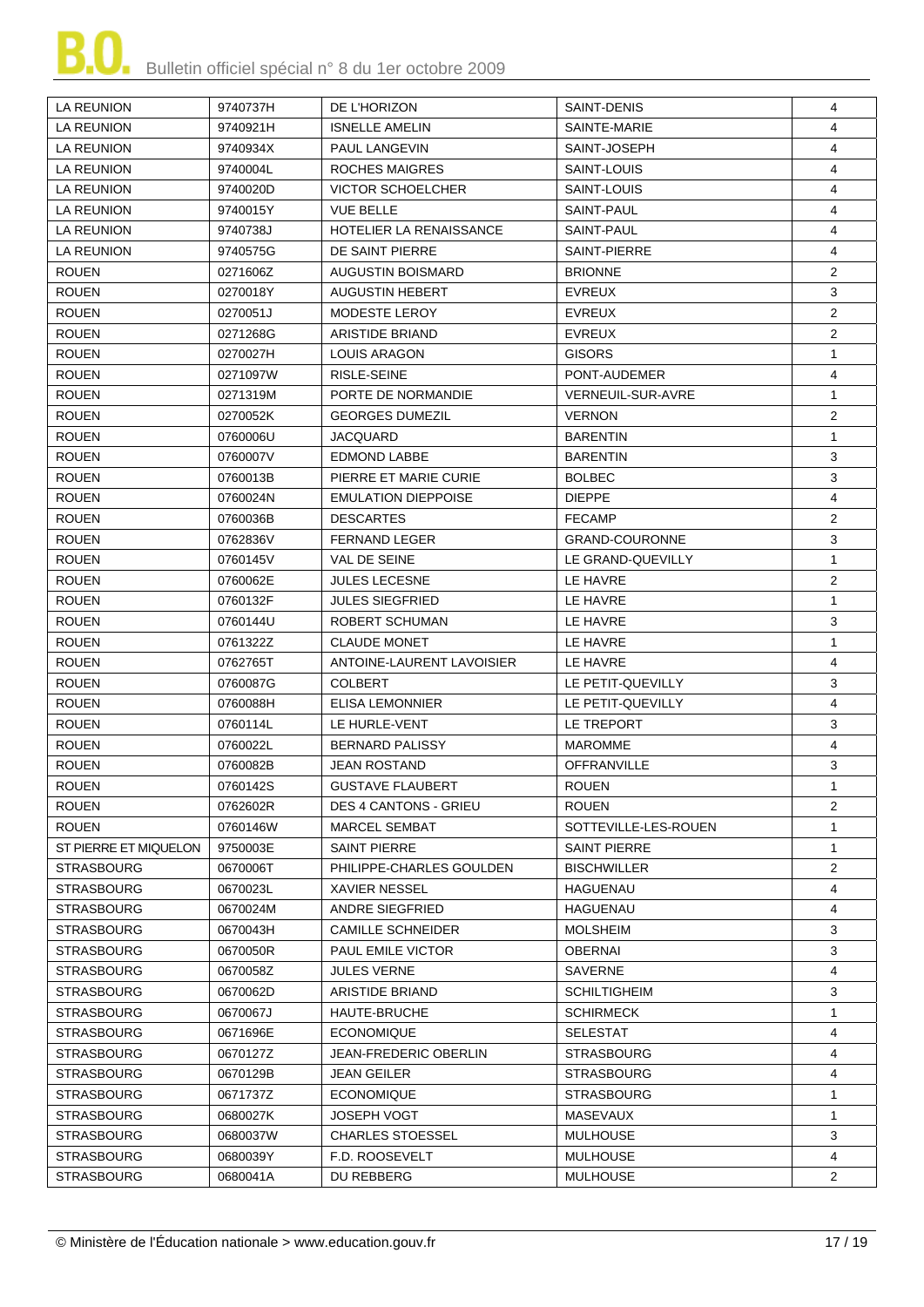| <b>STRASBOURG</b> | 0680074L | <b>CHARLES POINTET</b>         | <b>THANN</b>             | 3              |
|-------------------|----------|--------------------------------|--------------------------|----------------|
| <b>TOULOUSE</b>   | 0090003E | <b>JEAN DURROUX</b>            | FERRIERES-SUR-ARIEGE     | 3              |
| <b>TOULOUSE</b>   | 0090006H | JOSEPH MARIE JACQUARD          | LAVELANET                | $\overline{2}$ |
| <b>TOULOUSE</b>   | 0090543S | <b>IRENEE CROS</b>             | <b>PAMIERS</b>           | $\overline{2}$ |
| <b>TOULOUSE</b>   | 0090019X | ARISTIDE BERGES                | <b>SAINT-GIRONS</b>      | $\overline{2}$ |
| <b>TOULOUSE</b>   | 0090020Y | <b>FRANCOIS CAMEL</b>          | SAINT-GIRONS             | 3              |
| <b>TOULOUSE</b>   | 0090024C | DR PHILIPPE TISSIE             | SAVERDUN                 | $\overline{2}$ |
| <b>TOULOUSE</b>   | 0120096P | DU BATIMENT                    | AUBIN                    | $\overline{2}$ |
| <b>TOULOUSE</b>   | 0120036Z | LA DECOUVERTE                  | <b>DECAZEVILLE</b>       | $\mathbf{1}$   |
| <b>TOULOUSE</b>   | 0120014A | <b>JEAN VIGO</b>               | <b>MILLAU</b>            | $\mathbf{1}$   |
| <b>TOULOUSE</b>   | 0120037A | <b>ALEXIS MONTEIL</b>          | <b>RODEZ</b>             | $\mathbf{1}$   |
| <b>TOULOUSE</b>   | 0120038B | <b>FERDINAND FOCH</b>          | <b>RODEZ</b>             | $\mathbf{1}$   |
| <b>TOULOUSE</b>   | 0121157T | RAYMOND SAVIGNAC               | VILLEFRANCHE-DE-ROUERGUE | $\mathbf{1}$   |
| <b>TOULOUSE</b>   | 0311092U | <b>EUGENE MONTEL</b>           | <b>COLOMIERS</b>         | 3              |
| <b>TOULOUSE</b>   | 0310089D | <b>PAUL MATHOU</b>             | GOURDAN-POLIGNAN         | $\overline{2}$ |
| <b>TOULOUSE</b>   | 0310006N | DU BOIS                        | MONTAUBAN-DE-LUCHON      | $\mathbf{1}$   |
| <b>TOULOUSE</b>   | 0312217S | <b>CHARLES DE GAULLE</b>       | <b>MURET</b>             | $\overline{4}$ |
| <b>TOULOUSE</b>   | 0310088C | DE L'AMEUBLEMENT               | <b>REVEL</b>             | 3              |
| <b>TOULOUSE</b>   | 0310033T | ELISABETH ET NORBERT CASTERET  | <b>SAINT-GAUDENS</b>     | 3              |
| <b>TOULOUSE</b>   | 0310051M | <b>GUYNEMER</b>                | <b>TOULOUSE</b>          | $\mathbf{1}$   |
| <b>TOULOUSE</b>   | 0310052N | ROLAND GARROS                  | <b>TOULOUSE</b>          | 3              |
| <b>TOULOUSE</b>   | 0310053P | <b>BAYARD</b>                  | <b>TOULOUSE</b>          | $\overline{4}$ |
| <b>TOULOUSE</b>   |          | <b>RENEE BONNET</b>            | <b>TOULOUSE</b>          | 3              |
|                   | 0310054R |                                |                          |                |
| <b>TOULOUSE</b>   | 0310056T | <b>GABRIEL PERI</b>            | <b>TOULOUSE</b>          | 3<br>3         |
| <b>TOULOUSE</b>   | 0310057U | <b>HELENE BOUCHER</b>          | <b>TOULOUSE</b>          |                |
| <b>TOULOUSE</b>   | 0310090E | DEODAT DE SEVERAC              | <b>TOULOUSE</b>          | $\mathbf{1}$   |
| <b>TOULOUSE</b>   | 0310091F | <b>JOLIMONT</b>                | <b>TOULOUSE</b>          | $\overline{4}$ |
| <b>TOULOUSE</b>   | 0311324W | <b>DU MIRAIL</b>               | <b>TOULOUSE</b>          | 3              |
| <b>TOULOUSE</b>   | 0320040V | PARDAILHAN                     | <b>AUCH</b>              | 2              |
| <b>TOULOUSE</b>   | 0320068A | LE GARROS                      | AUCH                     | $\mathbf{1}$   |
| <b>TOULOUSE</b>   | 0320026E | D'ARTAGNAN                     | <b>NOGARO</b>            | $\mathbf{1}$   |
| <b>TOULOUSE</b>   | 0320030J | <b>CLEMENT ADER</b>            | SAMATAN                  | $\overline{2}$ |
| <b>TOULOUSE</b>   | 0460051F | <b>CLEMENT MAROT</b>           | <b>CAHORS</b>            | $\mathbf{1}$   |
| <b>TOULOUSE</b>   | 0460032K | <b>CHAMPOLLION</b>             | <b>FIGEAC</b>            | 1              |
| <b>TOULOUSE</b>   | 0460529A | HOTELIER QUERCY-PERIGORD       | SOUILLAC                 | 3              |
| <b>TOULOUSE</b>   | 0650028C | <b>SIXTE VIGNON</b>            | AUREILHAN                | 3              |
| <b>TOULOUSE</b>   | 0650014M | DE L'ARROUZA                   | <b>LOURDES</b>           | $\overline{2}$ |
| <b>TOULOUSE</b>   | 0650029D | <b>REFFYE</b>                  | <b>TARBES</b>            | 4              |
| <b>TOULOUSE</b>   | 0650041S | JEAN DUPUY                     | <b>TARBES</b>            | $\mathbf{1}$   |
| <b>TOULOUSE</b>   | 0650874X | HOTELIER ET ECONOM LAUTREAMONT | <b>TARBES</b>            | 3              |
| <b>TOULOUSE</b>   | 0650035K | PIERRE MENDES FRANCE           | VIC-EN-BIGORRE           | $\mathbf{1}$   |
| <b>TOULOUSE</b>   | 0810003N | TOULOUSE-LAUTREC               | ALBI                     | 3              |
| <b>TOULOUSE</b>   | 0810046K | <b>LOUIS RASCOL</b>            | ALBI                     | $\overline{2}$ |
| <b>TOULOUSE</b>   | 0810047L | <b>AUCOUTURIER</b>             | <b>CARMAUX</b>           | $\mathbf{1}$   |
| <b>TOULOUSE</b>   | 0810016C | LE SIDOBRE                     | <b>CASTRES</b>           | 3              |
| <b>TOULOUSE</b>   | 0810018E | ANNE VEAUTE                    | <b>CASTRES</b>           | 4              |
| <b>TOULOUSE</b>   | 0810962F | <b>BORDE BASSE</b>             | <b>CASTRES</b>           | $\mathbf{1}$   |
| <b>TOULOUSE</b>   | 0810995S | DOCTEUR CLEMENT DE PEMILLE     | GRAULHET                 | 3              |
| <b>TOULOUSE</b>   | 0811144D | <b>HOTELIER</b>                | MAZAMET                  | $\overline{2}$ |
| <b>TOULOUSE</b>   | 0811324Z | <b>EMILE COMBES</b>            | MAZAMET                  | $\overline{2}$ |
| <b>TOULOUSE</b>   | 0820001F | <b>BATIMENT ET TOPOGRAPHIE</b> | BEAUMONT-DE-LOMAGNE      | 3              |
| <b>TOULOUSE</b>   | 0820700R | JEAN DE PRADES                 | CASTELSARRASIN           | $\overline{2}$ |
| <b>TOULOUSE</b>   | 0820006L | <b>JEAN-LOUIS ETIENNE</b>      | <b>CAUSSADE</b>          | $\overline{2}$ |